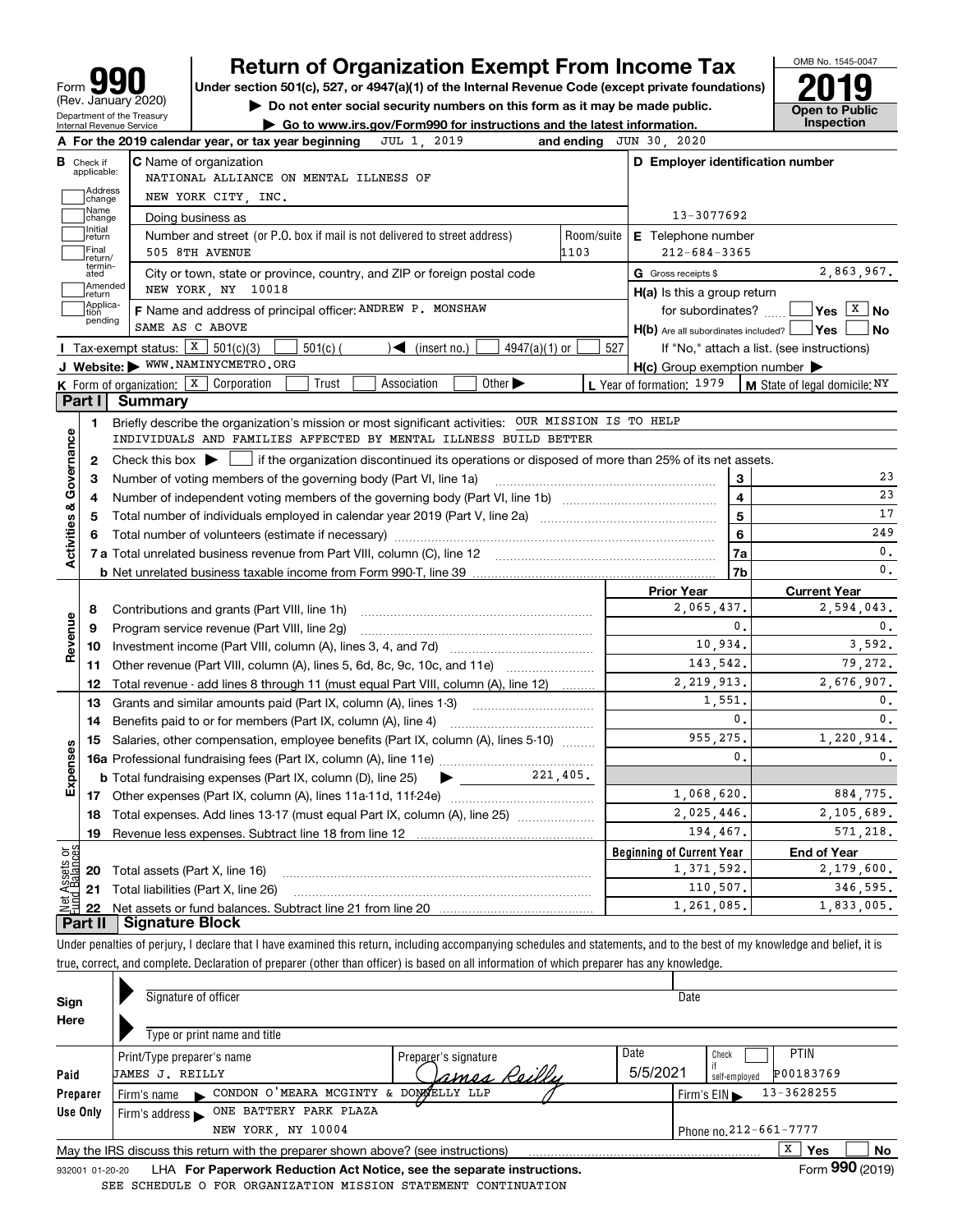|              | Form 990 (2019)                                                  | NEW YORK CITY, INC.    | NATIONAL ALLIANCE ON MENTAL ILLNESS OF                                                                                                                                                                                                                         |            | 13-3077692                                                    | Page 2                                       |
|--------------|------------------------------------------------------------------|------------------------|----------------------------------------------------------------------------------------------------------------------------------------------------------------------------------------------------------------------------------------------------------------|------------|---------------------------------------------------------------|----------------------------------------------|
|              | Part III   Statement of Program Service Accomplishments          |                        |                                                                                                                                                                                                                                                                |            |                                                               |                                              |
|              |                                                                  |                        |                                                                                                                                                                                                                                                                |            |                                                               | X                                            |
| 1            | Briefly describe the organization's mission:                     |                        |                                                                                                                                                                                                                                                                |            |                                                               |                                              |
|              | SEE SCHEDULE O                                                   |                        |                                                                                                                                                                                                                                                                |            |                                                               |                                              |
|              |                                                                  |                        |                                                                                                                                                                                                                                                                |            |                                                               |                                              |
|              |                                                                  |                        |                                                                                                                                                                                                                                                                |            |                                                               |                                              |
| $\mathbf{2}$ |                                                                  |                        | Did the organization undertake any significant program services during the year which were not listed on the                                                                                                                                                   |            |                                                               |                                              |
|              | prior Form 990 or 990-EZ?                                        |                        |                                                                                                                                                                                                                                                                |            |                                                               | $\sqrt{\mathsf{Yes}}$ $\sqrt{\mathsf{X}}$ No |
|              | If "Yes," describe these new services on Schedule O.             |                        |                                                                                                                                                                                                                                                                |            |                                                               |                                              |
| 3            |                                                                  |                        | Did the organization cease conducting, or make significant changes in how it conducts, any program services?                                                                                                                                                   |            | $\boxed{\text{X}}$ Yes                                        | <b>No</b>                                    |
|              | If "Yes," describe these changes on Schedule O.                  |                        |                                                                                                                                                                                                                                                                |            |                                                               |                                              |
| 4            |                                                                  |                        | Describe the organization's program service accomplishments for each of its three largest program services, as measured by expenses.                                                                                                                           |            |                                                               |                                              |
|              |                                                                  |                        | Section 501(c)(3) and 501(c)(4) organizations are required to report the amount of grants and allocations to others, the total expenses, and                                                                                                                   |            |                                                               |                                              |
|              | revenue, if any, for each program service reported.              |                        |                                                                                                                                                                                                                                                                |            | $\left($ Revenue \$ $\frac{1}{2}$ (Revenue \$ $\frac{1}{2}$ ) |                                              |
| 4a           |                                                                  |                        | $\left(\text{Code:}\ \_\_\_\_\_\_\_\right)$ $\left(\text{Expenses $}\ \text{S}\ \_\_\_\_\_\_\_\_\_\_ \right)$ $\left(\text{Expenses $}\ \text{S}\ \_\_\_\_\_\_\_\_\_\_\_\_\_\_ \right)$<br>FAMILY SUPPORT PROGRAM: A SET OF SERVICES THAT PROVIDES SUPPORT AND |            |                                                               |                                              |
|              |                                                                  |                        | EDUCATION FOR PEOPLE LIVING WITH MENTAL ILLNESS AND THEIR FAMILIES.                                                                                                                                                                                            |            |                                                               |                                              |
|              |                                                                  |                        |                                                                                                                                                                                                                                                                |            |                                                               |                                              |
|              |                                                                  |                        | ADVOCACY PROGRAM: PROVIDES ADVOCACY FOR INDIVIDUALS WITH MENTAL ILLNESS                                                                                                                                                                                        |            |                                                               |                                              |
|              |                                                                  |                        | AND THEIR FAMILIES THROUGH VARIOUS INITIATIVES INCLUDING COMMUNITY                                                                                                                                                                                             |            |                                                               |                                              |
|              | EDUCATION, PRESENTATIONS, AND STIGMA REDUCTION CAMPAIGNS.        |                        |                                                                                                                                                                                                                                                                |            |                                                               |                                              |
|              |                                                                  |                        |                                                                                                                                                                                                                                                                |            |                                                               |                                              |
|              |                                                                  |                        |                                                                                                                                                                                                                                                                |            |                                                               |                                              |
|              |                                                                  |                        |                                                                                                                                                                                                                                                                |            |                                                               |                                              |
|              |                                                                  |                        |                                                                                                                                                                                                                                                                |            |                                                               |                                              |
|              |                                                                  |                        |                                                                                                                                                                                                                                                                |            |                                                               |                                              |
| 4b           |                                                                  |                        |                                                                                                                                                                                                                                                                |            |                                                               |                                              |
|              |                                                                  |                        |                                                                                                                                                                                                                                                                |            |                                                               |                                              |
|              |                                                                  |                        |                                                                                                                                                                                                                                                                |            |                                                               |                                              |
|              |                                                                  |                        |                                                                                                                                                                                                                                                                |            |                                                               |                                              |
|              |                                                                  |                        |                                                                                                                                                                                                                                                                |            |                                                               |                                              |
|              |                                                                  |                        |                                                                                                                                                                                                                                                                |            |                                                               |                                              |
|              |                                                                  |                        |                                                                                                                                                                                                                                                                |            |                                                               |                                              |
|              |                                                                  |                        |                                                                                                                                                                                                                                                                |            |                                                               |                                              |
|              |                                                                  |                        |                                                                                                                                                                                                                                                                |            |                                                               |                                              |
|              |                                                                  |                        |                                                                                                                                                                                                                                                                |            |                                                               |                                              |
|              |                                                                  |                        |                                                                                                                                                                                                                                                                |            |                                                               |                                              |
|              |                                                                  |                        |                                                                                                                                                                                                                                                                |            |                                                               |                                              |
| 4с           | $\text{(Code:}$ $\qquad \qquad$ $\text{(Expenses $}$             |                        | including grants of \$                                                                                                                                                                                                                                         |            | $($ Revenue \$                                                | $\rightarrow$                                |
|              |                                                                  |                        |                                                                                                                                                                                                                                                                |            |                                                               |                                              |
|              |                                                                  |                        |                                                                                                                                                                                                                                                                |            |                                                               |                                              |
|              |                                                                  |                        |                                                                                                                                                                                                                                                                |            |                                                               |                                              |
|              |                                                                  |                        |                                                                                                                                                                                                                                                                |            |                                                               |                                              |
|              |                                                                  |                        |                                                                                                                                                                                                                                                                |            |                                                               |                                              |
|              |                                                                  |                        |                                                                                                                                                                                                                                                                |            |                                                               |                                              |
|              |                                                                  |                        |                                                                                                                                                                                                                                                                |            |                                                               |                                              |
|              |                                                                  |                        |                                                                                                                                                                                                                                                                |            |                                                               |                                              |
|              |                                                                  |                        |                                                                                                                                                                                                                                                                |            |                                                               |                                              |
|              |                                                                  |                        |                                                                                                                                                                                                                                                                |            |                                                               |                                              |
|              |                                                                  |                        |                                                                                                                                                                                                                                                                |            |                                                               |                                              |
|              |                                                                  |                        |                                                                                                                                                                                                                                                                |            |                                                               |                                              |
| 4d           | Other program services (Describe on Schedule O.)<br>(Expenses \$ | including grants of \$ |                                                                                                                                                                                                                                                                | Revenue \$ |                                                               |                                              |
| 4е           | Total program service expenses                                   |                        | 1,621,664.                                                                                                                                                                                                                                                     |            |                                                               |                                              |
|              |                                                                  |                        |                                                                                                                                                                                                                                                                |            |                                                               | Form 990 (2019)                              |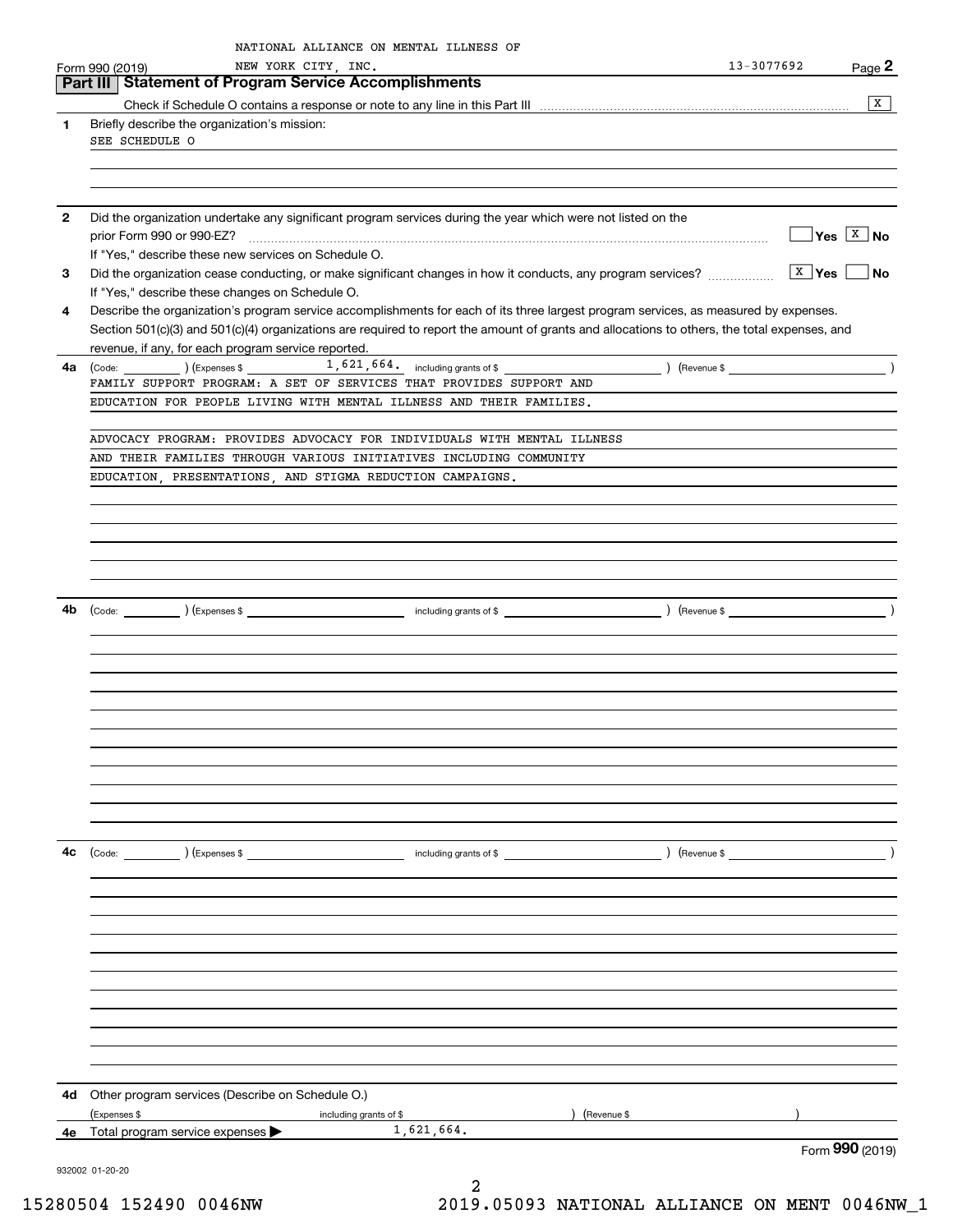|     | NEW YORK CITY, INC.<br>13-3077692<br>Form 990 (2019)                                                                                  |                 |     | Page $3$        |
|-----|---------------------------------------------------------------------------------------------------------------------------------------|-----------------|-----|-----------------|
|     | <b>Part IV   Checklist of Required Schedules</b>                                                                                      |                 |     |                 |
|     |                                                                                                                                       |                 | Yes | No              |
| 1   | Is the organization described in section $501(c)(3)$ or $4947(a)(1)$ (other than a private foundation)?                               |                 |     |                 |
|     |                                                                                                                                       | 1               | х   |                 |
| 2   |                                                                                                                                       | $\mathbf{2}$    | X   |                 |
| 3   | Did the organization engage in direct or indirect political campaign activities on behalf of or in opposition to candidates for       |                 |     |                 |
|     |                                                                                                                                       | 3               |     | х               |
| 4   | Section 501(c)(3) organizations. Did the organization engage in lobbying activities, or have a section 501(h) election in effect      |                 |     |                 |
|     |                                                                                                                                       | 4               |     | x               |
| 5   | Is the organization a section 501(c)(4), 501(c)(5), or 501(c)(6) organization that receives membership dues, assessments, or          |                 |     |                 |
|     |                                                                                                                                       | 5               |     | X               |
| 6   | Did the organization maintain any donor advised funds or any similar funds or accounts for which donors have the right to             |                 |     |                 |
|     | provide advice on the distribution or investment of amounts in such funds or accounts? If "Yes," complete Schedule D, Part I          | 6               |     | X               |
| 7   | Did the organization receive or hold a conservation easement, including easements to preserve open space,                             |                 |     |                 |
|     |                                                                                                                                       | $\overline{7}$  |     | х               |
| 8   | Did the organization maintain collections of works of art, historical treasures, or other similar assets? If "Yes," complete          |                 |     |                 |
|     |                                                                                                                                       | 8               |     | х               |
| 9   | Did the organization report an amount in Part X, line 21, for escrow or custodial account liability, serve as a custodian for         |                 |     |                 |
|     | amounts not listed in Part X; or provide credit counseling, debt management, credit repair, or debt negotiation services?             |                 |     |                 |
|     |                                                                                                                                       | 9               |     | х               |
| 10  | Did the organization, directly or through a related organization, hold assets in donor-restricted endowments                          |                 |     |                 |
|     |                                                                                                                                       | 10              |     | х               |
| 11  | If the organization's answer to any of the following questions is "Yes," then complete Schedule D, Parts VI, VII, VIII, IX, or X      |                 |     |                 |
|     | as applicable.                                                                                                                        |                 |     |                 |
|     | a Did the organization report an amount for land, buildings, and equipment in Part X, line 10? If "Yes," complete Schedule D,         |                 |     |                 |
|     |                                                                                                                                       | 11a             | х   |                 |
|     | <b>b</b> Did the organization report an amount for investments - other securities in Part X, line 12, that is 5% or more of its total |                 |     |                 |
|     |                                                                                                                                       | 11 <sub>b</sub> |     | х               |
|     | c Did the organization report an amount for investments - program related in Part X, line 13, that is 5% or more of its total         |                 |     |                 |
|     |                                                                                                                                       | 11c             |     | х               |
|     | d Did the organization report an amount for other assets in Part X, line 15, that is 5% or more of its total assets reported in       |                 |     |                 |
|     |                                                                                                                                       | 11d             |     | х               |
|     |                                                                                                                                       |                 |     | х               |
|     | e Did the organization report an amount for other liabilities in Part X, line 25? If "Yes," complete Schedule D, Part X               | <b>11e</b>      |     |                 |
| f   | Did the organization's separate or consolidated financial statements for the tax year include a footnote that addresses               |                 |     | х               |
|     | the organization's liability for uncertain tax positions under FIN 48 (ASC 740)? If "Yes," complete Schedule D, Part X                | 11f             |     |                 |
|     | 12a Did the organization obtain separate, independent audited financial statements for the tax year? If "Yes," complete               |                 | x   |                 |
|     | b Was the organization included in consolidated, independent audited financial statements for the tax year?                           | 12a             |     |                 |
|     |                                                                                                                                       |                 |     | х               |
|     | If "Yes," and if the organization answered "No" to line 12a, then completing Schedule D, Parts XI and XII is optional manum           | 12b             |     | x               |
| 13  |                                                                                                                                       | 13              |     | х               |
| 14a | Did the organization maintain an office, employees, or agents outside of the United States?                                           | 14a             |     |                 |
| b   | Did the organization have aggregate revenues or expenses of more than \$10,000 from grantmaking, fundraising, business,               |                 |     |                 |
|     | investment, and program service activities outside the United States, or aggregate foreign investments valued at \$100,000            |                 |     | x               |
|     |                                                                                                                                       | 14b             |     |                 |
| 15  | Did the organization report on Part IX, column (A), line 3, more than \$5,000 of grants or other assistance to or for any             |                 |     |                 |
|     |                                                                                                                                       | 15              |     | х               |
| 16  | Did the organization report on Part IX, column (A), line 3, more than \$5,000 of aggregate grants or other assistance to              |                 |     |                 |
|     |                                                                                                                                       | 16              |     | х               |
| 17  | Did the organization report a total of more than \$15,000 of expenses for professional fundraising services on Part IX,               |                 |     |                 |
|     |                                                                                                                                       | 17              |     | x               |
| 18  | Did the organization report more than \$15,000 total of fundraising event gross income and contributions on Part VIII, lines          |                 |     |                 |
|     |                                                                                                                                       | 18              | x   |                 |
| 19  | Did the organization report more than \$15,000 of gross income from gaming activities on Part VIII, line 9a? If "Yes."                |                 |     |                 |
|     |                                                                                                                                       | 19              |     | x               |
|     |                                                                                                                                       | 20a             |     | x               |
|     | b If "Yes" to line 20a, did the organization attach a copy of its audited financial statements to this return?                        | 20 <sub>b</sub> |     |                 |
| 21  | Did the organization report more than \$5,000 of grants or other assistance to any domestic organization or                           |                 |     |                 |
|     |                                                                                                                                       | 21              |     | x               |
|     | 932003 01-20-20                                                                                                                       |                 |     | Form 990 (2019) |

3 15280504 152490 0046NW 2019.05093 NATIONAL ALLIANCE ON MENT 0046NW\_1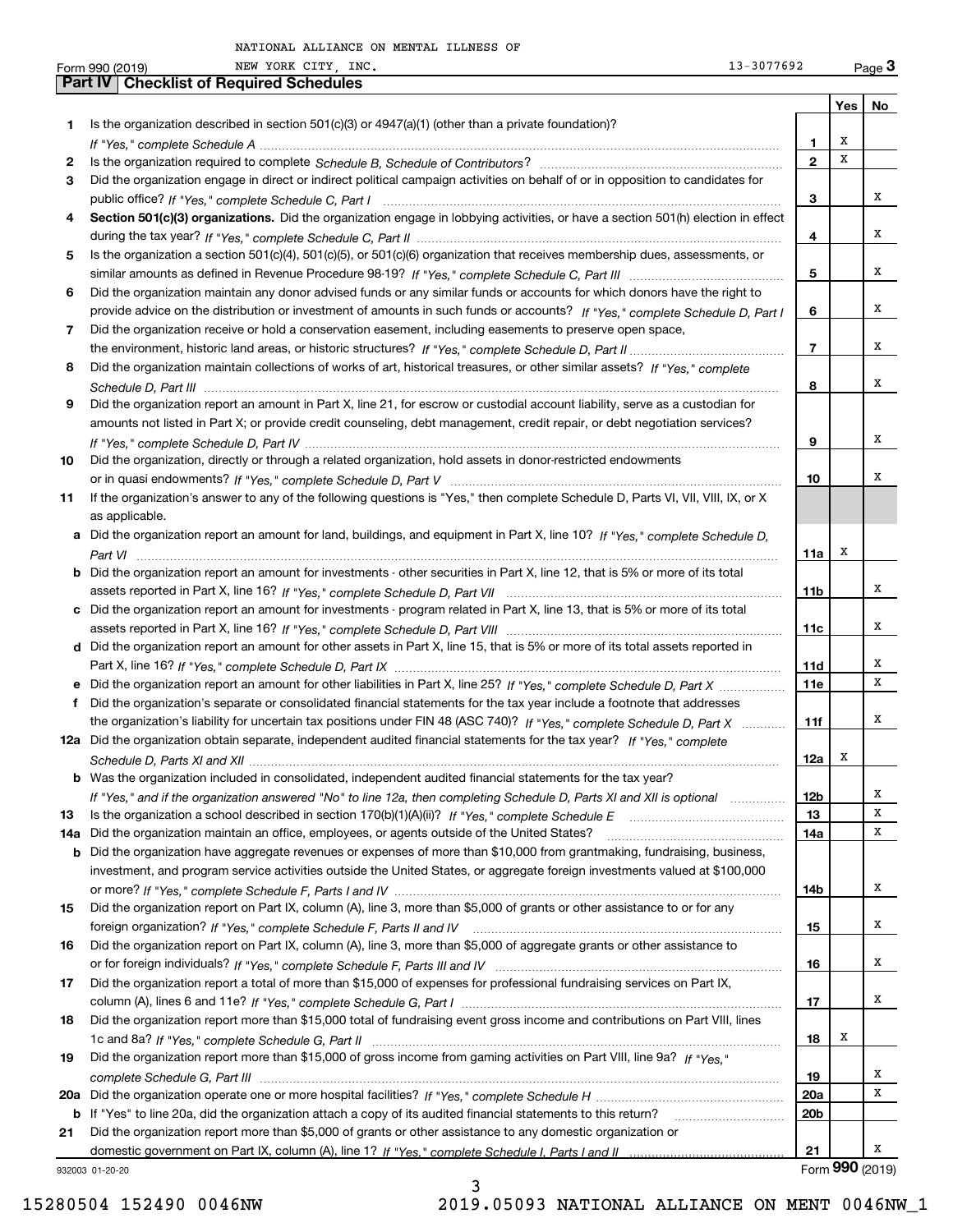| Part IV   Checklist of Required Schedules (continued)<br>Yes  <br>No<br>Did the organization report more than \$5,000 of grants or other assistance to or for domestic individuals on<br>22<br>х<br>22<br>Did the organization answer "Yes" to Part VII, Section A, line 3, 4, or 5 about compensation of the organization's current<br>23<br>and former officers, directors, trustees, key employees, and highest compensated employees? If "Yes," complete<br>х<br>23<br>24a Did the organization have a tax-exempt bond issue with an outstanding principal amount of more than \$100,000 as of the<br>last day of the year, that was issued after December 31, 2002? If "Yes," answer lines 24b through 24d and complete<br>х<br>24a<br><b>b</b> Did the organization invest any proceeds of tax-exempt bonds beyond a temporary period exception?<br>24b<br>c Did the organization maintain an escrow account other than a refunding escrow at any time during the year to defease<br>24c<br>24d<br>25a Section 501(c)(3), 501(c)(4), and 501(c)(29) organizations. Did the organization engage in an excess benefit<br>х<br>25a<br>b Is the organization aware that it engaged in an excess benefit transaction with a disqualified person in a prior year, and<br>that the transaction has not been reported on any of the organization's prior Forms 990 or 990-EZ? If "Yes," complete<br>х<br>25b<br>Schedule L, Part I<br>Did the organization report any amount on Part X, line 5 or 22, for receivables from or payables to any current<br>26<br>or former officer, director, trustee, key employee, creator or founder, substantial contributor, or 35%<br>х<br>26<br>27<br>Did the organization provide a grant or other assistance to any current or former officer, director, trustee, key employee,<br>creator or founder, substantial contributor or employee thereof, a grant selection committee member, or to a 35% controlled<br>х<br>entity (including an employee thereof) or family member of any of these persons? If "Yes," complete Schedule L, Part III<br>27<br>Was the organization a party to a business transaction with one of the following parties (see Schedule L, Part IV<br>28<br>instructions, for applicable filing thresholds, conditions, and exceptions):<br>a A current or former officer, director, trustee, key employee, creator or founder, or substantial contributor? If<br>Х<br>28a<br>х<br>28b<br>c A 35% controlled entity of one or more individuals and/or organizations described in lines 28a or 28b? If<br>х<br>28c<br>х<br>29<br>29<br>Did the organization receive contributions of art, historical treasures, or other similar assets, or qualified conservation<br>30<br>х<br>30<br>х<br>31<br>Did the organization liquidate, terminate, or dissolve and cease operations? If "Yes," complete Schedule N, Part I<br>31<br>Did the organization sell, exchange, dispose of, or transfer more than 25% of its net assets? If "Yes," complete<br>32<br>х<br>32<br>Schedule N, Part II<br>Did the organization own 100% of an entity disregarded as separate from the organization under Regulations<br>33<br>х<br>33<br>Was the organization related to any tax-exempt or taxable entity? If "Yes," complete Schedule R, Part II, III, or IV, and<br>34<br>х<br>34<br>х<br>35a Did the organization have a controlled entity within the meaning of section 512(b)(13)?<br>35a<br><b>b</b> If "Yes" to line 35a, did the organization receive any payment from or engage in any transaction with a controlled entity<br>35b<br>Section 501(c)(3) organizations. Did the organization make any transfers to an exempt non-charitable related organization?<br>36<br>х<br>36<br>Did the organization conduct more than 5% of its activities through an entity that is not a related organization<br>37<br>х<br>37<br>Did the organization complete Schedule O and provide explanations in Schedule O for Part VI, lines 11b and 19?<br>38<br>х<br>38<br><b>Part V</b><br>Check if Schedule O contains a response or note to any line in this Part V<br>Yes∣<br>No. | NEW YORK CITY, INC.<br>Form 990 (2019) | 13-3077692 | Page 4 |
|------------------------------------------------------------------------------------------------------------------------------------------------------------------------------------------------------------------------------------------------------------------------------------------------------------------------------------------------------------------------------------------------------------------------------------------------------------------------------------------------------------------------------------------------------------------------------------------------------------------------------------------------------------------------------------------------------------------------------------------------------------------------------------------------------------------------------------------------------------------------------------------------------------------------------------------------------------------------------------------------------------------------------------------------------------------------------------------------------------------------------------------------------------------------------------------------------------------------------------------------------------------------------------------------------------------------------------------------------------------------------------------------------------------------------------------------------------------------------------------------------------------------------------------------------------------------------------------------------------------------------------------------------------------------------------------------------------------------------------------------------------------------------------------------------------------------------------------------------------------------------------------------------------------------------------------------------------------------------------------------------------------------------------------------------------------------------------------------------------------------------------------------------------------------------------------------------------------------------------------------------------------------------------------------------------------------------------------------------------------------------------------------------------------------------------------------------------------------------------------------------------------------------------------------------------------------------------------------------------------------------------------------------------------------------------------------------------------------------------------------------------------------------------------------------------------------------------------------------------------------------------------------------------------------------------------------------------------------------------------------------------------------------------------------------------------------------------------------------------------------------------------------------------------------------------------------------------------------------------------------------------------------------------------------------------------------------------------------------------------------------------------------------------------------------------------------------------------------------------------------------------------------------------------------------------------------------------------------------------------------------------------------------------------------------------------------------------------------------------------------------------------------------------------------------------------------------------------------------------------------------------------------------------------------------------------------------------------------------------------------------------------------------------------------------------------------------------------------------------------------------|----------------------------------------|------------|--------|
|                                                                                                                                                                                                                                                                                                                                                                                                                                                                                                                                                                                                                                                                                                                                                                                                                                                                                                                                                                                                                                                                                                                                                                                                                                                                                                                                                                                                                                                                                                                                                                                                                                                                                                                                                                                                                                                                                                                                                                                                                                                                                                                                                                                                                                                                                                                                                                                                                                                                                                                                                                                                                                                                                                                                                                                                                                                                                                                                                                                                                                                                                                                                                                                                                                                                                                                                                                                                                                                                                                                                                                                                                                                                                                                                                                                                                                                                                                                                                                                                                                                                                                                              |                                        |            |        |
|                                                                                                                                                                                                                                                                                                                                                                                                                                                                                                                                                                                                                                                                                                                                                                                                                                                                                                                                                                                                                                                                                                                                                                                                                                                                                                                                                                                                                                                                                                                                                                                                                                                                                                                                                                                                                                                                                                                                                                                                                                                                                                                                                                                                                                                                                                                                                                                                                                                                                                                                                                                                                                                                                                                                                                                                                                                                                                                                                                                                                                                                                                                                                                                                                                                                                                                                                                                                                                                                                                                                                                                                                                                                                                                                                                                                                                                                                                                                                                                                                                                                                                                              |                                        |            |        |
|                                                                                                                                                                                                                                                                                                                                                                                                                                                                                                                                                                                                                                                                                                                                                                                                                                                                                                                                                                                                                                                                                                                                                                                                                                                                                                                                                                                                                                                                                                                                                                                                                                                                                                                                                                                                                                                                                                                                                                                                                                                                                                                                                                                                                                                                                                                                                                                                                                                                                                                                                                                                                                                                                                                                                                                                                                                                                                                                                                                                                                                                                                                                                                                                                                                                                                                                                                                                                                                                                                                                                                                                                                                                                                                                                                                                                                                                                                                                                                                                                                                                                                                              |                                        |            |        |
|                                                                                                                                                                                                                                                                                                                                                                                                                                                                                                                                                                                                                                                                                                                                                                                                                                                                                                                                                                                                                                                                                                                                                                                                                                                                                                                                                                                                                                                                                                                                                                                                                                                                                                                                                                                                                                                                                                                                                                                                                                                                                                                                                                                                                                                                                                                                                                                                                                                                                                                                                                                                                                                                                                                                                                                                                                                                                                                                                                                                                                                                                                                                                                                                                                                                                                                                                                                                                                                                                                                                                                                                                                                                                                                                                                                                                                                                                                                                                                                                                                                                                                                              |                                        |            |        |
|                                                                                                                                                                                                                                                                                                                                                                                                                                                                                                                                                                                                                                                                                                                                                                                                                                                                                                                                                                                                                                                                                                                                                                                                                                                                                                                                                                                                                                                                                                                                                                                                                                                                                                                                                                                                                                                                                                                                                                                                                                                                                                                                                                                                                                                                                                                                                                                                                                                                                                                                                                                                                                                                                                                                                                                                                                                                                                                                                                                                                                                                                                                                                                                                                                                                                                                                                                                                                                                                                                                                                                                                                                                                                                                                                                                                                                                                                                                                                                                                                                                                                                                              |                                        |            |        |
|                                                                                                                                                                                                                                                                                                                                                                                                                                                                                                                                                                                                                                                                                                                                                                                                                                                                                                                                                                                                                                                                                                                                                                                                                                                                                                                                                                                                                                                                                                                                                                                                                                                                                                                                                                                                                                                                                                                                                                                                                                                                                                                                                                                                                                                                                                                                                                                                                                                                                                                                                                                                                                                                                                                                                                                                                                                                                                                                                                                                                                                                                                                                                                                                                                                                                                                                                                                                                                                                                                                                                                                                                                                                                                                                                                                                                                                                                                                                                                                                                                                                                                                              |                                        |            |        |
|                                                                                                                                                                                                                                                                                                                                                                                                                                                                                                                                                                                                                                                                                                                                                                                                                                                                                                                                                                                                                                                                                                                                                                                                                                                                                                                                                                                                                                                                                                                                                                                                                                                                                                                                                                                                                                                                                                                                                                                                                                                                                                                                                                                                                                                                                                                                                                                                                                                                                                                                                                                                                                                                                                                                                                                                                                                                                                                                                                                                                                                                                                                                                                                                                                                                                                                                                                                                                                                                                                                                                                                                                                                                                                                                                                                                                                                                                                                                                                                                                                                                                                                              |                                        |            |        |
|                                                                                                                                                                                                                                                                                                                                                                                                                                                                                                                                                                                                                                                                                                                                                                                                                                                                                                                                                                                                                                                                                                                                                                                                                                                                                                                                                                                                                                                                                                                                                                                                                                                                                                                                                                                                                                                                                                                                                                                                                                                                                                                                                                                                                                                                                                                                                                                                                                                                                                                                                                                                                                                                                                                                                                                                                                                                                                                                                                                                                                                                                                                                                                                                                                                                                                                                                                                                                                                                                                                                                                                                                                                                                                                                                                                                                                                                                                                                                                                                                                                                                                                              |                                        |            |        |
|                                                                                                                                                                                                                                                                                                                                                                                                                                                                                                                                                                                                                                                                                                                                                                                                                                                                                                                                                                                                                                                                                                                                                                                                                                                                                                                                                                                                                                                                                                                                                                                                                                                                                                                                                                                                                                                                                                                                                                                                                                                                                                                                                                                                                                                                                                                                                                                                                                                                                                                                                                                                                                                                                                                                                                                                                                                                                                                                                                                                                                                                                                                                                                                                                                                                                                                                                                                                                                                                                                                                                                                                                                                                                                                                                                                                                                                                                                                                                                                                                                                                                                                              |                                        |            |        |
|                                                                                                                                                                                                                                                                                                                                                                                                                                                                                                                                                                                                                                                                                                                                                                                                                                                                                                                                                                                                                                                                                                                                                                                                                                                                                                                                                                                                                                                                                                                                                                                                                                                                                                                                                                                                                                                                                                                                                                                                                                                                                                                                                                                                                                                                                                                                                                                                                                                                                                                                                                                                                                                                                                                                                                                                                                                                                                                                                                                                                                                                                                                                                                                                                                                                                                                                                                                                                                                                                                                                                                                                                                                                                                                                                                                                                                                                                                                                                                                                                                                                                                                              |                                        |            |        |
|                                                                                                                                                                                                                                                                                                                                                                                                                                                                                                                                                                                                                                                                                                                                                                                                                                                                                                                                                                                                                                                                                                                                                                                                                                                                                                                                                                                                                                                                                                                                                                                                                                                                                                                                                                                                                                                                                                                                                                                                                                                                                                                                                                                                                                                                                                                                                                                                                                                                                                                                                                                                                                                                                                                                                                                                                                                                                                                                                                                                                                                                                                                                                                                                                                                                                                                                                                                                                                                                                                                                                                                                                                                                                                                                                                                                                                                                                                                                                                                                                                                                                                                              |                                        |            |        |
|                                                                                                                                                                                                                                                                                                                                                                                                                                                                                                                                                                                                                                                                                                                                                                                                                                                                                                                                                                                                                                                                                                                                                                                                                                                                                                                                                                                                                                                                                                                                                                                                                                                                                                                                                                                                                                                                                                                                                                                                                                                                                                                                                                                                                                                                                                                                                                                                                                                                                                                                                                                                                                                                                                                                                                                                                                                                                                                                                                                                                                                                                                                                                                                                                                                                                                                                                                                                                                                                                                                                                                                                                                                                                                                                                                                                                                                                                                                                                                                                                                                                                                                              |                                        |            |        |
|                                                                                                                                                                                                                                                                                                                                                                                                                                                                                                                                                                                                                                                                                                                                                                                                                                                                                                                                                                                                                                                                                                                                                                                                                                                                                                                                                                                                                                                                                                                                                                                                                                                                                                                                                                                                                                                                                                                                                                                                                                                                                                                                                                                                                                                                                                                                                                                                                                                                                                                                                                                                                                                                                                                                                                                                                                                                                                                                                                                                                                                                                                                                                                                                                                                                                                                                                                                                                                                                                                                                                                                                                                                                                                                                                                                                                                                                                                                                                                                                                                                                                                                              |                                        |            |        |
|                                                                                                                                                                                                                                                                                                                                                                                                                                                                                                                                                                                                                                                                                                                                                                                                                                                                                                                                                                                                                                                                                                                                                                                                                                                                                                                                                                                                                                                                                                                                                                                                                                                                                                                                                                                                                                                                                                                                                                                                                                                                                                                                                                                                                                                                                                                                                                                                                                                                                                                                                                                                                                                                                                                                                                                                                                                                                                                                                                                                                                                                                                                                                                                                                                                                                                                                                                                                                                                                                                                                                                                                                                                                                                                                                                                                                                                                                                                                                                                                                                                                                                                              |                                        |            |        |
|                                                                                                                                                                                                                                                                                                                                                                                                                                                                                                                                                                                                                                                                                                                                                                                                                                                                                                                                                                                                                                                                                                                                                                                                                                                                                                                                                                                                                                                                                                                                                                                                                                                                                                                                                                                                                                                                                                                                                                                                                                                                                                                                                                                                                                                                                                                                                                                                                                                                                                                                                                                                                                                                                                                                                                                                                                                                                                                                                                                                                                                                                                                                                                                                                                                                                                                                                                                                                                                                                                                                                                                                                                                                                                                                                                                                                                                                                                                                                                                                                                                                                                                              |                                        |            |        |
|                                                                                                                                                                                                                                                                                                                                                                                                                                                                                                                                                                                                                                                                                                                                                                                                                                                                                                                                                                                                                                                                                                                                                                                                                                                                                                                                                                                                                                                                                                                                                                                                                                                                                                                                                                                                                                                                                                                                                                                                                                                                                                                                                                                                                                                                                                                                                                                                                                                                                                                                                                                                                                                                                                                                                                                                                                                                                                                                                                                                                                                                                                                                                                                                                                                                                                                                                                                                                                                                                                                                                                                                                                                                                                                                                                                                                                                                                                                                                                                                                                                                                                                              |                                        |            |        |
|                                                                                                                                                                                                                                                                                                                                                                                                                                                                                                                                                                                                                                                                                                                                                                                                                                                                                                                                                                                                                                                                                                                                                                                                                                                                                                                                                                                                                                                                                                                                                                                                                                                                                                                                                                                                                                                                                                                                                                                                                                                                                                                                                                                                                                                                                                                                                                                                                                                                                                                                                                                                                                                                                                                                                                                                                                                                                                                                                                                                                                                                                                                                                                                                                                                                                                                                                                                                                                                                                                                                                                                                                                                                                                                                                                                                                                                                                                                                                                                                                                                                                                                              |                                        |            |        |
|                                                                                                                                                                                                                                                                                                                                                                                                                                                                                                                                                                                                                                                                                                                                                                                                                                                                                                                                                                                                                                                                                                                                                                                                                                                                                                                                                                                                                                                                                                                                                                                                                                                                                                                                                                                                                                                                                                                                                                                                                                                                                                                                                                                                                                                                                                                                                                                                                                                                                                                                                                                                                                                                                                                                                                                                                                                                                                                                                                                                                                                                                                                                                                                                                                                                                                                                                                                                                                                                                                                                                                                                                                                                                                                                                                                                                                                                                                                                                                                                                                                                                                                              |                                        |            |        |
|                                                                                                                                                                                                                                                                                                                                                                                                                                                                                                                                                                                                                                                                                                                                                                                                                                                                                                                                                                                                                                                                                                                                                                                                                                                                                                                                                                                                                                                                                                                                                                                                                                                                                                                                                                                                                                                                                                                                                                                                                                                                                                                                                                                                                                                                                                                                                                                                                                                                                                                                                                                                                                                                                                                                                                                                                                                                                                                                                                                                                                                                                                                                                                                                                                                                                                                                                                                                                                                                                                                                                                                                                                                                                                                                                                                                                                                                                                                                                                                                                                                                                                                              |                                        |            |        |
|                                                                                                                                                                                                                                                                                                                                                                                                                                                                                                                                                                                                                                                                                                                                                                                                                                                                                                                                                                                                                                                                                                                                                                                                                                                                                                                                                                                                                                                                                                                                                                                                                                                                                                                                                                                                                                                                                                                                                                                                                                                                                                                                                                                                                                                                                                                                                                                                                                                                                                                                                                                                                                                                                                                                                                                                                                                                                                                                                                                                                                                                                                                                                                                                                                                                                                                                                                                                                                                                                                                                                                                                                                                                                                                                                                                                                                                                                                                                                                                                                                                                                                                              |                                        |            |        |
|                                                                                                                                                                                                                                                                                                                                                                                                                                                                                                                                                                                                                                                                                                                                                                                                                                                                                                                                                                                                                                                                                                                                                                                                                                                                                                                                                                                                                                                                                                                                                                                                                                                                                                                                                                                                                                                                                                                                                                                                                                                                                                                                                                                                                                                                                                                                                                                                                                                                                                                                                                                                                                                                                                                                                                                                                                                                                                                                                                                                                                                                                                                                                                                                                                                                                                                                                                                                                                                                                                                                                                                                                                                                                                                                                                                                                                                                                                                                                                                                                                                                                                                              |                                        |            |        |
|                                                                                                                                                                                                                                                                                                                                                                                                                                                                                                                                                                                                                                                                                                                                                                                                                                                                                                                                                                                                                                                                                                                                                                                                                                                                                                                                                                                                                                                                                                                                                                                                                                                                                                                                                                                                                                                                                                                                                                                                                                                                                                                                                                                                                                                                                                                                                                                                                                                                                                                                                                                                                                                                                                                                                                                                                                                                                                                                                                                                                                                                                                                                                                                                                                                                                                                                                                                                                                                                                                                                                                                                                                                                                                                                                                                                                                                                                                                                                                                                                                                                                                                              |                                        |            |        |
|                                                                                                                                                                                                                                                                                                                                                                                                                                                                                                                                                                                                                                                                                                                                                                                                                                                                                                                                                                                                                                                                                                                                                                                                                                                                                                                                                                                                                                                                                                                                                                                                                                                                                                                                                                                                                                                                                                                                                                                                                                                                                                                                                                                                                                                                                                                                                                                                                                                                                                                                                                                                                                                                                                                                                                                                                                                                                                                                                                                                                                                                                                                                                                                                                                                                                                                                                                                                                                                                                                                                                                                                                                                                                                                                                                                                                                                                                                                                                                                                                                                                                                                              |                                        |            |        |
|                                                                                                                                                                                                                                                                                                                                                                                                                                                                                                                                                                                                                                                                                                                                                                                                                                                                                                                                                                                                                                                                                                                                                                                                                                                                                                                                                                                                                                                                                                                                                                                                                                                                                                                                                                                                                                                                                                                                                                                                                                                                                                                                                                                                                                                                                                                                                                                                                                                                                                                                                                                                                                                                                                                                                                                                                                                                                                                                                                                                                                                                                                                                                                                                                                                                                                                                                                                                                                                                                                                                                                                                                                                                                                                                                                                                                                                                                                                                                                                                                                                                                                                              |                                        |            |        |
|                                                                                                                                                                                                                                                                                                                                                                                                                                                                                                                                                                                                                                                                                                                                                                                                                                                                                                                                                                                                                                                                                                                                                                                                                                                                                                                                                                                                                                                                                                                                                                                                                                                                                                                                                                                                                                                                                                                                                                                                                                                                                                                                                                                                                                                                                                                                                                                                                                                                                                                                                                                                                                                                                                                                                                                                                                                                                                                                                                                                                                                                                                                                                                                                                                                                                                                                                                                                                                                                                                                                                                                                                                                                                                                                                                                                                                                                                                                                                                                                                                                                                                                              |                                        |            |        |
|                                                                                                                                                                                                                                                                                                                                                                                                                                                                                                                                                                                                                                                                                                                                                                                                                                                                                                                                                                                                                                                                                                                                                                                                                                                                                                                                                                                                                                                                                                                                                                                                                                                                                                                                                                                                                                                                                                                                                                                                                                                                                                                                                                                                                                                                                                                                                                                                                                                                                                                                                                                                                                                                                                                                                                                                                                                                                                                                                                                                                                                                                                                                                                                                                                                                                                                                                                                                                                                                                                                                                                                                                                                                                                                                                                                                                                                                                                                                                                                                                                                                                                                              |                                        |            |        |
|                                                                                                                                                                                                                                                                                                                                                                                                                                                                                                                                                                                                                                                                                                                                                                                                                                                                                                                                                                                                                                                                                                                                                                                                                                                                                                                                                                                                                                                                                                                                                                                                                                                                                                                                                                                                                                                                                                                                                                                                                                                                                                                                                                                                                                                                                                                                                                                                                                                                                                                                                                                                                                                                                                                                                                                                                                                                                                                                                                                                                                                                                                                                                                                                                                                                                                                                                                                                                                                                                                                                                                                                                                                                                                                                                                                                                                                                                                                                                                                                                                                                                                                              |                                        |            |        |
|                                                                                                                                                                                                                                                                                                                                                                                                                                                                                                                                                                                                                                                                                                                                                                                                                                                                                                                                                                                                                                                                                                                                                                                                                                                                                                                                                                                                                                                                                                                                                                                                                                                                                                                                                                                                                                                                                                                                                                                                                                                                                                                                                                                                                                                                                                                                                                                                                                                                                                                                                                                                                                                                                                                                                                                                                                                                                                                                                                                                                                                                                                                                                                                                                                                                                                                                                                                                                                                                                                                                                                                                                                                                                                                                                                                                                                                                                                                                                                                                                                                                                                                              |                                        |            |        |
|                                                                                                                                                                                                                                                                                                                                                                                                                                                                                                                                                                                                                                                                                                                                                                                                                                                                                                                                                                                                                                                                                                                                                                                                                                                                                                                                                                                                                                                                                                                                                                                                                                                                                                                                                                                                                                                                                                                                                                                                                                                                                                                                                                                                                                                                                                                                                                                                                                                                                                                                                                                                                                                                                                                                                                                                                                                                                                                                                                                                                                                                                                                                                                                                                                                                                                                                                                                                                                                                                                                                                                                                                                                                                                                                                                                                                                                                                                                                                                                                                                                                                                                              |                                        |            |        |
|                                                                                                                                                                                                                                                                                                                                                                                                                                                                                                                                                                                                                                                                                                                                                                                                                                                                                                                                                                                                                                                                                                                                                                                                                                                                                                                                                                                                                                                                                                                                                                                                                                                                                                                                                                                                                                                                                                                                                                                                                                                                                                                                                                                                                                                                                                                                                                                                                                                                                                                                                                                                                                                                                                                                                                                                                                                                                                                                                                                                                                                                                                                                                                                                                                                                                                                                                                                                                                                                                                                                                                                                                                                                                                                                                                                                                                                                                                                                                                                                                                                                                                                              |                                        |            |        |
|                                                                                                                                                                                                                                                                                                                                                                                                                                                                                                                                                                                                                                                                                                                                                                                                                                                                                                                                                                                                                                                                                                                                                                                                                                                                                                                                                                                                                                                                                                                                                                                                                                                                                                                                                                                                                                                                                                                                                                                                                                                                                                                                                                                                                                                                                                                                                                                                                                                                                                                                                                                                                                                                                                                                                                                                                                                                                                                                                                                                                                                                                                                                                                                                                                                                                                                                                                                                                                                                                                                                                                                                                                                                                                                                                                                                                                                                                                                                                                                                                                                                                                                              |                                        |            |        |
|                                                                                                                                                                                                                                                                                                                                                                                                                                                                                                                                                                                                                                                                                                                                                                                                                                                                                                                                                                                                                                                                                                                                                                                                                                                                                                                                                                                                                                                                                                                                                                                                                                                                                                                                                                                                                                                                                                                                                                                                                                                                                                                                                                                                                                                                                                                                                                                                                                                                                                                                                                                                                                                                                                                                                                                                                                                                                                                                                                                                                                                                                                                                                                                                                                                                                                                                                                                                                                                                                                                                                                                                                                                                                                                                                                                                                                                                                                                                                                                                                                                                                                                              |                                        |            |        |
|                                                                                                                                                                                                                                                                                                                                                                                                                                                                                                                                                                                                                                                                                                                                                                                                                                                                                                                                                                                                                                                                                                                                                                                                                                                                                                                                                                                                                                                                                                                                                                                                                                                                                                                                                                                                                                                                                                                                                                                                                                                                                                                                                                                                                                                                                                                                                                                                                                                                                                                                                                                                                                                                                                                                                                                                                                                                                                                                                                                                                                                                                                                                                                                                                                                                                                                                                                                                                                                                                                                                                                                                                                                                                                                                                                                                                                                                                                                                                                                                                                                                                                                              |                                        |            |        |
|                                                                                                                                                                                                                                                                                                                                                                                                                                                                                                                                                                                                                                                                                                                                                                                                                                                                                                                                                                                                                                                                                                                                                                                                                                                                                                                                                                                                                                                                                                                                                                                                                                                                                                                                                                                                                                                                                                                                                                                                                                                                                                                                                                                                                                                                                                                                                                                                                                                                                                                                                                                                                                                                                                                                                                                                                                                                                                                                                                                                                                                                                                                                                                                                                                                                                                                                                                                                                                                                                                                                                                                                                                                                                                                                                                                                                                                                                                                                                                                                                                                                                                                              |                                        |            |        |
|                                                                                                                                                                                                                                                                                                                                                                                                                                                                                                                                                                                                                                                                                                                                                                                                                                                                                                                                                                                                                                                                                                                                                                                                                                                                                                                                                                                                                                                                                                                                                                                                                                                                                                                                                                                                                                                                                                                                                                                                                                                                                                                                                                                                                                                                                                                                                                                                                                                                                                                                                                                                                                                                                                                                                                                                                                                                                                                                                                                                                                                                                                                                                                                                                                                                                                                                                                                                                                                                                                                                                                                                                                                                                                                                                                                                                                                                                                                                                                                                                                                                                                                              |                                        |            |        |
|                                                                                                                                                                                                                                                                                                                                                                                                                                                                                                                                                                                                                                                                                                                                                                                                                                                                                                                                                                                                                                                                                                                                                                                                                                                                                                                                                                                                                                                                                                                                                                                                                                                                                                                                                                                                                                                                                                                                                                                                                                                                                                                                                                                                                                                                                                                                                                                                                                                                                                                                                                                                                                                                                                                                                                                                                                                                                                                                                                                                                                                                                                                                                                                                                                                                                                                                                                                                                                                                                                                                                                                                                                                                                                                                                                                                                                                                                                                                                                                                                                                                                                                              |                                        |            |        |
|                                                                                                                                                                                                                                                                                                                                                                                                                                                                                                                                                                                                                                                                                                                                                                                                                                                                                                                                                                                                                                                                                                                                                                                                                                                                                                                                                                                                                                                                                                                                                                                                                                                                                                                                                                                                                                                                                                                                                                                                                                                                                                                                                                                                                                                                                                                                                                                                                                                                                                                                                                                                                                                                                                                                                                                                                                                                                                                                                                                                                                                                                                                                                                                                                                                                                                                                                                                                                                                                                                                                                                                                                                                                                                                                                                                                                                                                                                                                                                                                                                                                                                                              |                                        |            |        |
|                                                                                                                                                                                                                                                                                                                                                                                                                                                                                                                                                                                                                                                                                                                                                                                                                                                                                                                                                                                                                                                                                                                                                                                                                                                                                                                                                                                                                                                                                                                                                                                                                                                                                                                                                                                                                                                                                                                                                                                                                                                                                                                                                                                                                                                                                                                                                                                                                                                                                                                                                                                                                                                                                                                                                                                                                                                                                                                                                                                                                                                                                                                                                                                                                                                                                                                                                                                                                                                                                                                                                                                                                                                                                                                                                                                                                                                                                                                                                                                                                                                                                                                              |                                        |            |        |
|                                                                                                                                                                                                                                                                                                                                                                                                                                                                                                                                                                                                                                                                                                                                                                                                                                                                                                                                                                                                                                                                                                                                                                                                                                                                                                                                                                                                                                                                                                                                                                                                                                                                                                                                                                                                                                                                                                                                                                                                                                                                                                                                                                                                                                                                                                                                                                                                                                                                                                                                                                                                                                                                                                                                                                                                                                                                                                                                                                                                                                                                                                                                                                                                                                                                                                                                                                                                                                                                                                                                                                                                                                                                                                                                                                                                                                                                                                                                                                                                                                                                                                                              |                                        |            |        |
|                                                                                                                                                                                                                                                                                                                                                                                                                                                                                                                                                                                                                                                                                                                                                                                                                                                                                                                                                                                                                                                                                                                                                                                                                                                                                                                                                                                                                                                                                                                                                                                                                                                                                                                                                                                                                                                                                                                                                                                                                                                                                                                                                                                                                                                                                                                                                                                                                                                                                                                                                                                                                                                                                                                                                                                                                                                                                                                                                                                                                                                                                                                                                                                                                                                                                                                                                                                                                                                                                                                                                                                                                                                                                                                                                                                                                                                                                                                                                                                                                                                                                                                              |                                        |            |        |
|                                                                                                                                                                                                                                                                                                                                                                                                                                                                                                                                                                                                                                                                                                                                                                                                                                                                                                                                                                                                                                                                                                                                                                                                                                                                                                                                                                                                                                                                                                                                                                                                                                                                                                                                                                                                                                                                                                                                                                                                                                                                                                                                                                                                                                                                                                                                                                                                                                                                                                                                                                                                                                                                                                                                                                                                                                                                                                                                                                                                                                                                                                                                                                                                                                                                                                                                                                                                                                                                                                                                                                                                                                                                                                                                                                                                                                                                                                                                                                                                                                                                                                                              |                                        |            |        |
|                                                                                                                                                                                                                                                                                                                                                                                                                                                                                                                                                                                                                                                                                                                                                                                                                                                                                                                                                                                                                                                                                                                                                                                                                                                                                                                                                                                                                                                                                                                                                                                                                                                                                                                                                                                                                                                                                                                                                                                                                                                                                                                                                                                                                                                                                                                                                                                                                                                                                                                                                                                                                                                                                                                                                                                                                                                                                                                                                                                                                                                                                                                                                                                                                                                                                                                                                                                                                                                                                                                                                                                                                                                                                                                                                                                                                                                                                                                                                                                                                                                                                                                              |                                        |            |        |
|                                                                                                                                                                                                                                                                                                                                                                                                                                                                                                                                                                                                                                                                                                                                                                                                                                                                                                                                                                                                                                                                                                                                                                                                                                                                                                                                                                                                                                                                                                                                                                                                                                                                                                                                                                                                                                                                                                                                                                                                                                                                                                                                                                                                                                                                                                                                                                                                                                                                                                                                                                                                                                                                                                                                                                                                                                                                                                                                                                                                                                                                                                                                                                                                                                                                                                                                                                                                                                                                                                                                                                                                                                                                                                                                                                                                                                                                                                                                                                                                                                                                                                                              |                                        |            |        |
|                                                                                                                                                                                                                                                                                                                                                                                                                                                                                                                                                                                                                                                                                                                                                                                                                                                                                                                                                                                                                                                                                                                                                                                                                                                                                                                                                                                                                                                                                                                                                                                                                                                                                                                                                                                                                                                                                                                                                                                                                                                                                                                                                                                                                                                                                                                                                                                                                                                                                                                                                                                                                                                                                                                                                                                                                                                                                                                                                                                                                                                                                                                                                                                                                                                                                                                                                                                                                                                                                                                                                                                                                                                                                                                                                                                                                                                                                                                                                                                                                                                                                                                              |                                        |            |        |
|                                                                                                                                                                                                                                                                                                                                                                                                                                                                                                                                                                                                                                                                                                                                                                                                                                                                                                                                                                                                                                                                                                                                                                                                                                                                                                                                                                                                                                                                                                                                                                                                                                                                                                                                                                                                                                                                                                                                                                                                                                                                                                                                                                                                                                                                                                                                                                                                                                                                                                                                                                                                                                                                                                                                                                                                                                                                                                                                                                                                                                                                                                                                                                                                                                                                                                                                                                                                                                                                                                                                                                                                                                                                                                                                                                                                                                                                                                                                                                                                                                                                                                                              |                                        |            |        |
|                                                                                                                                                                                                                                                                                                                                                                                                                                                                                                                                                                                                                                                                                                                                                                                                                                                                                                                                                                                                                                                                                                                                                                                                                                                                                                                                                                                                                                                                                                                                                                                                                                                                                                                                                                                                                                                                                                                                                                                                                                                                                                                                                                                                                                                                                                                                                                                                                                                                                                                                                                                                                                                                                                                                                                                                                                                                                                                                                                                                                                                                                                                                                                                                                                                                                                                                                                                                                                                                                                                                                                                                                                                                                                                                                                                                                                                                                                                                                                                                                                                                                                                              |                                        |            |        |
|                                                                                                                                                                                                                                                                                                                                                                                                                                                                                                                                                                                                                                                                                                                                                                                                                                                                                                                                                                                                                                                                                                                                                                                                                                                                                                                                                                                                                                                                                                                                                                                                                                                                                                                                                                                                                                                                                                                                                                                                                                                                                                                                                                                                                                                                                                                                                                                                                                                                                                                                                                                                                                                                                                                                                                                                                                                                                                                                                                                                                                                                                                                                                                                                                                                                                                                                                                                                                                                                                                                                                                                                                                                                                                                                                                                                                                                                                                                                                                                                                                                                                                                              |                                        |            |        |
|                                                                                                                                                                                                                                                                                                                                                                                                                                                                                                                                                                                                                                                                                                                                                                                                                                                                                                                                                                                                                                                                                                                                                                                                                                                                                                                                                                                                                                                                                                                                                                                                                                                                                                                                                                                                                                                                                                                                                                                                                                                                                                                                                                                                                                                                                                                                                                                                                                                                                                                                                                                                                                                                                                                                                                                                                                                                                                                                                                                                                                                                                                                                                                                                                                                                                                                                                                                                                                                                                                                                                                                                                                                                                                                                                                                                                                                                                                                                                                                                                                                                                                                              |                                        |            |        |
|                                                                                                                                                                                                                                                                                                                                                                                                                                                                                                                                                                                                                                                                                                                                                                                                                                                                                                                                                                                                                                                                                                                                                                                                                                                                                                                                                                                                                                                                                                                                                                                                                                                                                                                                                                                                                                                                                                                                                                                                                                                                                                                                                                                                                                                                                                                                                                                                                                                                                                                                                                                                                                                                                                                                                                                                                                                                                                                                                                                                                                                                                                                                                                                                                                                                                                                                                                                                                                                                                                                                                                                                                                                                                                                                                                                                                                                                                                                                                                                                                                                                                                                              |                                        |            |        |
|                                                                                                                                                                                                                                                                                                                                                                                                                                                                                                                                                                                                                                                                                                                                                                                                                                                                                                                                                                                                                                                                                                                                                                                                                                                                                                                                                                                                                                                                                                                                                                                                                                                                                                                                                                                                                                                                                                                                                                                                                                                                                                                                                                                                                                                                                                                                                                                                                                                                                                                                                                                                                                                                                                                                                                                                                                                                                                                                                                                                                                                                                                                                                                                                                                                                                                                                                                                                                                                                                                                                                                                                                                                                                                                                                                                                                                                                                                                                                                                                                                                                                                                              |                                        |            |        |
|                                                                                                                                                                                                                                                                                                                                                                                                                                                                                                                                                                                                                                                                                                                                                                                                                                                                                                                                                                                                                                                                                                                                                                                                                                                                                                                                                                                                                                                                                                                                                                                                                                                                                                                                                                                                                                                                                                                                                                                                                                                                                                                                                                                                                                                                                                                                                                                                                                                                                                                                                                                                                                                                                                                                                                                                                                                                                                                                                                                                                                                                                                                                                                                                                                                                                                                                                                                                                                                                                                                                                                                                                                                                                                                                                                                                                                                                                                                                                                                                                                                                                                                              |                                        |            |        |
|                                                                                                                                                                                                                                                                                                                                                                                                                                                                                                                                                                                                                                                                                                                                                                                                                                                                                                                                                                                                                                                                                                                                                                                                                                                                                                                                                                                                                                                                                                                                                                                                                                                                                                                                                                                                                                                                                                                                                                                                                                                                                                                                                                                                                                                                                                                                                                                                                                                                                                                                                                                                                                                                                                                                                                                                                                                                                                                                                                                                                                                                                                                                                                                                                                                                                                                                                                                                                                                                                                                                                                                                                                                                                                                                                                                                                                                                                                                                                                                                                                                                                                                              |                                        |            |        |
|                                                                                                                                                                                                                                                                                                                                                                                                                                                                                                                                                                                                                                                                                                                                                                                                                                                                                                                                                                                                                                                                                                                                                                                                                                                                                                                                                                                                                                                                                                                                                                                                                                                                                                                                                                                                                                                                                                                                                                                                                                                                                                                                                                                                                                                                                                                                                                                                                                                                                                                                                                                                                                                                                                                                                                                                                                                                                                                                                                                                                                                                                                                                                                                                                                                                                                                                                                                                                                                                                                                                                                                                                                                                                                                                                                                                                                                                                                                                                                                                                                                                                                                              |                                        |            |        |
| 40<br>1a                                                                                                                                                                                                                                                                                                                                                                                                                                                                                                                                                                                                                                                                                                                                                                                                                                                                                                                                                                                                                                                                                                                                                                                                                                                                                                                                                                                                                                                                                                                                                                                                                                                                                                                                                                                                                                                                                                                                                                                                                                                                                                                                                                                                                                                                                                                                                                                                                                                                                                                                                                                                                                                                                                                                                                                                                                                                                                                                                                                                                                                                                                                                                                                                                                                                                                                                                                                                                                                                                                                                                                                                                                                                                                                                                                                                                                                                                                                                                                                                                                                                                                                     |                                        |            |        |
| 0<br><b>b</b> Enter the number of Forms W-2G included in line 1a. Enter -0- if not applicable<br>1b                                                                                                                                                                                                                                                                                                                                                                                                                                                                                                                                                                                                                                                                                                                                                                                                                                                                                                                                                                                                                                                                                                                                                                                                                                                                                                                                                                                                                                                                                                                                                                                                                                                                                                                                                                                                                                                                                                                                                                                                                                                                                                                                                                                                                                                                                                                                                                                                                                                                                                                                                                                                                                                                                                                                                                                                                                                                                                                                                                                                                                                                                                                                                                                                                                                                                                                                                                                                                                                                                                                                                                                                                                                                                                                                                                                                                                                                                                                                                                                                                          |                                        |            |        |
| c Did the organization comply with backup withholding rules for reportable payments to vendors and reportable gaming                                                                                                                                                                                                                                                                                                                                                                                                                                                                                                                                                                                                                                                                                                                                                                                                                                                                                                                                                                                                                                                                                                                                                                                                                                                                                                                                                                                                                                                                                                                                                                                                                                                                                                                                                                                                                                                                                                                                                                                                                                                                                                                                                                                                                                                                                                                                                                                                                                                                                                                                                                                                                                                                                                                                                                                                                                                                                                                                                                                                                                                                                                                                                                                                                                                                                                                                                                                                                                                                                                                                                                                                                                                                                                                                                                                                                                                                                                                                                                                                         |                                        |            |        |
| (gambling) winnings to prize winners?<br>x<br>1c                                                                                                                                                                                                                                                                                                                                                                                                                                                                                                                                                                                                                                                                                                                                                                                                                                                                                                                                                                                                                                                                                                                                                                                                                                                                                                                                                                                                                                                                                                                                                                                                                                                                                                                                                                                                                                                                                                                                                                                                                                                                                                                                                                                                                                                                                                                                                                                                                                                                                                                                                                                                                                                                                                                                                                                                                                                                                                                                                                                                                                                                                                                                                                                                                                                                                                                                                                                                                                                                                                                                                                                                                                                                                                                                                                                                                                                                                                                                                                                                                                                                             |                                        |            |        |
| Form 990 (2019)<br>932004 01-20-20                                                                                                                                                                                                                                                                                                                                                                                                                                                                                                                                                                                                                                                                                                                                                                                                                                                                                                                                                                                                                                                                                                                                                                                                                                                                                                                                                                                                                                                                                                                                                                                                                                                                                                                                                                                                                                                                                                                                                                                                                                                                                                                                                                                                                                                                                                                                                                                                                                                                                                                                                                                                                                                                                                                                                                                                                                                                                                                                                                                                                                                                                                                                                                                                                                                                                                                                                                                                                                                                                                                                                                                                                                                                                                                                                                                                                                                                                                                                                                                                                                                                                           |                                        |            |        |

4

15280504 152490 0046NW 2019.05093 NATIONAL ALLIANCE ON MENT 0046NW\_1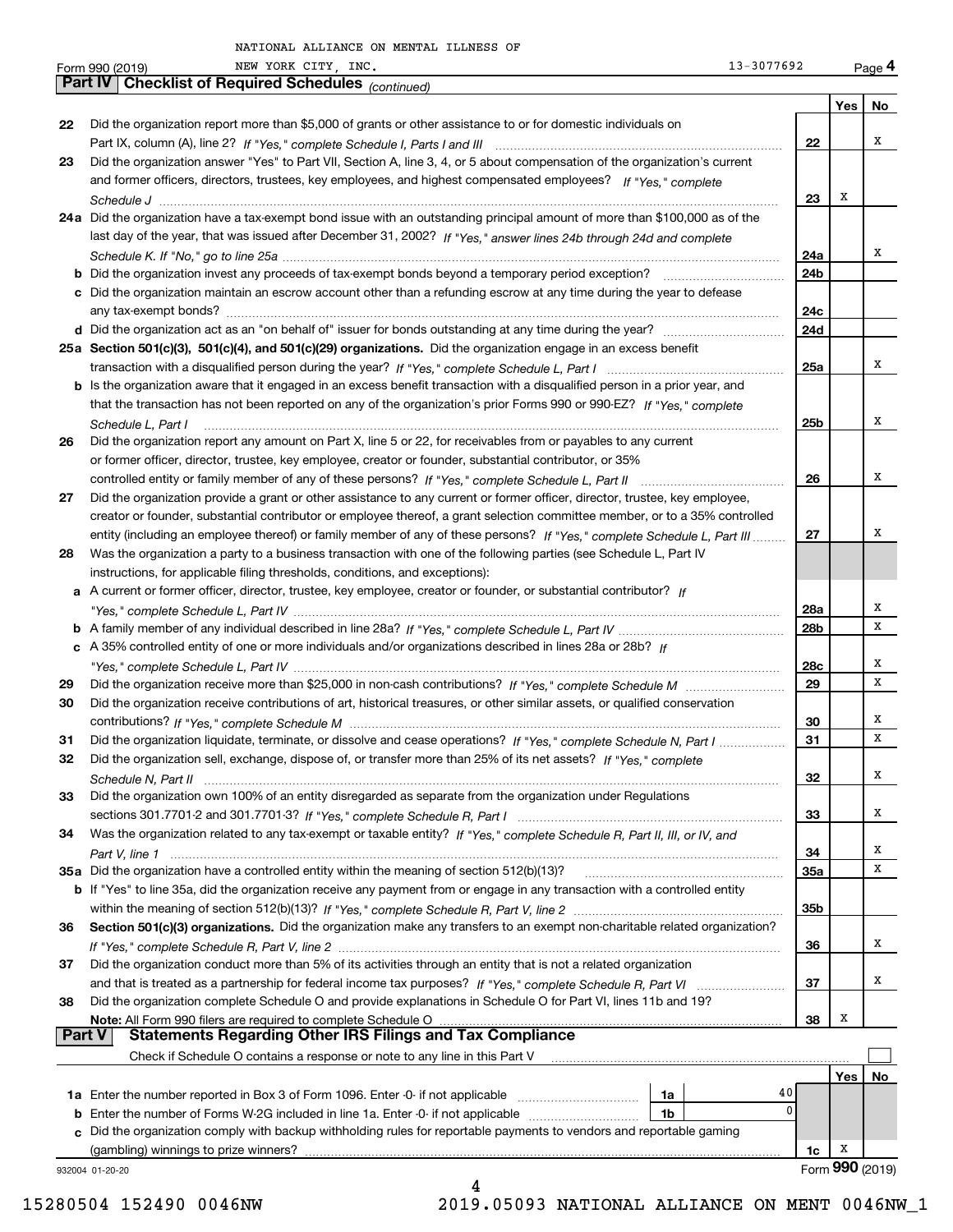|               | 13-3077692<br>NEW YORK CITY, INC.<br>Form 990 (2019)                                                                                            |                |     | Page 5 |  |  |  |  |  |  |
|---------------|-------------------------------------------------------------------------------------------------------------------------------------------------|----------------|-----|--------|--|--|--|--|--|--|
| <b>Part V</b> | Statements Regarding Other IRS Filings and Tax Compliance (continued)                                                                           |                |     |        |  |  |  |  |  |  |
|               |                                                                                                                                                 |                | Yes | No     |  |  |  |  |  |  |
|               | 2a Enter the number of employees reported on Form W-3, Transmittal of Wage and Tax Statements,                                                  | 17             |     |        |  |  |  |  |  |  |
|               | filed for the calendar year ending with or within the year covered by this return<br>2a                                                         |                | х   |        |  |  |  |  |  |  |
|               | <b>b</b> If at least one is reported on line 2a, did the organization file all required federal employment tax returns?                         | 2 <sub>b</sub> |     |        |  |  |  |  |  |  |
|               |                                                                                                                                                 |                |     |        |  |  |  |  |  |  |
|               | 3a Did the organization have unrelated business gross income of \$1,000 or more during the year?                                                | За             |     | х      |  |  |  |  |  |  |
|               | 4a At any time during the calendar year, did the organization have an interest in, or a signature or other authority over, a                    | 3b             |     |        |  |  |  |  |  |  |
|               | financial account in a foreign country (such as a bank account, securities account, or other financial account)?                                |                |     |        |  |  |  |  |  |  |
|               | <b>b</b> If "Yes," enter the name of the foreign country $\triangleright$                                                                       | 4a             |     | x      |  |  |  |  |  |  |
|               | See instructions for filing requirements for FinCEN Form 114, Report of Foreign Bank and Financial Accounts (FBAR).                             |                |     |        |  |  |  |  |  |  |
|               | 5a Was the organization a party to a prohibited tax shelter transaction at any time during the tax year?                                        | 5а             |     | х      |  |  |  |  |  |  |
| b             |                                                                                                                                                 | 5b             |     | х      |  |  |  |  |  |  |
| с             |                                                                                                                                                 | 5c             |     |        |  |  |  |  |  |  |
|               | 6a Does the organization have annual gross receipts that are normally greater than \$100,000, and did the organization solicit                  |                |     |        |  |  |  |  |  |  |
|               | any contributions that were not tax deductible as charitable contributions?                                                                     | 6a             |     | x      |  |  |  |  |  |  |
|               | <b>b</b> If "Yes," did the organization include with every solicitation an express statement that such contributions or gifts                   |                |     |        |  |  |  |  |  |  |
|               | were not tax deductible?                                                                                                                        | 6b             |     |        |  |  |  |  |  |  |
| 7             | Organizations that may receive deductible contributions under section 170(c).                                                                   |                |     |        |  |  |  |  |  |  |
| а             | Did the organization receive a payment in excess of \$75 made partly as a contribution and partly for goods and services provided to the payor? | 7a             | x   |        |  |  |  |  |  |  |
| b             | If "Yes," did the organization notify the donor of the value of the goods or services provided?                                                 | 7b             | X   |        |  |  |  |  |  |  |
| с             | Did the organization sell, exchange, or otherwise dispose of tangible personal property for which it was required                               |                |     |        |  |  |  |  |  |  |
|               |                                                                                                                                                 | 7с             |     | x      |  |  |  |  |  |  |
| d             | 7d                                                                                                                                              |                |     |        |  |  |  |  |  |  |
| е             | Did the organization receive any funds, directly or indirectly, to pay premiums on a personal benefit contract?                                 | 7e             |     | Х      |  |  |  |  |  |  |
| f             | Did the organization, during the year, pay premiums, directly or indirectly, on a personal benefit contract?                                    | 7f             |     | х      |  |  |  |  |  |  |
| g             | If the organization received a contribution of qualified intellectual property, did the organization file Form 8899 as required?                | 7g             |     |        |  |  |  |  |  |  |
| h.            | If the organization received a contribution of cars, boats, airplanes, or other vehicles, did the organization file a Form 1098-C?              | 7h             |     |        |  |  |  |  |  |  |
| 8             | Sponsoring organizations maintaining donor advised funds. Did a donor advised fund maintained by the                                            |                |     |        |  |  |  |  |  |  |
|               | sponsoring organization have excess business holdings at any time during the year?                                                              | 8              |     |        |  |  |  |  |  |  |
| 9             | Sponsoring organizations maintaining donor advised funds.                                                                                       |                |     |        |  |  |  |  |  |  |
| а             | Did the sponsoring organization make any taxable distributions under section 4966?                                                              | 9а             |     |        |  |  |  |  |  |  |
| b             | Did the sponsoring organization make a distribution to a donor, donor advisor, or related person?                                               | 9b             |     |        |  |  |  |  |  |  |
| 10            | Section 501(c)(7) organizations. Enter:                                                                                                         |                |     |        |  |  |  |  |  |  |
| а             | 10a<br> 10b                                                                                                                                     |                |     |        |  |  |  |  |  |  |
|               | Gross receipts, included on Form 990, Part VIII, line 12, for public use of club facilities                                                     |                |     |        |  |  |  |  |  |  |
| 11            | Section 501(c)(12) organizations. Enter:<br>11a<br><b>a</b> Gross income from members or shareholders                                           |                |     |        |  |  |  |  |  |  |
|               | b Gross income from other sources (Do not net amounts due or paid to other sources against                                                      |                |     |        |  |  |  |  |  |  |
|               | 11b                                                                                                                                             |                |     |        |  |  |  |  |  |  |
|               | 12a Section 4947(a)(1) non-exempt charitable trusts. Is the organization filing Form 990 in lieu of Form 1041?                                  | 12a            |     |        |  |  |  |  |  |  |
|               | 12b<br><b>b</b> If "Yes," enter the amount of tax-exempt interest received or accrued during the year <i>manument</i> of                        |                |     |        |  |  |  |  |  |  |
| 13            | Section 501(c)(29) qualified nonprofit health insurance issuers.                                                                                |                |     |        |  |  |  |  |  |  |
| а             | Is the organization licensed to issue qualified health plans in more than one state?                                                            | 13а            |     |        |  |  |  |  |  |  |
|               | Note: See the instructions for additional information the organization must report on Schedule O.                                               |                |     |        |  |  |  |  |  |  |
| b             | Enter the amount of reserves the organization is required to maintain by the states in which the                                                |                |     |        |  |  |  |  |  |  |
|               | 13b                                                                                                                                             |                |     |        |  |  |  |  |  |  |
| с             | 13с                                                                                                                                             |                |     |        |  |  |  |  |  |  |
| 14a           | Did the organization receive any payments for indoor tanning services during the tax year?                                                      | 14a            |     | x      |  |  |  |  |  |  |
|               | <b>b</b> If "Yes," has it filed a Form 720 to report these payments? If "No," provide an explanation on Schedule O                              | 14b            |     |        |  |  |  |  |  |  |
| 15            | Is the organization subject to the section 4960 tax on payment(s) of more than \$1,000,000 in remuneration or                                   |                |     |        |  |  |  |  |  |  |
|               |                                                                                                                                                 | 15             |     | x      |  |  |  |  |  |  |
|               | If "Yes," see instructions and file Form 4720, Schedule N.                                                                                      |                |     |        |  |  |  |  |  |  |
| 16            | Is the organization an educational institution subject to the section 4968 excise tax on net investment income?                                 | 16             |     | x      |  |  |  |  |  |  |
|               | If "Yes," complete Form 4720, Schedule O.                                                                                                       |                |     |        |  |  |  |  |  |  |

Form (2019) **990**

932005 01-20-20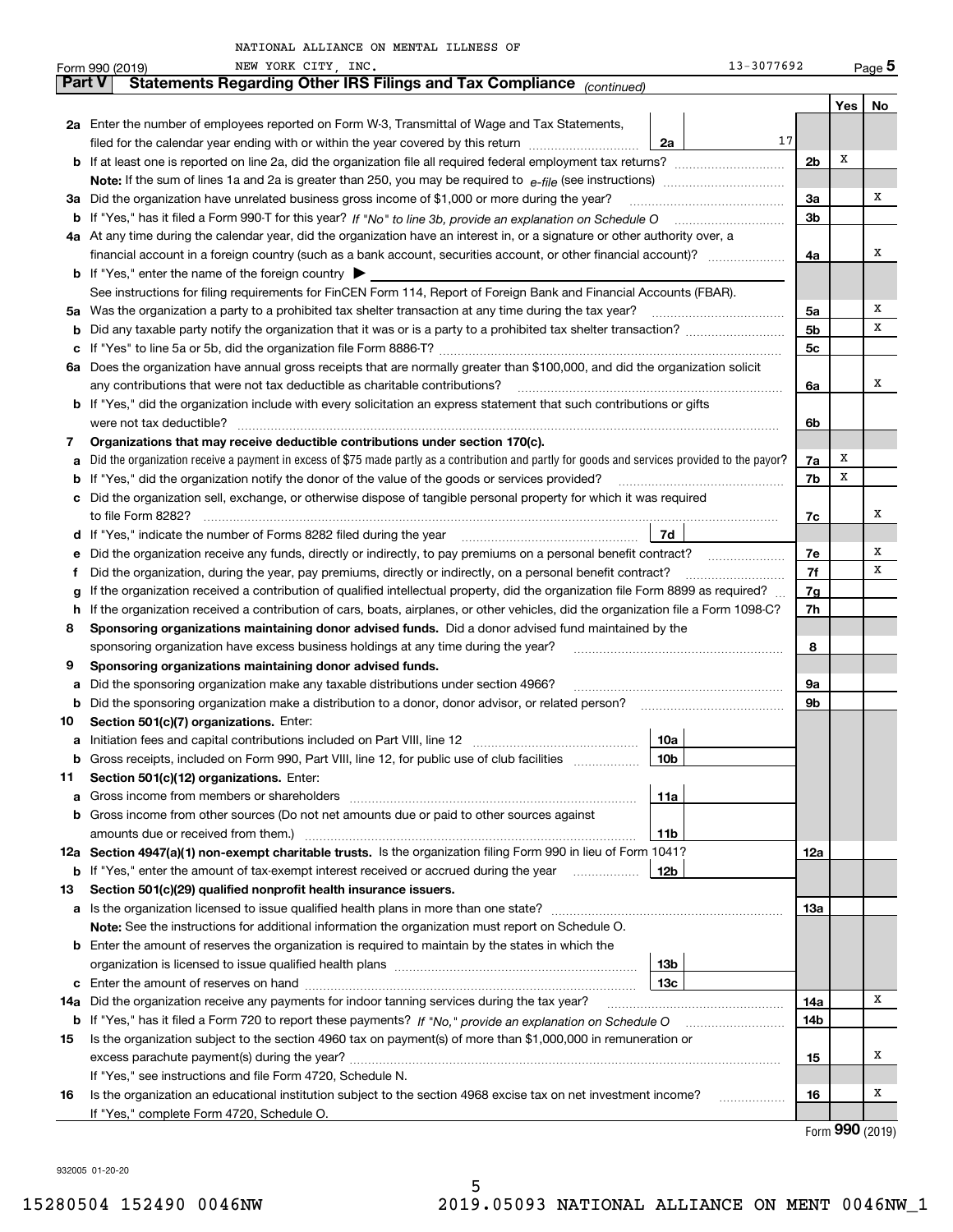| NATIONAL ALLIANCE ON MENTAL ILLNESS OF |  |
|----------------------------------------|--|
|----------------------------------------|--|

|     | NEW YORK CITY, INC.<br>Form 990 (2019)                                                                                                                                                         |    | 13-3077692 |                 |        | <u>Pag</u> e 6  |
|-----|------------------------------------------------------------------------------------------------------------------------------------------------------------------------------------------------|----|------------|-----------------|--------|-----------------|
|     | Part VI   Governance, Management, and Disclosure For each "Yes" response to lines 2 through 7b below, and for a "No" response                                                                  |    |            |                 |        |                 |
|     | to line 8a, 8b, or 10b below, describe the circumstances, processes, or changes on Schedule O. See instructions.                                                                               |    |            |                 |        |                 |
|     | Check if Schedule O contains a response or note to any line in this Part VI                                                                                                                    |    |            |                 |        | $\mathbf{X}$    |
|     | <b>Section A. Governing Body and Management</b>                                                                                                                                                |    |            |                 |        |                 |
|     |                                                                                                                                                                                                |    |            |                 |        | Yes   No        |
|     | <b>1a</b> Enter the number of voting members of the governing body at the end of the tax year                                                                                                  | 1a | 23         |                 |        |                 |
|     | If there are material differences in voting rights among members of the governing body, or if the governing                                                                                    |    |            |                 |        |                 |
|     | body delegated broad authority to an executive committee or similar committee, explain on Schedule O.                                                                                          |    |            |                 |        |                 |
| b   | Enter the number of voting members included on line 1a, above, who are independent                                                                                                             | 1b | 23         |                 |        |                 |
| 2   | Did any officer, director, trustee, or key employee have a family relationship or a business relationship with any other                                                                       |    |            |                 |        |                 |
|     | officer, director, trustee, or key employee?                                                                                                                                                   |    |            | 2               |        | х               |
| 3   | Did the organization delegate control over management duties customarily performed by or under the direct supervision                                                                          |    |            |                 |        |                 |
|     | of officers, directors, trustees, or key employees to a management company or other person?                                                                                                    |    |            | 3               |        | x               |
| 4   | Did the organization make any significant changes to its governing documents since the prior Form 990 was filed?                                                                               |    |            | 4               |        | х               |
| 5   |                                                                                                                                                                                                |    |            | 5               |        | х               |
| 6   | Did the organization have members or stockholders?                                                                                                                                             |    |            | 6               | х      |                 |
| 7a  | Did the organization have members, stockholders, or other persons who had the power to elect or appoint one or                                                                                 |    |            |                 |        |                 |
|     | more members of the governing body?                                                                                                                                                            |    |            | 7a              |        | х               |
| b   | Are any governance decisions of the organization reserved to (or subject to approval by) members, stockholders, or                                                                             |    |            |                 |        |                 |
|     | persons other than the governing body?                                                                                                                                                         |    |            | 7b              |        | х               |
| 8   | Did the organization contemporaneously document the meetings held or written actions undertaken during the year by the following:                                                              |    |            |                 |        |                 |
| a   |                                                                                                                                                                                                |    |            | 8a              | х      |                 |
| b   |                                                                                                                                                                                                |    |            | 8b              | х      |                 |
| 9   | Is there any officer, director, trustee, or key employee listed in Part VII, Section A, who cannot be reached at the                                                                           |    |            |                 |        |                 |
|     |                                                                                                                                                                                                |    |            | 9               |        | х               |
|     | Section B. Policies (This Section B requests information about policies not required by the Internal Revenue Code.)                                                                            |    |            |                 |        |                 |
|     |                                                                                                                                                                                                |    |            |                 | Yes    | No              |
|     |                                                                                                                                                                                                |    |            | 10a             |        | х               |
|     | b If "Yes," did the organization have written policies and procedures governing the activities of such chapters, affiliates,                                                                   |    |            |                 |        |                 |
|     | and branches to ensure their operations are consistent with the organization's exempt purposes?                                                                                                |    |            | 10 <sub>b</sub> |        |                 |
|     | 11a Has the organization provided a complete copy of this Form 990 to all members of its governing body before filing the form?                                                                |    |            | 11a             | x      |                 |
| b   | Describe in Schedule O the process, if any, used by the organization to review this Form 990.                                                                                                  |    |            |                 |        |                 |
| 12a |                                                                                                                                                                                                |    |            | 12a             | x      |                 |
| b   |                                                                                                                                                                                                |    |            | 12 <sub>b</sub> | Х      |                 |
|     | c Did the organization regularly and consistently monitor and enforce compliance with the policy? If "Yes," describe                                                                           |    |            |                 |        |                 |
|     | in Schedule O how this was done measurement contracts and contact the state of the state of the state of the s                                                                                 |    |            | 12c             | x<br>X |                 |
|     |                                                                                                                                                                                                |    |            | 13              |        |                 |
| 14  | Did the organization have a written document retention and destruction policy?                                                                                                                 |    |            | 14              | Х      |                 |
| 15  | Did the process for determining compensation of the following persons include a review and approval by independent                                                                             |    |            |                 |        |                 |
|     | persons, comparability data, and contemporaneous substantiation of the deliberation and decision?                                                                                              |    |            |                 | x      |                 |
| a   | The organization's CEO, Executive Director, or top management official manufactured contains and contained a support of the organization's CEO, Executive Director, or top management official |    |            | 15a<br>15b      | x      |                 |
| b   | If "Yes" to line 15a or 15b, describe the process in Schedule O (see instructions).                                                                                                            |    |            |                 |        |                 |
|     | 16a Did the organization invest in, contribute assets to, or participate in a joint venture or similar arrangement with a                                                                      |    |            |                 |        |                 |
|     | taxable entity during the year?                                                                                                                                                                |    |            | 16a             |        | х               |
|     | b If "Yes," did the organization follow a written policy or procedure requiring the organization to evaluate its participation                                                                 |    |            |                 |        |                 |
|     | in joint venture arrangements under applicable federal tax law, and take steps to safeguard the organization's                                                                                 |    |            |                 |        |                 |
|     | exempt status with respect to such arrangements?                                                                                                                                               |    |            | 16b             |        |                 |
|     | <b>Section C. Disclosure</b>                                                                                                                                                                   |    |            |                 |        |                 |
| 17  | List the states with which a copy of this Form 990 is required to be filed $\triangleright_{\rm{NY}}$                                                                                          |    |            |                 |        |                 |
| 18  | Section 6104 requires an organization to make its Forms 1023 (1024 or 1024-A, if applicable), 990, and 990-T (Section 501(c)(3)s only) available                                               |    |            |                 |        |                 |
|     | for public inspection. Indicate how you made these available. Check all that apply.                                                                                                            |    |            |                 |        |                 |
|     | $X$ Own website<br>$X$ Upon request<br>Another's website<br>Other (explain on Schedule O)                                                                                                      |    |            |                 |        |                 |
| 19  | Describe on Schedule O whether (and if so, how) the organization made its governing documents, conflict of interest policy, and financial                                                      |    |            |                 |        |                 |
|     | statements available to the public during the tax year.                                                                                                                                        |    |            |                 |        |                 |
| 20  | State the name, address, and telephone number of the person who possesses the organization's books and records                                                                                 |    |            |                 |        |                 |
|     | THE ORGANIZATION - 212-684-3365                                                                                                                                                                |    |            |                 |        |                 |
|     | 505 8TH AVENUE, NO. 1103, NEW YORK, NY<br>10018                                                                                                                                                |    |            |                 |        |                 |
|     | 932006 01-20-20                                                                                                                                                                                |    |            |                 |        | Form 990 (2019) |
|     | 6                                                                                                                                                                                              |    |            |                 |        |                 |

15280504 152490 0046NW 2019.05093 NATIONAL ALLIANCE ON MENT 0046NW\_1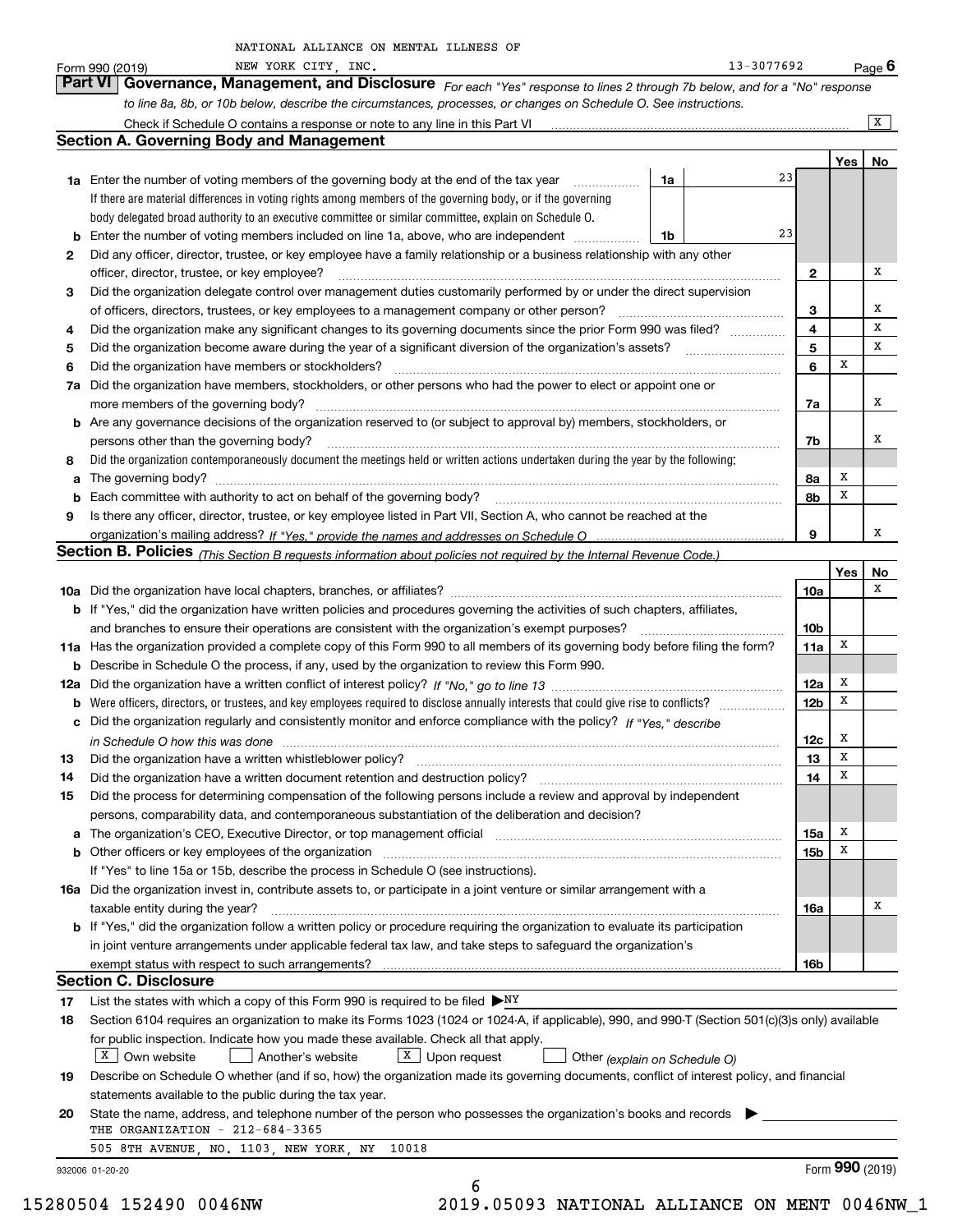| Form 990 (2019) | NEW YORK CITY INC.                                                                                                                                         | 13-3077692 | Page |
|-----------------|------------------------------------------------------------------------------------------------------------------------------------------------------------|------------|------|
|                 | Part VII Compensation of Officers, Directors, Trustees, Key Employees, Highest Compensated                                                                 |            |      |
|                 | <b>Employees, and Independent Contractors</b>                                                                                                              |            |      |
|                 | Check if Schedule O contains a response or note to any line in this Part VII                                                                               |            |      |
|                 | Section A. Officers, Directors, Trustees, Key Employees, and Highest Compensated Employees                                                                 |            |      |
|                 | 1a Complete this table for all persons required to be listed. Report compensation for the calendar year ending with or within the organization's tax year. |            |      |

**•** List all of the organization's current officers, directors, trustees (whether individuals or organizations), regardless of amount of compensation. Enter -0- in columns (D), (E), and (F) if no compensation was paid.

 $\bullet$  List all of the organization's  $\,$ current key employees, if any. See instructions for definition of "key employee."

NATIONAL ALLIANCE ON MENTAL ILLNESS OF

**•** List the organization's five current highest compensated employees (other than an officer, director, trustee, or key employee) who received reportable compensation (Box 5 of Form W-2 and/or Box 7 of Form 1099-MISC) of more than \$100,000 from the organization and any related organizations.

**•** List all of the organization's former officers, key employees, and highest compensated employees who received more than \$100,000 of reportable compensation from the organization and any related organizations.

**former directors or trustees**  ¥ List all of the organization's that received, in the capacity as a former director or trustee of the organization, more than \$10,000 of reportable compensation from the organization and any related organizations.

See instructions for the order in which to list the persons above.

Check this box if neither the organization nor any related organization compensated any current officer, director, or trustee.  $\mathcal{L}^{\text{max}}$ 

| (A)                          | (B)<br>(C)        |                               |                                                                  |                                         |                      |                                  |                    | (D)             | (E)             | (F)             |            |           |
|------------------------------|-------------------|-------------------------------|------------------------------------------------------------------|-----------------------------------------|----------------------|----------------------------------|--------------------|-----------------|-----------------|-----------------|------------|-----------|
| Name and title               | Average           |                               |                                                                  | Position<br>(do not check more than one |                      |                                  |                    |                 |                 | Reportable      | Reportable | Estimated |
|                              | hours per<br>week |                               | box, unless person is both an<br>officer and a director/trustee) |                                         | compensation<br>from | compensation<br>from related     | amount of<br>other |                 |                 |                 |            |           |
|                              | (list any         |                               |                                                                  |                                         |                      |                                  |                    | the             | organizations   | compensation    |            |           |
|                              | hours for         |                               |                                                                  |                                         |                      |                                  |                    | organization    | (W-2/1099-MISC) | from the        |            |           |
|                              | related           |                               |                                                                  |                                         |                      |                                  |                    | (W-2/1099-MISC) |                 | organization    |            |           |
|                              | organizations     |                               |                                                                  |                                         |                      |                                  |                    |                 |                 | and related     |            |           |
|                              | below             | ndividual trustee or director | nstitutional trustee                                             | Officer                                 | Key employee         | Highest compensated<br> employee | Former             |                 |                 | organizations   |            |           |
| (1)<br><b>MATTHEW KUDISH</b> | line)<br>35.00    |                               |                                                                  |                                         |                      |                                  |                    |                 |                 |                 |            |           |
| EXECUTIVE DIRECTOR           |                   |                               |                                                                  | X                                       |                      |                                  |                    | 172,677.        | 0.              | 4,230.          |            |           |
| CORNELIA KILEY<br>(2)        | 1.00              |                               |                                                                  |                                         |                      |                                  |                    |                 |                 |                 |            |           |
| CO-PRESIDENT                 |                   | x                             |                                                                  | $\mathbf x$                             |                      |                                  |                    | 0.              | $\mathbf{0}$ .  | $\mathbf 0$ .   |            |           |
| RAYMOND SCHWARTZ<br>(3)      | 1.00              |                               |                                                                  |                                         |                      |                                  |                    |                 |                 |                 |            |           |
| CO-PRESIDENT                 |                   | x                             |                                                                  | $\mathbf x$                             |                      |                                  |                    | $\mathbf{0}$ .  | $\mathbf{0}$ .  | $\mathbf 0$ .   |            |           |
| DAVID S. SHAPIRO<br>(4)      | 1.00              |                               |                                                                  |                                         |                      |                                  |                    |                 |                 |                 |            |           |
| VICE PRESIDENT               |                   | x                             |                                                                  | $\mathbf x$                             |                      |                                  |                    | $\mathbf{0}$ .  | $\mathbf{0}$ .  | $\mathbf 0$ .   |            |           |
| (5)<br>ANDREW P. MONSHAW     | 1.00              |                               |                                                                  |                                         |                      |                                  |                    |                 |                 |                 |            |           |
| <b>TREASURER</b>             |                   | x                             |                                                                  | $\mathbf x$                             |                      |                                  |                    | 0.              | $\mathbf{0}$ .  | $\mathbf 0$ .   |            |           |
| MICHELE ALLISON<br>(6)       | 1.00              |                               |                                                                  |                                         |                      |                                  |                    |                 |                 |                 |            |           |
| <b>SECRETARY</b>             |                   | x                             |                                                                  |                                         |                      |                                  |                    | $\mathbf{0}$ .  | $\mathbf{0}$ .  | $\mathbf 0$ .   |            |           |
| CHAD DEMARTINI<br>(7)        | 1.00              |                               |                                                                  |                                         |                      |                                  |                    |                 |                 |                 |            |           |
| <b>DIRECTOR</b>              |                   | x                             |                                                                  |                                         |                      |                                  |                    | $\mathbf{0}$ .  | $\mathbf{0}$ .  | $\mathbf 0$ .   |            |           |
| <b>JOHN DENATALE</b><br>(8)  | 1.00              |                               |                                                                  |                                         |                      |                                  |                    |                 |                 |                 |            |           |
| <b>DIRECTOR</b>              |                   | x                             |                                                                  |                                         |                      |                                  |                    | $\mathbf{0}$ .  | $\mathbf{0}$ .  | $\mathbf 0$ .   |            |           |
| KUNAAL KANAGAL<br>(9)        | 1.00              |                               |                                                                  |                                         |                      |                                  |                    |                 |                 |                 |            |           |
| <b>DIRECTOR</b>              |                   | x                             |                                                                  |                                         |                      |                                  |                    | $\mathbf{0}$ .  | $\mathbf{0}$ .  | $\mathbf 0$ .   |            |           |
| (10) MITUL DESAI             | 1.00              |                               |                                                                  |                                         |                      |                                  |                    |                 |                 |                 |            |           |
| <b>DIRECTOR</b>              |                   | x                             |                                                                  |                                         |                      |                                  |                    | $\mathbf{0}$ .  | $\mathbf{0}$ .  | $\mathsf{0}\,.$ |            |           |
| (11) MARJORIE EAGAN          | 1.00              |                               |                                                                  |                                         |                      |                                  |                    |                 |                 |                 |            |           |
| <b>DIRECTOR</b>              |                   | x                             |                                                                  |                                         |                      |                                  |                    | $\mathbf{0}$ .  | $\mathbf{0}$ .  | $\mathsf{0}\,.$ |            |           |
| (12) STACY HELFSTEIN         | 1.00              |                               |                                                                  |                                         |                      |                                  |                    |                 |                 |                 |            |           |
| <b>DIRECTOR</b>              |                   | X                             |                                                                  |                                         |                      |                                  |                    | $\mathbf{0}$ .  | $\mathbf{0}$ .  | $\mathsf{0}\,.$ |            |           |
| (13) COLLEEN LAURIA          | 1.00              |                               |                                                                  |                                         |                      |                                  |                    |                 |                 |                 |            |           |
| <b>DIRECTOR</b>              |                   | X                             |                                                                  |                                         |                      |                                  |                    | $\mathbf{0}$ .  | $\mathbf{0}$ .  | $\mathbf 0$ .   |            |           |
| (14) GREGORY A. LEVETO       | 1.00              |                               |                                                                  |                                         |                      |                                  |                    |                 |                 |                 |            |           |
| <b>DIRECTOR</b>              |                   | X                             |                                                                  |                                         |                      |                                  |                    | $\mathbf{0}$ .  | $\mathbf{0}$ .  | $\mathsf{0}\,.$ |            |           |
| (15) HOWARD LENN             | 1,00              |                               |                                                                  |                                         |                      |                                  |                    |                 |                 |                 |            |           |
| <b>DIRECTOR</b>              |                   | X                             |                                                                  |                                         |                      |                                  |                    | $\mathbf{0}$ .  | $\mathbf{0}$ .  | $\mathsf{0}\,.$ |            |           |
| (16) JOSH NEREN              | 1.00              |                               |                                                                  |                                         |                      |                                  |                    |                 |                 |                 |            |           |
| <b>DIRECTOR</b>              |                   | X                             |                                                                  |                                         |                      |                                  |                    | $\mathbf{0}$ .  | $\mathbf{0}$ .  | $\mathsf{0}\,.$ |            |           |
| (17) ANITA HILL SANDS        | 1.00              |                               |                                                                  |                                         |                      |                                  |                    |                 |                 |                 |            |           |
| <b>DIRECTOR</b>              |                   | X                             |                                                                  |                                         |                      |                                  |                    | $\mathbf{0}$ .  | $\mathbf{0}$ .  | $\mathbf 0$ .   |            |           |

932007 01-20-20

Form (2019) **990**

15280504 152490 0046NW 2019.05093 NATIONAL ALLIANCE ON MENT 0046NW\_1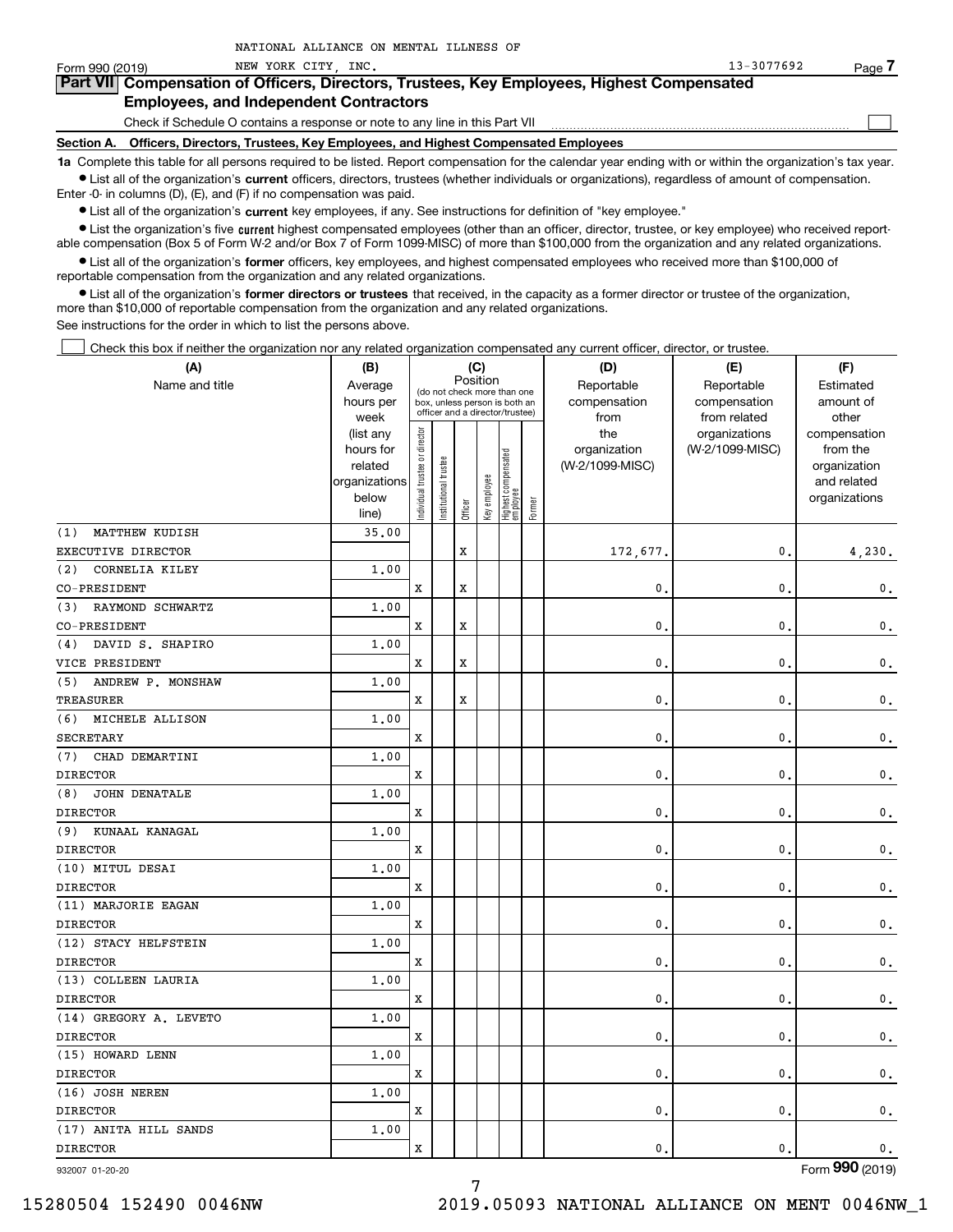| Form 990 (2019) | NEW YORK CITY, INC.                                                                                                                                                                      |                        |                                |                       |          |              |                                   |        |                                 | 13-3077692      |   |                          | Page 8                   |
|-----------------|------------------------------------------------------------------------------------------------------------------------------------------------------------------------------------------|------------------------|--------------------------------|-----------------------|----------|--------------|-----------------------------------|--------|---------------------------------|-----------------|---|--------------------------|--------------------------|
| Part VII        | Section A. Officers, Directors, Trustees, Key Employees, and Highest Compensated Employees (continued)                                                                                   |                        |                                |                       |          |              |                                   |        |                                 |                 |   |                          |                          |
|                 | (A)                                                                                                                                                                                      | (B)                    |                                |                       |          | (C)          |                                   |        | (D)                             | (E)             |   | (F)                      |                          |
|                 | Name and title                                                                                                                                                                           | Average                |                                |                       | Position |              | (do not check more than one       |        | Reportable                      | Reportable      |   | Estimated                |                          |
|                 |                                                                                                                                                                                          | hours per              |                                |                       |          |              | box, unless person is both an     |        | compensation                    | compensation    |   | amount of                |                          |
|                 |                                                                                                                                                                                          | week                   |                                |                       |          |              | officer and a director/trustee)   |        | from                            | from related    |   | other                    |                          |
|                 |                                                                                                                                                                                          | (list any<br>hours for |                                |                       |          |              |                                   |        | the                             | organizations   |   | compensation             |                          |
|                 |                                                                                                                                                                                          | related                |                                |                       |          |              |                                   |        | organization<br>(W-2/1099-MISC) | (W-2/1099-MISC) |   | from the<br>organization |                          |
|                 |                                                                                                                                                                                          | organizations          |                                |                       |          |              |                                   |        |                                 |                 |   | and related              |                          |
|                 |                                                                                                                                                                                          | below                  | Individual trustee or director | Institutional trustee |          | Key employee |                                   |        |                                 |                 |   | organizations            |                          |
|                 |                                                                                                                                                                                          | line)                  |                                |                       | Officer  |              | Highest compensated<br>  employee | Former |                                 |                 |   |                          |                          |
|                 | (18) KATHERINE PONTE                                                                                                                                                                     | 1,00                   |                                |                       |          |              |                                   |        |                                 |                 |   |                          |                          |
| <b>DIRECTOR</b> |                                                                                                                                                                                          |                        | x                              |                       |          |              |                                   |        | 0.                              | $\mathbf{0}$ .  |   |                          | 0.                       |
|                 | (19) TIMOTHY B. PRICE                                                                                                                                                                    | 1.00                   |                                |                       |          |              |                                   |        |                                 |                 |   |                          |                          |
| <b>DIRECTOR</b> |                                                                                                                                                                                          |                        | x                              |                       |          |              |                                   |        | 0.                              | 0.              |   |                          | 0.                       |
|                 | (20) HOWARD SPILKO                                                                                                                                                                       | 1.00                   |                                |                       |          |              |                                   |        |                                 |                 |   |                          |                          |
| <b>DIRECTOR</b> |                                                                                                                                                                                          |                        | x                              |                       |          |              |                                   |        | 0.                              | 0.              |   |                          | 0.                       |
|                 | (21) MARK F. ST. GEORGE                                                                                                                                                                  | 1.00                   |                                |                       |          |              |                                   |        |                                 |                 |   |                          |                          |
| <b>DIRECTOR</b> |                                                                                                                                                                                          |                        | x                              |                       |          |              |                                   |        | 0.                              | 0.              |   |                          | 0.                       |
|                 | (22) DREW TRAIN                                                                                                                                                                          | 1.00                   |                                |                       |          |              |                                   |        |                                 |                 |   |                          |                          |
| <b>DIRECTOR</b> |                                                                                                                                                                                          |                        | x                              |                       |          |              |                                   |        | 0.                              | 0.              |   |                          | 0.                       |
|                 | (23) NATHAN ROMANO                                                                                                                                                                       | 1.00                   |                                |                       |          |              |                                   |        |                                 |                 |   |                          |                          |
| <b>DIRECTOR</b> |                                                                                                                                                                                          |                        | x                              |                       |          |              |                                   |        | 0.                              | 0.              |   |                          | 0.                       |
|                 | (24) CHRISTOPHER CONDELLES                                                                                                                                                               | 1,00                   |                                |                       |          |              |                                   |        |                                 |                 |   |                          |                          |
| <b>DIRECTOR</b> |                                                                                                                                                                                          |                        | х                              |                       |          |              |                                   |        | 0.                              | 0.              |   |                          | 0.                       |
|                 |                                                                                                                                                                                          |                        |                                |                       |          |              |                                   |        |                                 |                 |   |                          |                          |
|                 |                                                                                                                                                                                          |                        |                                |                       |          |              |                                   |        |                                 |                 |   |                          |                          |
|                 |                                                                                                                                                                                          |                        |                                |                       |          |              |                                   |        |                                 |                 |   |                          |                          |
|                 |                                                                                                                                                                                          |                        |                                |                       |          |              |                                   |        |                                 | $\mathbf{0}$ .  |   |                          |                          |
|                 |                                                                                                                                                                                          |                        |                                |                       |          |              |                                   |        | 172,677.<br>$\mathbf{0}$ .      | $\mathbf{0}$ .  |   |                          | 4,230.<br>$\mathbf{0}$ . |
|                 | c Total from continuation sheets to Part VII, Section A                                                                                                                                  |                        |                                |                       |          |              |                                   |        | 172,677.                        | 0.              |   |                          | 4,230.                   |
|                 |                                                                                                                                                                                          |                        |                                |                       |          |              |                                   |        |                                 |                 |   |                          |                          |
| 2               | Total number of individuals (including but not limited to those listed above) who received more than \$100,000 of reportable<br>compensation from the organization $\blacktriangleright$ |                        |                                |                       |          |              |                                   |        |                                 |                 |   |                          | 1                        |
|                 |                                                                                                                                                                                          |                        |                                |                       |          |              |                                   |        |                                 |                 |   | Yes                      | No                       |
| з               | Did the organization list any former officer, director, trustee, key employee, or highest compensated employee on                                                                        |                        |                                |                       |          |              |                                   |        |                                 |                 |   |                          |                          |
|                 | line 1a? If "Yes," complete Schedule J for such individual manufactured contained and the Ves," complete Schedule J for such individual                                                  |                        |                                |                       |          |              |                                   |        |                                 |                 | 3 |                          | Χ                        |
| 4               | For any individual listed on line 1a, is the sum of reportable compensation and other compensation from the organization                                                                 |                        |                                |                       |          |              |                                   |        |                                 |                 |   |                          |                          |
|                 |                                                                                                                                                                                          |                        |                                |                       |          |              |                                   |        |                                 |                 | 4 | X                        |                          |
| 5               | Did any person listed on line 1a receive or accrue compensation from any unrelated organization or individual for services                                                               |                        |                                |                       |          |              |                                   |        |                                 |                 |   |                          |                          |
|                 |                                                                                                                                                                                          |                        |                                |                       |          |              |                                   |        |                                 |                 | 5 |                          | Χ                        |
|                 | <b>Section B. Independent Contractors</b>                                                                                                                                                |                        |                                |                       |          |              |                                   |        |                                 |                 |   |                          |                          |
| 1               | Complete this table for your five highest compensated independent contractors that received more than \$100,000 of compensation from                                                     |                        |                                |                       |          |              |                                   |        |                                 |                 |   |                          |                          |
|                 | the organization. Report compensation for the calendar year ending with or within the organization's tax year.                                                                           |                        |                                |                       |          |              |                                   |        |                                 |                 |   |                          |                          |
|                 |                                                                                                                                                                                          |                        |                                |                       |          |              |                                   |        |                                 |                 |   |                          |                          |

|              | (A)                                                                                                              | (B)                     | (C)          |
|--------------|------------------------------------------------------------------------------------------------------------------|-------------------------|--------------|
|              | Name and business address<br>NONE                                                                                | Description of services | Compensation |
|              |                                                                                                                  |                         |              |
|              |                                                                                                                  |                         |              |
|              |                                                                                                                  |                         |              |
|              |                                                                                                                  |                         |              |
|              |                                                                                                                  |                         |              |
|              |                                                                                                                  |                         |              |
|              |                                                                                                                  |                         |              |
|              |                                                                                                                  |                         |              |
|              |                                                                                                                  |                         |              |
|              |                                                                                                                  |                         |              |
| $\mathbf{2}$ | Total number of independent contractors (including but not limited to those listed above) who received more than |                         |              |
|              | \$100,000 of compensation from the organization                                                                  |                         |              |

932008 01-20-20

Form (2019) **990**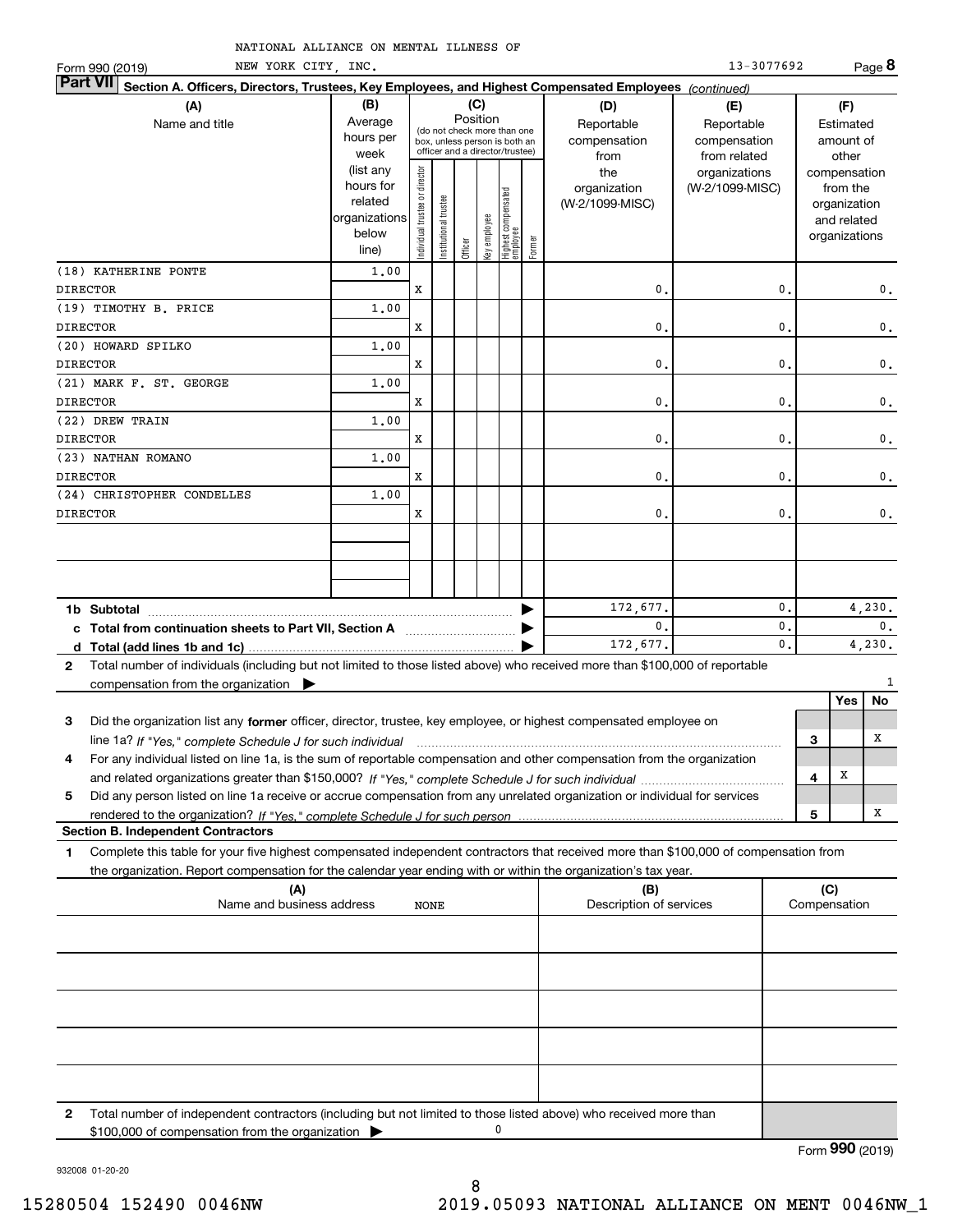|                                                           |      |                 | NEW YORK CITY, INC.<br>Form 990 (2019)                                                   |                 |                      |                       |                                                           | 13-3077692                                         | Page 9                                                          |
|-----------------------------------------------------------|------|-----------------|------------------------------------------------------------------------------------------|-----------------|----------------------|-----------------------|-----------------------------------------------------------|----------------------------------------------------|-----------------------------------------------------------------|
| <b>Part VIII</b>                                          |      |                 | <b>Statement of Revenue</b>                                                              |                 |                      |                       |                                                           |                                                    |                                                                 |
|                                                           |      |                 | Check if Schedule O contains a response or note to any line in this Part VIII            |                 |                      |                       |                                                           |                                                    |                                                                 |
|                                                           |      |                 |                                                                                          |                 |                      | (A)<br>Total revenue  | $\overline{(B)}$<br>Related or exempt<br>function revenue | $\overline{(C)}$<br>Unrelated<br>Ibusiness revenue | (D)<br>Revenue excluded<br>from tax under<br>sections 512 - 514 |
|                                                           |      |                 | 1 a Federated campaigns<br>1a                                                            |                 |                      |                       |                                                           |                                                    |                                                                 |
|                                                           |      |                 | 1 <sub>b</sub><br><b>b</b> Membership dues                                               |                 | 6,847.               |                       |                                                           |                                                    |                                                                 |
|                                                           |      |                 | 1 <sub>c</sub><br>c Fundraising events                                                   |                 | 1,182,810.           |                       |                                                           |                                                    |                                                                 |
|                                                           |      |                 | 1 <sub>d</sub><br>d Related organizations                                                |                 |                      |                       |                                                           |                                                    |                                                                 |
|                                                           |      |                 | e Government grants (contributions)<br>1e                                                |                 | 559,471.             |                       |                                                           |                                                    |                                                                 |
|                                                           |      |                 | f All other contributions, gifts, grants, and                                            |                 |                      |                       |                                                           |                                                    |                                                                 |
|                                                           |      |                 | similar amounts not included above<br>1f                                                 |                 | 844, 915.            |                       |                                                           |                                                    |                                                                 |
| Contributions, Gifts, Grants<br>and Other Similar Amounts |      |                 | $1g$ \$<br>g Noncash contributions included in lines 1a-1f                               |                 |                      |                       |                                                           |                                                    |                                                                 |
|                                                           |      |                 |                                                                                          |                 |                      | 2,594,043.            |                                                           |                                                    |                                                                 |
|                                                           |      |                 |                                                                                          |                 | <b>Business Code</b> |                       |                                                           |                                                    |                                                                 |
|                                                           |      | 2a              |                                                                                          |                 |                      |                       |                                                           |                                                    |                                                                 |
|                                                           |      | b               | <u> 1989 - Johann Barbara, martxa alemaniar arg</u>                                      |                 |                      |                       |                                                           |                                                    |                                                                 |
| Revenue                                                   |      | с<br>d          | <u> 1989 - Johann Barbara, martxa alemaniar a</u>                                        |                 |                      |                       |                                                           |                                                    |                                                                 |
| Program Service                                           |      |                 |                                                                                          |                 |                      |                       |                                                           |                                                    |                                                                 |
|                                                           |      |                 | All other program service revenue <i>mimimini</i>                                        |                 |                      |                       |                                                           |                                                    |                                                                 |
|                                                           |      |                 |                                                                                          |                 | ▶                    |                       |                                                           |                                                    |                                                                 |
|                                                           | 3    |                 | Investment income (including dividends, interest, and                                    |                 |                      |                       |                                                           |                                                    |                                                                 |
|                                                           |      |                 |                                                                                          |                 | ▶                    | 3,592.                |                                                           |                                                    | 3,592.                                                          |
|                                                           | 4    |                 | Income from investment of tax-exempt bond proceeds                                       |                 |                      |                       |                                                           |                                                    |                                                                 |
|                                                           | 5    |                 |                                                                                          |                 |                      |                       |                                                           |                                                    |                                                                 |
|                                                           |      |                 | (i) Real                                                                                 |                 | (ii) Personal        |                       |                                                           |                                                    |                                                                 |
|                                                           |      | 6а              | Gross rents<br>6a<br>.                                                                   |                 |                      |                       |                                                           |                                                    |                                                                 |
|                                                           |      | b               | 6b<br>Less: rental expenses                                                              |                 |                      |                       |                                                           |                                                    |                                                                 |
|                                                           |      | c               | Rental income or (loss)<br><b>6c</b>                                                     |                 |                      |                       |                                                           |                                                    |                                                                 |
|                                                           |      |                 | d Net rental income or (loss)<br>(i) Securities<br><b>7 a</b> Gross amount from sales of |                 | (ii) Other           |                       |                                                           |                                                    |                                                                 |
|                                                           |      |                 | assets other than inventory<br>7a                                                        |                 |                      |                       |                                                           |                                                    |                                                                 |
|                                                           |      |                 | <b>b</b> Less: cost or other basis                                                       |                 |                      |                       |                                                           |                                                    |                                                                 |
|                                                           |      |                 | and sales expenses<br>7b                                                                 |                 |                      |                       |                                                           |                                                    |                                                                 |
| venue                                                     |      |                 | 7c<br><b>c</b> Gain or (loss)                                                            |                 |                      |                       |                                                           |                                                    |                                                                 |
|                                                           |      |                 |                                                                                          |                 |                      |                       |                                                           |                                                    |                                                                 |
| Other Re                                                  |      |                 | 8 a Gross income from fundraising events (not                                            |                 |                      |                       |                                                           |                                                    |                                                                 |
|                                                           |      |                 | including \$ 1, 182, 810. of                                                             |                 |                      |                       |                                                           |                                                    |                                                                 |
|                                                           |      |                 | contributions reported on line 1c). See                                                  |                 |                      |                       |                                                           |                                                    |                                                                 |
|                                                           |      |                 |                                                                                          | 8а              | 217,547.             |                       |                                                           |                                                    |                                                                 |
|                                                           |      |                 |                                                                                          | 8b              | 187,060.             |                       |                                                           |                                                    |                                                                 |
|                                                           |      |                 | c Net income or (loss) from fundraising events                                           |                 |                      | 30,487.               |                                                           |                                                    | 30,487.                                                         |
|                                                           |      |                 | 9 a Gross income from gaming activities. See                                             |                 |                      |                       |                                                           |                                                    |                                                                 |
|                                                           |      |                 |                                                                                          | <b>9a</b><br>9b |                      |                       |                                                           |                                                    |                                                                 |
|                                                           |      |                 | c Net income or (loss) from gaming activities                                            |                 |                      |                       |                                                           |                                                    |                                                                 |
|                                                           |      |                 | 10 a Gross sales of inventory, less returns                                              |                 |                      |                       |                                                           |                                                    |                                                                 |
|                                                           |      |                 |                                                                                          | 10a             |                      |                       |                                                           |                                                    |                                                                 |
|                                                           |      |                 | <b>b</b> Less: cost of goods sold                                                        | 10b             |                      |                       |                                                           |                                                    |                                                                 |
|                                                           |      |                 | c Net income or (loss) from sales of inventory                                           |                 |                      |                       |                                                           |                                                    |                                                                 |
|                                                           |      |                 |                                                                                          |                 | <b>Business Code</b> |                       |                                                           |                                                    |                                                                 |
|                                                           | 11 a |                 | OTHER                                                                                    |                 | 900099               | 48,785.               | 48,785.                                                   |                                                    |                                                                 |
| Revenue                                                   |      | b               |                                                                                          |                 |                      |                       |                                                           |                                                    |                                                                 |
| Miscellaneous                                             |      | с               |                                                                                          |                 |                      |                       |                                                           |                                                    |                                                                 |
|                                                           |      |                 |                                                                                          |                 |                      |                       |                                                           |                                                    |                                                                 |
|                                                           |      |                 |                                                                                          |                 |                      | 48,785.<br>2,676,907. | 48,785.                                                   | $\mathbf{0}$ .                                     | 34,079.                                                         |
|                                                           | 12   | 932009 01-20-20 |                                                                                          |                 |                      |                       |                                                           |                                                    | Form 990 (2019)                                                 |

932009 01-20-20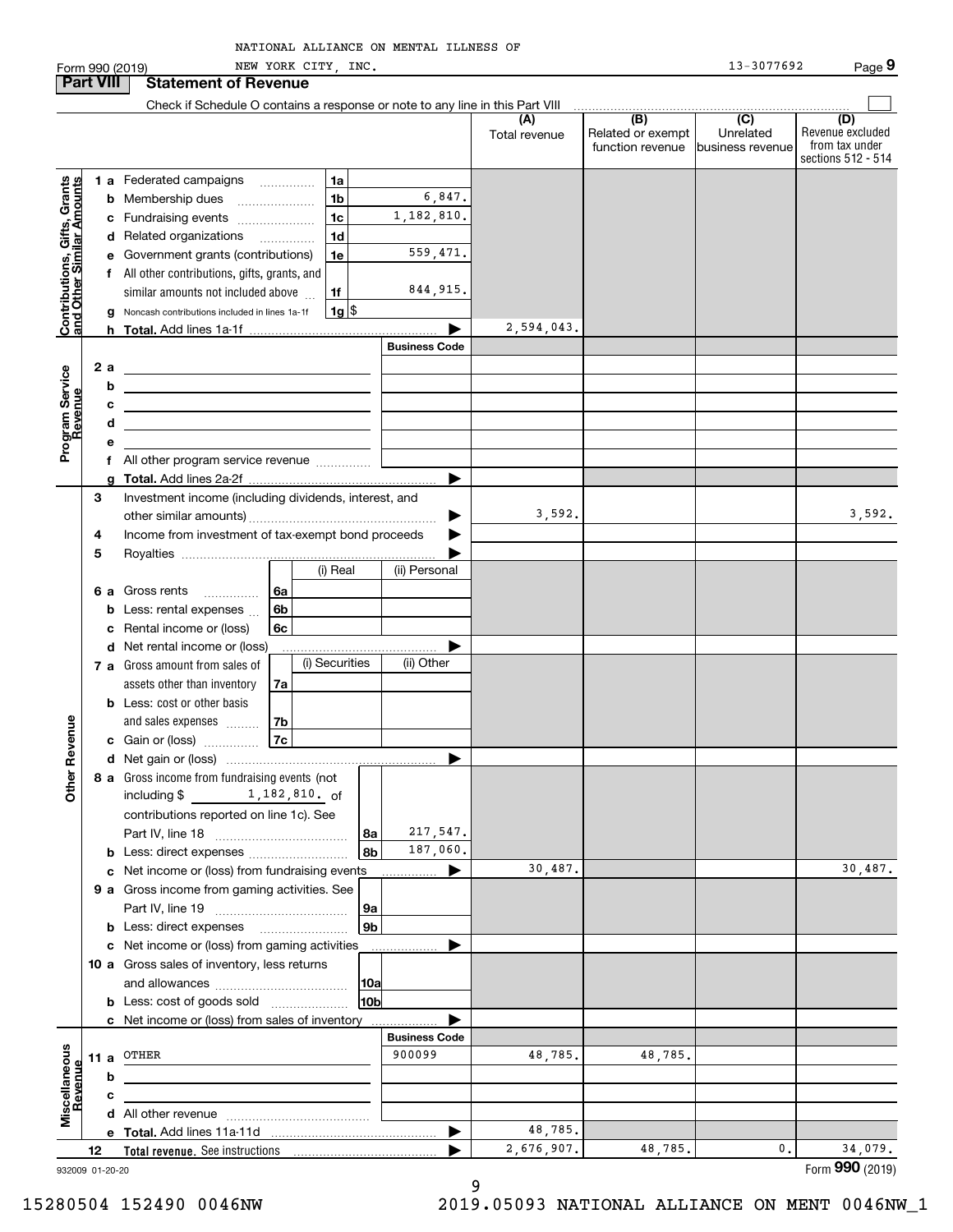|              | Section 501(c)(3) and 501(c)(4) organizations must complete all columns. All other organizations must complete column (A).                                                                                 |                       |                                    |                                           |                                |  |  |  |
|--------------|------------------------------------------------------------------------------------------------------------------------------------------------------------------------------------------------------------|-----------------------|------------------------------------|-------------------------------------------|--------------------------------|--|--|--|
|              | Check if Schedule O contains a response or note to any line in this Part IX                                                                                                                                |                       |                                    |                                           | x                              |  |  |  |
|              | Do not include amounts reported on lines 6b,<br>7b, 8b, 9b, and 10b of Part VIII.                                                                                                                          | (A)<br>Total expenses | (B)<br>Program service<br>expenses | (C)<br>Management and<br>general expenses | (D)<br>Fundraising<br>expenses |  |  |  |
| 1            | Grants and other assistance to domestic organizations                                                                                                                                                      |                       |                                    |                                           |                                |  |  |  |
|              | and domestic governments. See Part IV, line 21                                                                                                                                                             |                       |                                    |                                           |                                |  |  |  |
| $\mathbf{2}$ | Grants and other assistance to domestic                                                                                                                                                                    |                       |                                    |                                           |                                |  |  |  |
|              | individuals. See Part IV, line 22                                                                                                                                                                          |                       |                                    |                                           |                                |  |  |  |
| 3            | Grants and other assistance to foreign                                                                                                                                                                     |                       |                                    |                                           |                                |  |  |  |
|              | organizations, foreign governments, and foreign                                                                                                                                                            |                       |                                    |                                           |                                |  |  |  |
|              | individuals. See Part IV, lines 15 and 16                                                                                                                                                                  |                       |                                    |                                           |                                |  |  |  |
| 4            | Benefits paid to or for members                                                                                                                                                                            |                       |                                    |                                           |                                |  |  |  |
| 5            | Compensation of current officers, directors,                                                                                                                                                               |                       |                                    |                                           |                                |  |  |  |
|              | trustees, and key employees                                                                                                                                                                                | 178,620.              | 143,792.                           | 13,434.                                   | 21,394.                        |  |  |  |
| 6            | Compensation not included above to disqualified                                                                                                                                                            |                       |                                    |                                           |                                |  |  |  |
|              | persons (as defined under section $4958(f)(1)$ ) and                                                                                                                                                       |                       |                                    |                                           |                                |  |  |  |
|              | persons described in section $4958(c)(3)(B)$                                                                                                                                                               |                       |                                    |                                           |                                |  |  |  |
| 7            |                                                                                                                                                                                                            | 834,890.              | 671,133.                           | 63,177.                                   | 100,580.                       |  |  |  |
| 8            | Pension plan accruals and contributions (include                                                                                                                                                           |                       |                                    |                                           |                                |  |  |  |
|              | section 401(k) and 403(b) employer contributions)                                                                                                                                                          | 11,958.               | 10, 202.                           | 672.                                      | 1,084.                         |  |  |  |
| 9            |                                                                                                                                                                                                            | 120,450.              | 102,759.                           | 6,776.                                    | 10,915.                        |  |  |  |
| 10           |                                                                                                                                                                                                            | 74,996.               | 63,981.                            | 4,219.                                    | 6,796.                         |  |  |  |
| 11           | Fees for services (nonemployees):                                                                                                                                                                          |                       |                                    |                                           |                                |  |  |  |
| a            |                                                                                                                                                                                                            |                       |                                    |                                           |                                |  |  |  |
| b            |                                                                                                                                                                                                            |                       |                                    |                                           |                                |  |  |  |
| c            |                                                                                                                                                                                                            | 133,927.              | 71,740.                            | 49,735.                                   | 12,452.                        |  |  |  |
| d            |                                                                                                                                                                                                            |                       |                                    |                                           |                                |  |  |  |
| е            | Professional fundraising services. See Part IV, line 17                                                                                                                                                    |                       |                                    |                                           |                                |  |  |  |
| f            | Investment management fees                                                                                                                                                                                 |                       |                                    |                                           |                                |  |  |  |
| g            | Other. (If line 11g amount exceeds 10% of line 25,                                                                                                                                                         |                       |                                    |                                           |                                |  |  |  |
|              | column (A) amount, list line 11g expenses on Sch 0.)                                                                                                                                                       | 242,050.              | 129,659.                           | 89,887.                                   | 22,504.                        |  |  |  |
| 12           |                                                                                                                                                                                                            |                       |                                    |                                           |                                |  |  |  |
| 13           |                                                                                                                                                                                                            | 116,593.              | 99,469.                            | 6,557.                                    | 10,567.                        |  |  |  |
| 14           |                                                                                                                                                                                                            | 19,711.               | 16,816.                            | 1,109.                                    | 1,786.                         |  |  |  |
| 15           |                                                                                                                                                                                                            |                       |                                    |                                           |                                |  |  |  |
| 16           |                                                                                                                                                                                                            | 181,301.              | 154,673.                           | 10, 198.                                  | 16,430.                        |  |  |  |
| 17           |                                                                                                                                                                                                            | 11,580.               | 10,657.                            |                                           | 923.                           |  |  |  |
| 18           | Payments of travel or entertainment expenses                                                                                                                                                               |                       |                                    |                                           |                                |  |  |  |
|              | for any federal, state, or local public officials                                                                                                                                                          |                       |                                    |                                           |                                |  |  |  |
| 19           | Conferences, conventions, and meetings                                                                                                                                                                     |                       |                                    |                                           |                                |  |  |  |
| 20           | Interest                                                                                                                                                                                                   |                       |                                    |                                           |                                |  |  |  |
| 21           |                                                                                                                                                                                                            |                       |                                    |                                           |                                |  |  |  |
| 22           | Depreciation, depletion, and amortization                                                                                                                                                                  | 22,648.               | 19,321.                            | 1,275.                                    | 2,052.                         |  |  |  |
| 23           | Insurance                                                                                                                                                                                                  | 27,063.               | 23,088.                            | 1,522.                                    | 2,453.                         |  |  |  |
| 24           | Other expenses. Itemize expenses not covered<br>above (List miscellaneous expenses on line 24e. If<br>line 24e amount exceeds 10% of line 25, column (A)<br>amount, list line 24e expenses on Schedule O.) |                       |                                    |                                           |                                |  |  |  |
| a            | PROGRAM EVENTS                                                                                                                                                                                             | 83,887.               | 75,498.                            |                                           | 8,389.                         |  |  |  |
| b            | OTHER                                                                                                                                                                                                      | 46,015.               | 28,876.                            | 14,059.                                   | 3,080.                         |  |  |  |
| с            |                                                                                                                                                                                                            |                       |                                    |                                           |                                |  |  |  |
| d            |                                                                                                                                                                                                            |                       |                                    |                                           |                                |  |  |  |
| е            | All other expenses                                                                                                                                                                                         |                       |                                    |                                           |                                |  |  |  |
| 25           | Total functional expenses. Add lines 1 through 24e                                                                                                                                                         | 2,105,689.            | 1,621,664.                         | 262,620.                                  | 221,405.                       |  |  |  |
| 26           | Joint costs. Complete this line only if the organization                                                                                                                                                   |                       |                                    |                                           |                                |  |  |  |
|              | reported in column (B) joint costs from a combined                                                                                                                                                         |                       |                                    |                                           |                                |  |  |  |
|              | educational campaign and fundraising solicitation.                                                                                                                                                         |                       |                                    |                                           |                                |  |  |  |
|              | Check here $\blacktriangleright$<br>if following SOP 98-2 (ASC 958-720)                                                                                                                                    |                       |                                    |                                           |                                |  |  |  |

10

932010 01-20-20

Form (2019) **990**

15280504 152490 0046NW 2019.05093 NATIONAL ALLIANCE ON MENT 0046NW\_1

**10**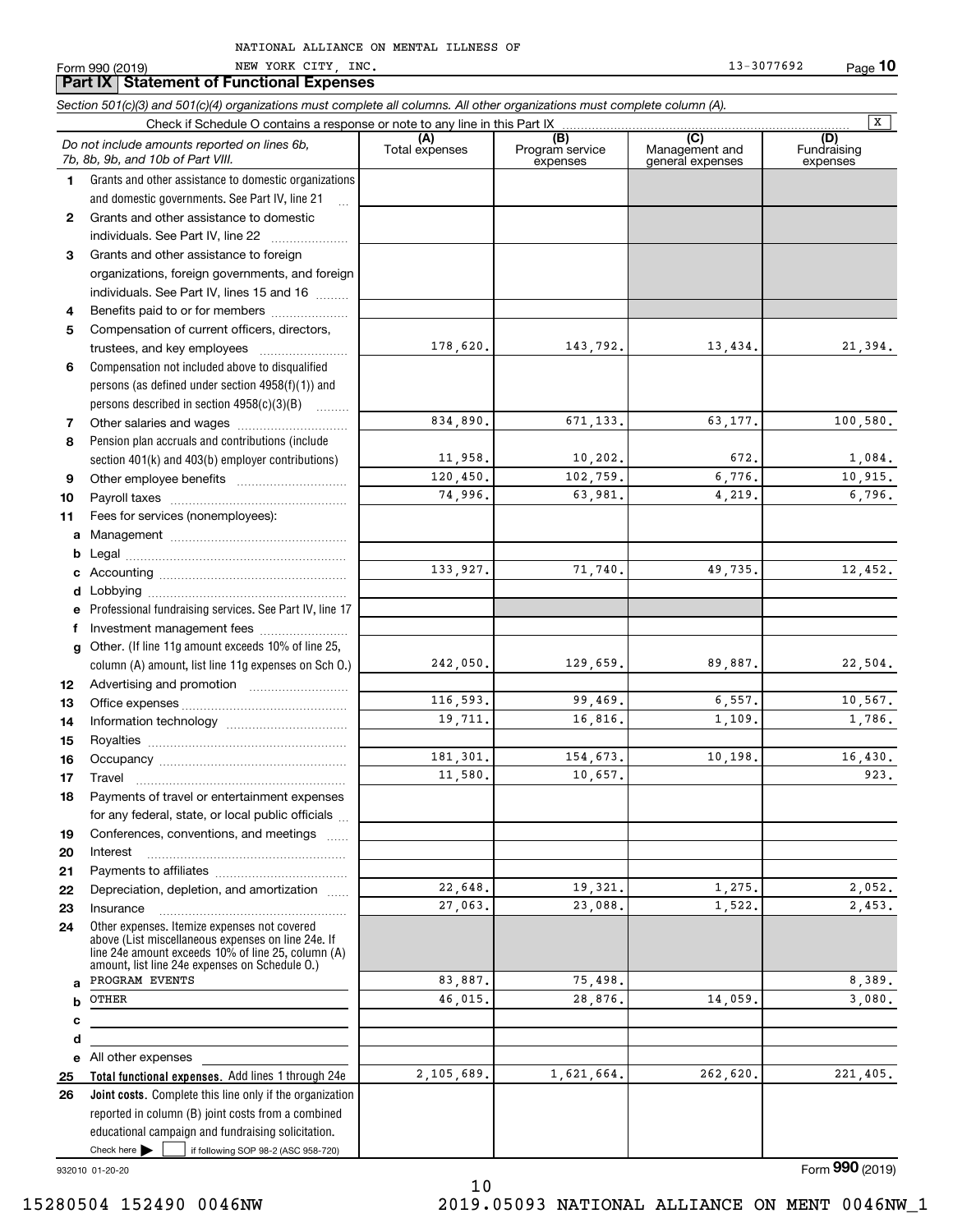Form 990 (2019) NEW YORK CITY,INC. 13-3077692 Page **11** NEW YORK CITY, INC. 13-3077692

|                             | Part X | <b>Balance Sheet</b>                                                                                                                                                                                                           |          |           |                          |                 |                    |
|-----------------------------|--------|--------------------------------------------------------------------------------------------------------------------------------------------------------------------------------------------------------------------------------|----------|-----------|--------------------------|-----------------|--------------------|
|                             |        |                                                                                                                                                                                                                                |          |           |                          |                 |                    |
|                             |        |                                                                                                                                                                                                                                |          |           | (A)<br>Beginning of year |                 | (B)<br>End of year |
|                             | 1      |                                                                                                                                                                                                                                |          |           | 494,972.                 | 1               | 1,481,639.         |
|                             | 2      |                                                                                                                                                                                                                                |          |           | 402,401.                 | $\mathbf{2}$    | 403,686.           |
|                             | з      |                                                                                                                                                                                                                                | 375,498. | 3         | 194,308.                 |                 |                    |
|                             | 4      |                                                                                                                                                                                                                                |          |           | 4                        |                 |                    |
|                             | 5      | Loans and other receivables from any current or former officer, director,                                                                                                                                                      |          |           |                          |                 |                    |
|                             |        | trustee, key employee, creator or founder, substantial contributor, or 35%                                                                                                                                                     |          |           |                          |                 |                    |
|                             |        | controlled entity or family member of any of these persons                                                                                                                                                                     |          | 5         |                          |                 |                    |
|                             | 6      | Loans and other receivables from other disqualified persons (as defined                                                                                                                                                        |          |           |                          |                 |                    |
|                             |        | under section $4958(f)(1)$ , and persons described in section $4958(c)(3)(B)$                                                                                                                                                  |          | 1.1.1.1.1 |                          | 6               |                    |
|                             | 7      |                                                                                                                                                                                                                                |          |           |                          | $\overline{7}$  |                    |
| Assets                      | 8      |                                                                                                                                                                                                                                |          |           |                          | 8               |                    |
|                             | 9      | Prepaid expenses and deferred charges                                                                                                                                                                                          |          |           | 3,788.                   | 9               | 299.               |
|                             |        | <b>10a</b> Land, buildings, and equipment: cost or other                                                                                                                                                                       |          |           |                          |                 |                    |
|                             |        | basis. Complete Part VI of Schedule D  10a                                                                                                                                                                                     |          | 406,543.  |                          |                 |                    |
|                             | b      | Less: accumulated depreciation<br>.                                                                                                                                                                                            | 10b      | 325.213.  | 77,297.                  | 10 <sub>c</sub> | 81,330.            |
|                             | 11     |                                                                                                                                                                                                                                |          |           | 12,861.                  | 11              | 13,563.            |
|                             | 12     |                                                                                                                                                                                                                                |          |           |                          | 12              |                    |
|                             | 13     |                                                                                                                                                                                                                                |          |           | 13                       |                 |                    |
|                             | 14     |                                                                                                                                                                                                                                |          | 14        |                          |                 |                    |
|                             | 15     |                                                                                                                                                                                                                                |          |           | 4,775.                   | 15              | 4,775.             |
|                             | 16     |                                                                                                                                                                                                                                |          |           | 1,371,592.               | 16              | 2,179,600.         |
|                             | 17     |                                                                                                                                                                                                                                |          |           | 57,507.                  | 17              | 83,795.            |
|                             | 18     |                                                                                                                                                                                                                                |          | 18        |                          |                 |                    |
|                             | 19     | Deferred revenue manual contracts and contracts are all the contracts and contracts are contracted and contracts are contracted and contract are contracted and contract are contracted and contract are contracted and contra |          |           | 53,000.                  | 19              | 262,800.           |
|                             | 20     |                                                                                                                                                                                                                                |          |           |                          | 20              |                    |
|                             | 21     | Escrow or custodial account liability. Complete Part IV of Schedule D                                                                                                                                                          |          | $\cdots$  |                          | 21              |                    |
|                             | 22     | Loans and other payables to any current or former officer, director,                                                                                                                                                           |          |           |                          |                 |                    |
| Liabilities                 |        | trustee, key employee, creator or founder, substantial contributor, or 35%                                                                                                                                                     |          |           |                          |                 |                    |
|                             |        | controlled entity or family member of any of these persons                                                                                                                                                                     |          |           |                          | 22              |                    |
|                             | 23     |                                                                                                                                                                                                                                |          |           |                          | 23              |                    |
|                             | 24     |                                                                                                                                                                                                                                |          |           |                          | 24              |                    |
|                             | 25     | Other liabilities (including federal income tax, payables to related third                                                                                                                                                     |          |           |                          |                 |                    |
|                             |        | parties, and other liabilities not included on lines 17-24). Complete Part X                                                                                                                                                   |          |           |                          |                 |                    |
|                             |        | of Schedule D                                                                                                                                                                                                                  |          |           | 110,507.                 | <b>25</b><br>26 | 346, 595.          |
|                             | 26     | Total liabilities. Add lines 17 through 25<br>Organizations that follow FASB ASC 958, check here $\blacktriangleright$ $\boxed{X}$                                                                                             |          |           |                          |                 |                    |
|                             |        | and complete lines 27, 28, 32, and 33.                                                                                                                                                                                         |          |           |                          |                 |                    |
|                             | 27     | Net assets without donor restrictions                                                                                                                                                                                          |          |           | 1,052,210.               | 27              | 1,475,880.         |
|                             | 28     |                                                                                                                                                                                                                                |          |           | 208,875.                 | 28              | 357, 125.          |
|                             |        | Organizations that do not follow FASB ASC 958, check here $\blacktriangleright$                                                                                                                                                |          |           |                          |                 |                    |
|                             |        | and complete lines 29 through 33.                                                                                                                                                                                              |          |           |                          |                 |                    |
|                             | 29     |                                                                                                                                                                                                                                |          |           |                          | 29              |                    |
|                             | 30     | Paid-in or capital surplus, or land, building, or equipment fund                                                                                                                                                               |          |           |                          | 30              |                    |
|                             | 31     | Retained earnings, endowment, accumulated income, or other funds                                                                                                                                                               |          |           |                          | 31              |                    |
| Net Assets or Fund Balances | 32     | Total net assets or fund balances                                                                                                                                                                                              |          |           | 1,261,085.               | 32              | 1,833,005.         |
|                             | 33     |                                                                                                                                                                                                                                |          |           | 1,371,592.               | 33              | 2,179,600.         |
|                             |        |                                                                                                                                                                                                                                |          |           |                          |                 | Form 990 (2019)    |

932011 01-20-20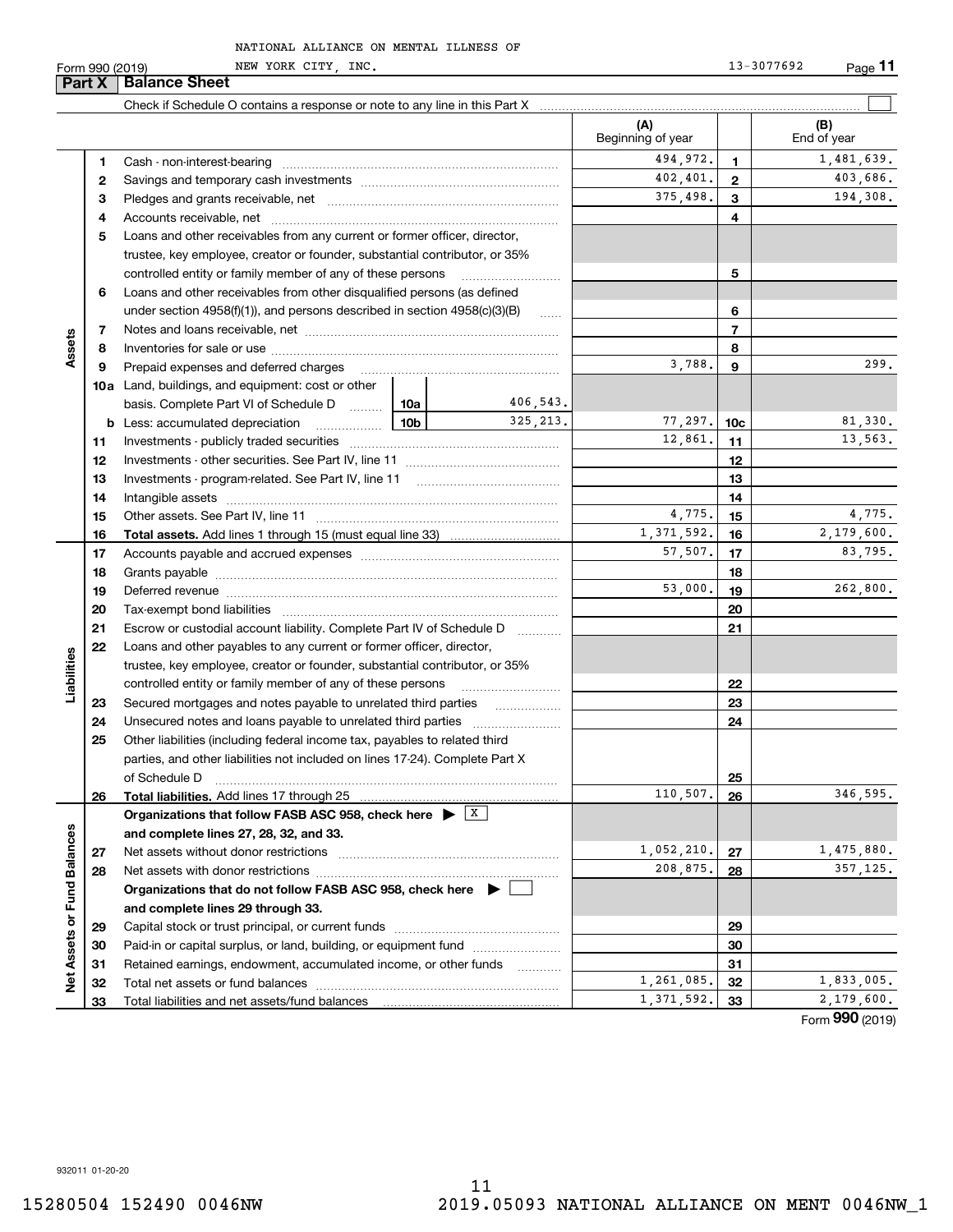|    | NATIONAL ALLIANCE ON MENTAL ILLNESS OF                                                                                                                                                                                        |                |                |            |                |
|----|-------------------------------------------------------------------------------------------------------------------------------------------------------------------------------------------------------------------------------|----------------|----------------|------------|----------------|
|    | NEW YORK CITY, INC.<br>Form 990 (2019)                                                                                                                                                                                        | 13-3077692     |                |            | Page $12$      |
|    | <b>Reconciliation of Net Assets</b><br><b>Part XI</b>                                                                                                                                                                         |                |                |            |                |
|    |                                                                                                                                                                                                                               |                |                |            |                |
|    |                                                                                                                                                                                                                               |                |                |            |                |
| 1  |                                                                                                                                                                                                                               | 1.             |                | 2,676,907. |                |
| 2  |                                                                                                                                                                                                                               | $\mathbf{2}$   |                | 2,105,689. |                |
| з  | Revenue less expenses. Subtract line 2 from line 1                                                                                                                                                                            | 3              |                |            | 571,218.       |
| 4  |                                                                                                                                                                                                                               | $\overline{4}$ |                | 1,261,085. |                |
| 5  | Net unrealized gains (losses) on investments                                                                                                                                                                                  | 5              |                |            | 702.           |
| 6  |                                                                                                                                                                                                                               | 6              |                |            |                |
| 7  | Investment expenses www.communication.communication.com/www.communication.com/www.communication.com                                                                                                                           | $\overline{7}$ |                |            |                |
| 8  | Prior period adjustments                                                                                                                                                                                                      | 8              |                |            |                |
| 9  | Other changes in net assets or fund balances (explain on Schedule O)                                                                                                                                                          | 9              |                |            | $\mathbf{0}$ . |
| 10 | Net assets or fund balances at end of year. Combine lines 3 through 9 (must equal Part X, line 32,                                                                                                                            |                |                |            |                |
|    |                                                                                                                                                                                                                               | 10             |                | 1,833,005. |                |
|    | Part XII Financial Statements and Reporting                                                                                                                                                                                   |                |                |            |                |
|    |                                                                                                                                                                                                                               |                |                |            |                |
|    |                                                                                                                                                                                                                               |                |                | Yes        | <b>No</b>      |
| 1  | $\vert$ X   Accrual<br>Accounting method used to prepare the Form 990: <u>June</u> Cash<br>  Other                                                                                                                            |                |                |            |                |
|    | If the organization changed its method of accounting from a prior year or checked "Other," explain in Schedule O.                                                                                                             |                |                |            |                |
|    | 2a Were the organization's financial statements compiled or reviewed by an independent accountant?                                                                                                                            |                | 2a             |            | x              |
|    | If "Yes," check a box below to indicate whether the financial statements for the year were compiled or reviewed on a                                                                                                          |                |                |            |                |
|    | separate basis, consolidated basis, or both:                                                                                                                                                                                  |                |                |            |                |
|    | Separate basis<br>Consolidated basis<br>Both consolidated and separate basis                                                                                                                                                  |                |                |            |                |
|    | <b>b</b> Were the organization's financial statements audited by an independent accountant?                                                                                                                                   |                | 2 <sub>b</sub> | X          |                |
|    | If "Yes," check a box below to indicate whether the financial statements for the year were audited on a separate basis,                                                                                                       |                |                |            |                |
|    | consolidated basis, or both:                                                                                                                                                                                                  |                |                |            |                |
|    | $X$ Separate basis<br><b>Consolidated basis</b><br>Both consolidated and separate basis                                                                                                                                       |                |                |            |                |
|    | c If "Yes" to line 2a or 2b, does the organization have a committee that assumes responsibility for oversight of the audit,                                                                                                   |                |                |            |                |
|    |                                                                                                                                                                                                                               |                | 2c             | X          |                |
|    | If the organization changed either its oversight process or selection process during the tax year, explain on Schedule O.                                                                                                     |                |                |            |                |
|    | 3a As a result of a federal award, was the organization required to undergo an audit or audits as set forth in the Single Audit                                                                                               |                |                |            |                |
|    |                                                                                                                                                                                                                               |                | 3a             |            | х              |
|    | b If "Yes," did the organization undergo the required audit or audits? If the organization did not undergo the required audit                                                                                                 |                |                |            |                |
|    | or audits, explain why on Schedule O and describe any steps taken to undergo such audits [11] contains the school of audits [11] or audits [11] or audits [11] or audits [11] or audits [11] or audits [11] or audits [11] or |                | 3b             | ההה        |                |

Form (2019) **990**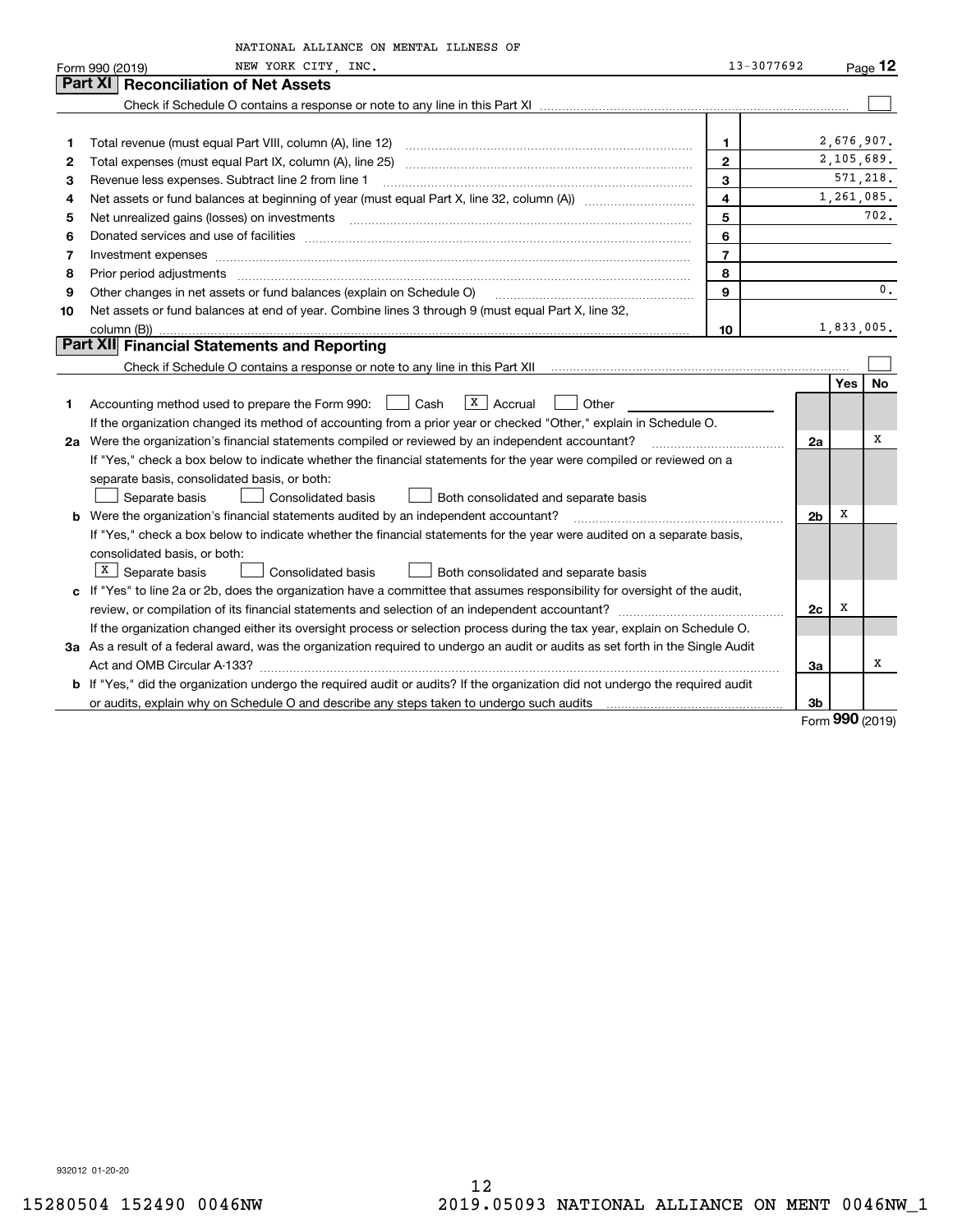| <b>SCHEDULE A</b><br>(Form 990 or 990-EZ) |                                                                                                                                                                                             | <b>Public Charity Status and Public Support</b>                                                                         |                                    |     |                            |  | OMB No. 1545-0047                                   |
|-------------------------------------------|---------------------------------------------------------------------------------------------------------------------------------------------------------------------------------------------|-------------------------------------------------------------------------------------------------------------------------|------------------------------------|-----|----------------------------|--|-----------------------------------------------------|
|                                           |                                                                                                                                                                                             | Complete if the organization is a section 501(c)(3) organization or a section<br>4947(a)(1) nonexempt charitable trust. |                                    |     |                            |  |                                                     |
| Department of the Treasury                |                                                                                                                                                                                             | Attach to Form 990 or Form 990-EZ.                                                                                      |                                    |     |                            |  | Open to Public                                      |
| Internal Revenue Service                  |                                                                                                                                                                                             | $\blacktriangleright$ Go to www.irs.gov/Form990 for instructions and the latest information.                            |                                    |     |                            |  | Inspection                                          |
| Name of the organization                  | NATIONAL ALLIANCE ON MENTAL ILLNESS OF<br>NEW YORK CITY, INC.                                                                                                                               |                                                                                                                         |                                    |     |                            |  | <b>Employer identification number</b><br>13-3077692 |
| Part I                                    | Reason for Public Charity Status (All organizations must complete this part.) See instructions.                                                                                             |                                                                                                                         |                                    |     |                            |  |                                                     |
|                                           | The organization is not a private foundation because it is: (For lines 1 through 12, check only one box.)                                                                                   |                                                                                                                         |                                    |     |                            |  |                                                     |
| 1                                         | A church, convention of churches, or association of churches described in section 170(b)(1)(A)(i).                                                                                          |                                                                                                                         |                                    |     |                            |  |                                                     |
| 2                                         | A school described in section 170(b)(1)(A)(ii). (Attach Schedule E (Form 990 or 990-EZ).)                                                                                                   |                                                                                                                         |                                    |     |                            |  |                                                     |
| 3                                         | A hospital or a cooperative hospital service organization described in section 170(b)(1)(A)(iii).                                                                                           |                                                                                                                         |                                    |     |                            |  |                                                     |
| 4                                         | A medical research organization operated in conjunction with a hospital described in section 170(b)(1)(A)(iii). Enter the hospital's name,                                                  |                                                                                                                         |                                    |     |                            |  |                                                     |
| city, and state:                          |                                                                                                                                                                                             |                                                                                                                         |                                    |     |                            |  |                                                     |
| 5                                         | An organization operated for the benefit of a college or university owned or operated by a governmental unit described in                                                                   |                                                                                                                         |                                    |     |                            |  |                                                     |
|                                           | section 170(b)(1)(A)(iv). (Complete Part II.)                                                                                                                                               |                                                                                                                         |                                    |     |                            |  |                                                     |
| 6<br>7                                    | A federal, state, or local government or governmental unit described in section 170(b)(1)(A)(v).                                                                                            |                                                                                                                         |                                    |     |                            |  |                                                     |
|                                           | An organization that normally receives a substantial part of its support from a governmental unit or from the general public described in<br>section 170(b)(1)(A)(vi). (Complete Part II.)  |                                                                                                                         |                                    |     |                            |  |                                                     |
| 8                                         | A community trust described in section 170(b)(1)(A)(vi). (Complete Part II.)                                                                                                                |                                                                                                                         |                                    |     |                            |  |                                                     |
| 9                                         | An agricultural research organization described in section 170(b)(1)(A)(ix) operated in conjunction with a land-grant college                                                               |                                                                                                                         |                                    |     |                            |  |                                                     |
|                                           | or university or a non-land-grant college of agriculture (see instructions). Enter the name, city, and state of the college or                                                              |                                                                                                                         |                                    |     |                            |  |                                                     |
| university:                               |                                                                                                                                                                                             |                                                                                                                         |                                    |     |                            |  |                                                     |
| $\mathbf{X}$<br>10                        | An organization that normally receives: (1) more than 33 1/3% of its support from contributions, membership fees, and gross receipts from                                                   |                                                                                                                         |                                    |     |                            |  |                                                     |
|                                           | activities related to its exempt functions - subject to certain exceptions, and (2) no more than 33 1/3% of its support from gross investment                                               |                                                                                                                         |                                    |     |                            |  |                                                     |
|                                           | income and unrelated business taxable income (less section 511 tax) from businesses acquired by the organization after June 30, 1975.                                                       |                                                                                                                         |                                    |     |                            |  |                                                     |
| 11                                        | See section 509(a)(2). (Complete Part III.)<br>An organization organized and operated exclusively to test for public safety. See section 509(a)(4).                                         |                                                                                                                         |                                    |     |                            |  |                                                     |
| 12                                        | An organization organized and operated exclusively for the benefit of, to perform the functions of, or to carry out the purposes of one or                                                  |                                                                                                                         |                                    |     |                            |  |                                                     |
|                                           | more publicly supported organizations described in section 509(a)(1) or section 509(a)(2). See section 509(a)(3). Check the box in                                                          |                                                                                                                         |                                    |     |                            |  |                                                     |
|                                           | lines 12a through 12d that describes the type of supporting organization and complete lines 12e, 12f, and 12g.                                                                              |                                                                                                                         |                                    |     |                            |  |                                                     |
| а                                         | Type I. A supporting organization operated, supervised, or controlled by its supported organization(s), typically by giving                                                                 |                                                                                                                         |                                    |     |                            |  |                                                     |
|                                           | the supported organization(s) the power to regularly appoint or elect a majority of the directors or trustees of the supporting                                                             |                                                                                                                         |                                    |     |                            |  |                                                     |
|                                           | organization. You must complete Part IV, Sections A and B.                                                                                                                                  |                                                                                                                         |                                    |     |                            |  |                                                     |
| b                                         | Type II. A supporting organization supervised or controlled in connection with its supported organization(s), by having                                                                     |                                                                                                                         |                                    |     |                            |  |                                                     |
|                                           | control or management of the supporting organization vested in the same persons that control or manage the supported                                                                        |                                                                                                                         |                                    |     |                            |  |                                                     |
|                                           | organization(s). You must complete Part IV, Sections A and C.<br>Type III functionally integrated. A supporting organization operated in connection with, and functionally integrated with, |                                                                                                                         |                                    |     |                            |  |                                                     |
| с                                         | its supported organization(s) (see instructions). You must complete Part IV, Sections A, D, and E.                                                                                          |                                                                                                                         |                                    |     |                            |  |                                                     |
| d                                         | Type III non-functionally integrated. A supporting organization operated in connection with its supported organization(s)                                                                   |                                                                                                                         |                                    |     |                            |  |                                                     |
|                                           | that is not functionally integrated. The organization generally must satisfy a distribution requirement and an attentiveness                                                                |                                                                                                                         |                                    |     |                            |  |                                                     |
|                                           | requirement (see instructions). You must complete Part IV, Sections A and D, and Part V.                                                                                                    |                                                                                                                         |                                    |     |                            |  |                                                     |
| е                                         | Check this box if the organization received a written determination from the IRS that it is a Type I, Type II, Type III                                                                     |                                                                                                                         |                                    |     |                            |  |                                                     |
|                                           | functionally integrated, or Type III non-functionally integrated supporting organization.                                                                                                   |                                                                                                                         |                                    |     |                            |  |                                                     |
| f                                         | Enter the number of supported organizations                                                                                                                                                 |                                                                                                                         |                                    |     |                            |  |                                                     |
| (i) Name of supported                     | Provide the following information about the supported organization(s).<br>(ii) EIN                                                                                                          | (iii) Type of organization                                                                                              | (iv) Is the organization listed    |     | (v) Amount of monetary     |  | (vi) Amount of other                                |
| organization                              |                                                                                                                                                                                             | (described on lines 1-10<br>above (see instructions))                                                                   | in your governing document?<br>Yes | No. | support (see instructions) |  | support (see instructions)                          |
|                                           |                                                                                                                                                                                             |                                                                                                                         |                                    |     |                            |  |                                                     |
|                                           |                                                                                                                                                                                             |                                                                                                                         |                                    |     |                            |  |                                                     |
|                                           |                                                                                                                                                                                             |                                                                                                                         |                                    |     |                            |  |                                                     |
|                                           |                                                                                                                                                                                             |                                                                                                                         |                                    |     |                            |  |                                                     |
|                                           |                                                                                                                                                                                             |                                                                                                                         |                                    |     |                            |  |                                                     |
|                                           |                                                                                                                                                                                             |                                                                                                                         |                                    |     |                            |  |                                                     |
|                                           |                                                                                                                                                                                             |                                                                                                                         |                                    |     |                            |  |                                                     |
|                                           |                                                                                                                                                                                             |                                                                                                                         |                                    |     |                            |  |                                                     |
|                                           |                                                                                                                                                                                             |                                                                                                                         |                                    |     |                            |  |                                                     |
| Total                                     |                                                                                                                                                                                             |                                                                                                                         |                                    |     |                            |  |                                                     |
|                                           | LHA For Panerwork Reduction Act Notice, see the Instructions for Form 990 or 990-F7 (222021 09-25-19) Schedule Δ (Form 990 or 990-F7) 2019                                                  |                                                                                                                         |                                    |     |                            |  |                                                     |

932021 09-25-19 **For Paperwork Reduction Act Notice, see the Instructions for Form 990 or 990-EZ. Schedule A (Form 990 or 990-EZ) 2019** LHA **For Pap**  $\frac{13}{13}$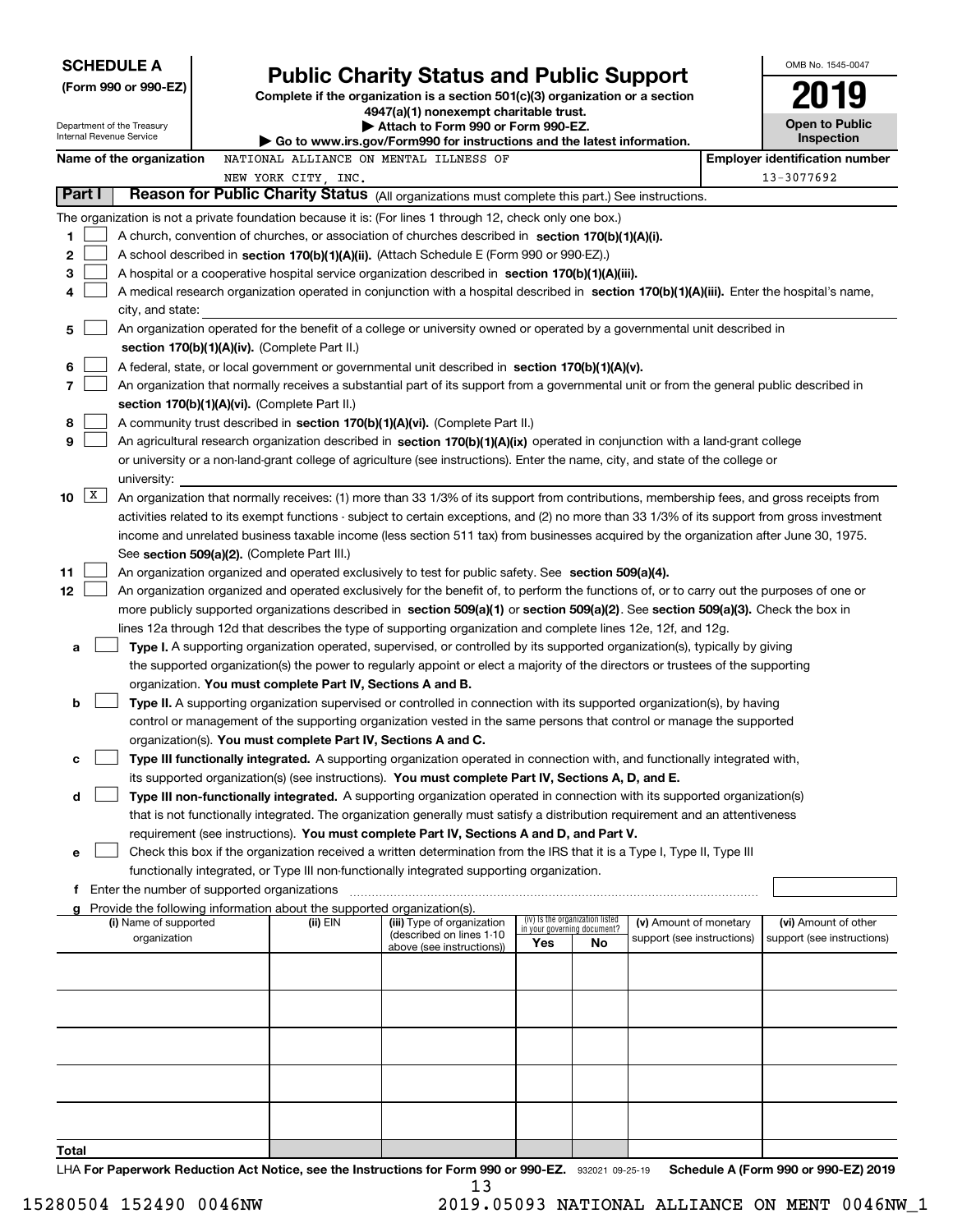| NATIONAL ALLIANCE ON MENTAL ILLNESS OF |  |
|----------------------------------------|--|
|----------------------------------------|--|

#### Schedule A (Form 990 or 990-EZ) 2019 Page NEW YORK CITY, INC. 13-3077692

(Complete only if you checked the box on line 5, 7, or 8 of Part I or if the organization failed to qualify under Part III. If the organization **Part II Support Schedule for Organizations Described in Sections 170(b)(1)(A)(iv) and 170(b)(1)(A)(vi)**

fails to qualify under the tests listed below, please complete Part III.)

|    | <b>Section A. Public Support</b>                                                                                                               |          |            |            |            |          |           |
|----|------------------------------------------------------------------------------------------------------------------------------------------------|----------|------------|------------|------------|----------|-----------|
|    | Calendar year (or fiscal year beginning in) $\blacktriangleright$                                                                              | (a) 2015 | $(b)$ 2016 | $(c)$ 2017 | $(d)$ 2018 | (e) 2019 | (f) Total |
|    | 1 Gifts, grants, contributions, and                                                                                                            |          |            |            |            |          |           |
|    | membership fees received. (Do not                                                                                                              |          |            |            |            |          |           |
|    | include any "unusual grants.")                                                                                                                 |          |            |            |            |          |           |
|    | 2 Tax revenues levied for the organ-                                                                                                           |          |            |            |            |          |           |
|    | ization's benefit and either paid to                                                                                                           |          |            |            |            |          |           |
|    | or expended on its behalf                                                                                                                      |          |            |            |            |          |           |
|    | 3 The value of services or facilities                                                                                                          |          |            |            |            |          |           |
|    | furnished by a governmental unit to                                                                                                            |          |            |            |            |          |           |
|    | the organization without charge                                                                                                                |          |            |            |            |          |           |
|    | 4 Total. Add lines 1 through 3                                                                                                                 |          |            |            |            |          |           |
| 5. | The portion of total contributions                                                                                                             |          |            |            |            |          |           |
|    | by each person (other than a                                                                                                                   |          |            |            |            |          |           |
|    | governmental unit or publicly                                                                                                                  |          |            |            |            |          |           |
|    | supported organization) included                                                                                                               |          |            |            |            |          |           |
|    | on line 1 that exceeds 2% of the                                                                                                               |          |            |            |            |          |           |
|    | amount shown on line 11,                                                                                                                       |          |            |            |            |          |           |
|    | column (f)                                                                                                                                     |          |            |            |            |          |           |
|    | 6 Public support. Subtract line 5 from line 4.                                                                                                 |          |            |            |            |          |           |
|    | <b>Section B. Total Support</b>                                                                                                                |          |            |            |            |          |           |
|    | Calendar year (or fiscal year beginning in) $\blacktriangleright$                                                                              | (a) 2015 | (b) 2016   | $(c)$ 2017 | $(d)$ 2018 | (e) 2019 | (f) Total |
|    | 7 Amounts from line 4                                                                                                                          |          |            |            |            |          |           |
| 8  | Gross income from interest,                                                                                                                    |          |            |            |            |          |           |
|    | dividends, payments received on                                                                                                                |          |            |            |            |          |           |
|    | securities loans, rents, royalties,                                                                                                            |          |            |            |            |          |           |
|    | and income from similar sources                                                                                                                |          |            |            |            |          |           |
| 9. | Net income from unrelated business                                                                                                             |          |            |            |            |          |           |
|    | activities, whether or not the                                                                                                                 |          |            |            |            |          |           |
|    | business is regularly carried on                                                                                                               |          |            |            |            |          |           |
|    | <b>10</b> Other income. Do not include gain                                                                                                    |          |            |            |            |          |           |
|    | or loss from the sale of capital                                                                                                               |          |            |            |            |          |           |
|    | assets (Explain in Part VI.)                                                                                                                   |          |            |            |            |          |           |
|    | <b>11 Total support.</b> Add lines 7 through 10                                                                                                |          |            |            |            |          |           |
|    | <b>12</b> Gross receipts from related activities, etc. (see instructions)                                                                      |          |            |            |            | 12       |           |
|    | 13 First five years. If the Form 990 is for the organization's first, second, third, fourth, or fifth tax year as a section 501(c)(3)          |          |            |            |            |          |           |
|    | organization, check this box and stop here                                                                                                     |          |            |            |            |          |           |
|    | Section C. Computation of Public Support Percentage                                                                                            |          |            |            |            |          |           |
|    | 14 Public support percentage for 2019 (line 6, column (f) divided by line 11, column (f) <i>mummention</i>                                     |          |            |            |            | 14       | %         |
|    |                                                                                                                                                |          |            |            |            | 15       | %         |
|    | 16a 33 1/3% support test - 2019. If the organization did not check the box on line 13, and line 14 is 33 1/3% or more, check this box and      |          |            |            |            |          |           |
|    | stop here. The organization qualifies as a publicly supported organization                                                                     |          |            |            |            |          | ▔▁▏       |
|    | b 33 1/3% support test - 2018. If the organization did not check a box on line 13 or 16a, and line 15 is 33 1/3% or more, check this box       |          |            |            |            |          |           |
|    | and stop here. The organization qualifies as a publicly supported organization                                                                 |          |            |            |            |          |           |
|    | 17a 10% -facts-and-circumstances test - 2019. If the organization did not check a box on line 13, 16a, or 16b, and line 14 is 10% or more,     |          |            |            |            |          |           |
|    | and if the organization meets the "facts-and-circumstances" test, check this box and stop here. Explain in Part VI how the organization        |          |            |            |            |          |           |
|    | meets the "facts-and-circumstances" test. The organization qualifies as a publicly supported organization                                      |          |            |            |            |          |           |
|    | <b>b 10% -facts-and-circumstances test - 2018.</b> If the organization did not check a box on line 13, 16a, 16b, or 17a, and line 15 is 10% or |          |            |            |            |          |           |
|    | more, and if the organization meets the "facts-and-circumstances" test, check this box and stop here. Explain in Part VI how the               |          |            |            |            |          |           |
|    | organization meets the "facts-and-circumstances" test. The organization qualifies as a publicly supported organization                         |          |            |            |            |          |           |
| 18 | Private foundation. If the organization did not check a box on line 13, 16a, 16b, 17a, or 17b, check this box and see instructions             |          |            |            |            |          |           |
|    |                                                                                                                                                |          |            |            |            |          |           |

**Schedule A (Form 990 or 990-EZ) 2019**

932022 09-25-19

**2**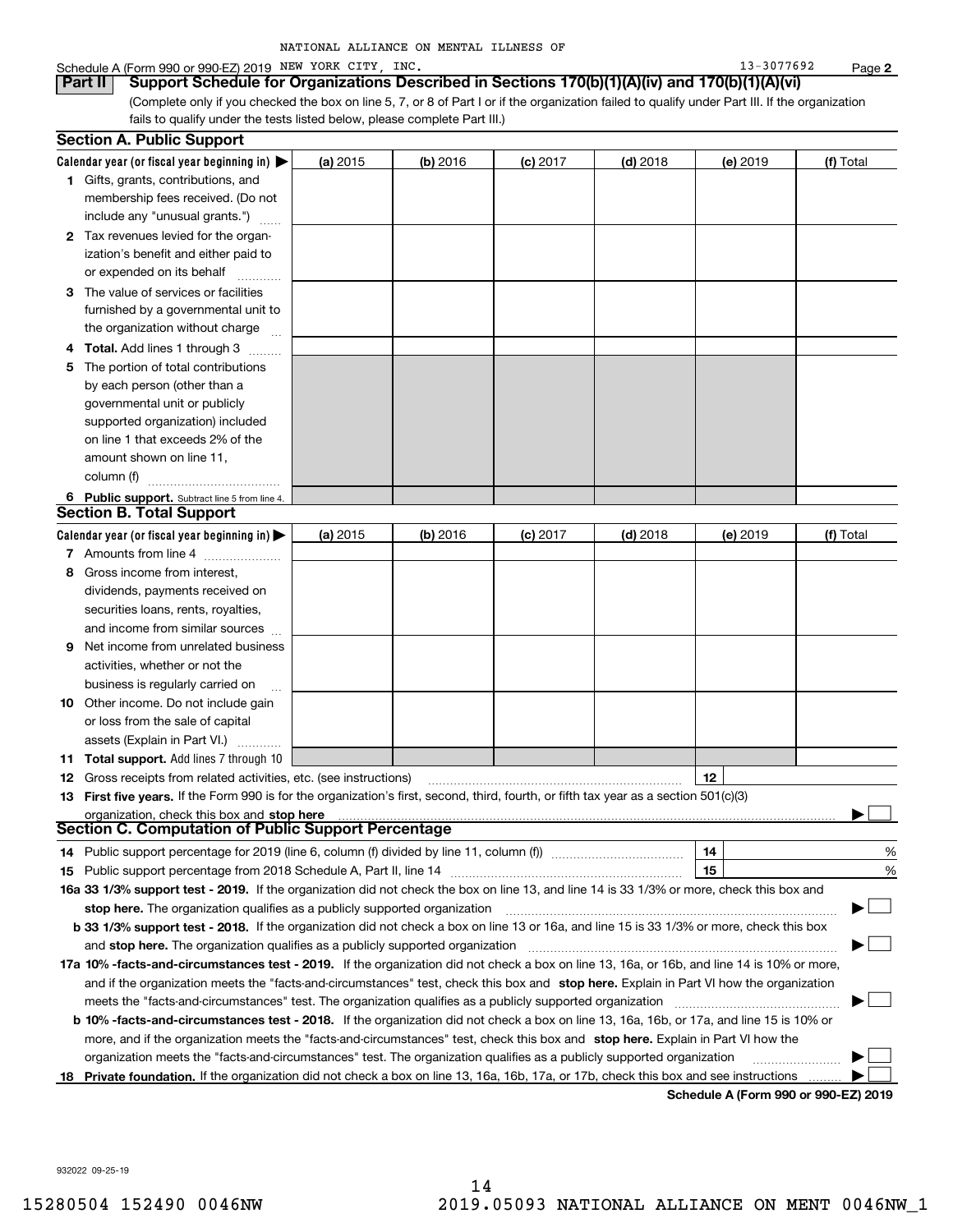#### **Part III Support Schedule for Organizations Described in Section 509(a)(2)**

(Complete only if you checked the box on line 10 of Part I or if the organization failed to qualify under Part II. If the organization fails to qualify under the tests listed below, please complete Part II.)

#### **8 Public support.** (Subtract line 7c from line 6.) **b** Amounts included on lines 2 and 3 received from other than disqualified persons that exceed the greater of \$5,000 or 1% of the amount on line 13 for the year  $\ldots$ ............... **13 Total support.** (Add lines 9, 10c, 11, and 12.) 932023 09-25-19 **Calendar year (or fiscal year beginning in) | Calendar year (or fiscal year beginning in) | (a)** 2015 **| (b)** 2016 **| (c)** 2017 **| (d)** 2018 **| (e)** 2019 **| (f) 1**Gifts, grants, contributions, and **2** Gross receipts from admissions, **3** Gross receipts from activities that **4**Tax revenues levied for the organ-**5** The value of services or facilities **6 Total.** Add lines 1 through 5  $\,\ldots\ldots\,$ **7a**Amounts included on lines 1, 2, and **c** Add lines 7a and 7b  $\ldots$   $\ldots$   $\ldots$  ... **(a)** 2015 **| (b)** 2016 **| (c)** 2017 **| (d)** 2018 **| (e)** 2019 **| (f) 9** Amounts from line 6  $^{10}$ **10a**Gross income from interest, **b** Unrelated business taxable income **c** Add lines 10a and 10b  $^{100}$ **11** Net income from unrelated business **12** Other income. Do not include gain **14 First five years.** If the Form 990 is for the organization's first, second, third, fourth, or fifth tax year as a section 501(c)(3) organization, **stop here** check this box and | **151615161718 2018** Investment income percentage from Schedule A, Part III, line 17 ~~~~~~~~~~~~~~~~~~**19a 33 1/3% support tests - 2019.** If the organization did not check the box on line 14, and line 15 is more than 33 1/3%, and line 17 is not **20Private foundation.**  If the organization did not check a box on line 14, 19a, or 19b, check this box and see instructions | Investment income percentage for 2019 (line 10c, column (f), divided by line 13, column (f)) **1718b33 1/3% support tests - 2018.**  If the organization did not check a box on line 14 or line 19a, and line 16 is more than 33 1/3%, and more than 33 1/3%, check this box and stop here. The organization qualifies as a publicly supported organization *manimumment* line 18 is not more than 33 1/3%, check this box and stop here. The organization qualifies as a publicly supported organization  $\Box$ **Schedule A (Form 990 or 990-EZ) 2019** (less section 511 taxes) from businesses acquired after June 30, 1975 (a) 2015 15 **| (b)** 2016 **| (c)** 2017 **| (d)** 2018 **| (e)** 2019 **| (f)** Total membership fees received. (Do not include any "unusual grants.") merchandise sold or services performed, or facilities furnished in any activity that is related to the organization's tax-exempt purpose are not an unrelated trade or business under section 513  $\quad$ ization's benefit and either paid to or expended on its behalf  $^{+}_{-}\,$   $^{+}\,$   $^{+}\,$ furnished by a governmental unit to the organization without charge 3 received from disqualified persons (a) 2015 15 **| (b)** 2016 **| (c)** 2017 **| (d)** 2018 **| (e)** 2019 **| (f)** Total dividends, payments received on securities loans, rents, royalties, and income from similar sources activities not included in line 10b, whether or not the business is regularly carried on or loss from the sale of capital assets (Explain in Part VI.) ............ Public support percentage for 2019 (line 8, column (f), divided by line 13, column (f)) Public support percentage from 2018 Schedule A, Part III, line 15 % 93.83...... | 16 |  $\sim$  94.23 %  $\ldots$  | 17 |  $\ldots$   $\ldots$  | 17 | and  $\sim$  18 |  $\sim$   $\sim$   $\sim$   $22$  % **Section A. Public Support Section B. Total Support Section C. Computation of Public Support Percentage Section D. Computation of Investment Income Percentage**  $\mathcal{L}^{\text{max}}$  $\boxed{\mathbf{X}}$  $\mathcal{L}^{\text{max}}$  $\mathcal{L}^{\text{max}}$ 1,948,053. 1,585,558. 1,679,641. 2,065,437. 2,594,043. 9,872,732. 1,948,053. 1,585,558. 1,679,641. 2,065,437. 2,594,043. 9,872,732. 1,948,053. 1,585,558. 1,679,641. 2,065,437. 2,594,043. 9,872,732. 79,050. 65,500. 112,070. 85,992. 114,562. 457,174. 0.79,050. 65,500. 112,070. 85,992. 114,562. 457,174. 9,415,558. 59.9.| 1,327.| 4,138.| 10,934.| 3,592.| 20,050. 59.9.| 1,327.| 4,138.| 10,934.| 3,592.| 20,050. 25,482. 67,574. 48,785. 141,841. 10,034,623. 94.23.20.221,948,112. 1,586,885. 1,709,261. 2,143,945. 2,646,420.

15

15280504 152490 0046NW 2019.05093 NATIONAL ALLIANCE ON MENT 0046NW\_1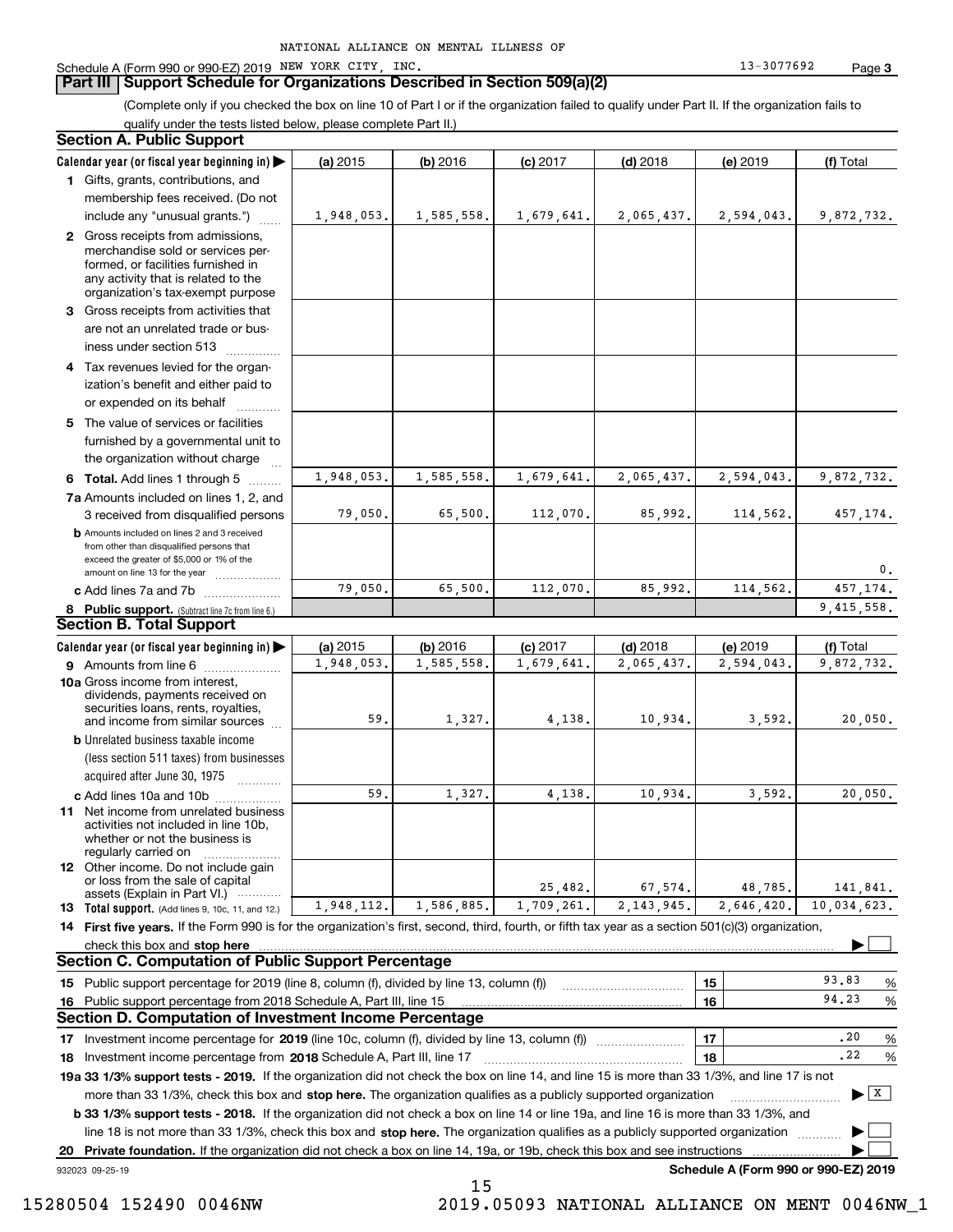#### Schedule A (Form 990 or 990-EZ) 2019 Page NEW YORK CITY, INC. 13-3077692

### **Part IV Supporting Organizations**

(Complete only if you checked a box in line 12 on Part I. If you checked 12a of Part I, complete Sections A and B. If you checked 12b of Part I, complete Sections A and C. If you checked 12c of Part I, complete Sections A, D, and E. If you checked 12d of Part I, complete Sections A and D, and complete Part V.)

#### **Section A. All Supporting Organizations**

- **1** Are all of the organization's supported organizations listed by name in the organization's governing documents? If "No," describe in **Part VI** how the supported organizations are designated. If designated by *class or purpose, describe the designation. If historic and continuing relationship, explain.*
- **2** Did the organization have any supported organization that does not have an IRS determination of status under section 509(a)(1) or (2)? If "Yes," explain in Part VI how the organization determined that the supported *organization was described in section 509(a)(1) or (2).*
- **3a** Did the organization have a supported organization described in section 501(c)(4), (5), or (6)? If "Yes," answer *(b) and (c) below.*
- **b** Did the organization confirm that each supported organization qualified under section 501(c)(4), (5), or (6) and satisfied the public support tests under section 509(a)(2)? If "Yes," describe in **Part VI** when and how the *organization made the determination.*
- **c**Did the organization ensure that all support to such organizations was used exclusively for section 170(c)(2)(B) purposes? If "Yes," explain in **Part VI** what controls the organization put in place to ensure such use.
- **4a***If* Was any supported organization not organized in the United States ("foreign supported organization")? *"Yes," and if you checked 12a or 12b in Part I, answer (b) and (c) below.*
- **b** Did the organization have ultimate control and discretion in deciding whether to make grants to the foreign supported organization? If "Yes," describe in **Part VI** how the organization had such control and discretion *despite being controlled or supervised by or in connection with its supported organizations.*
- **c** Did the organization support any foreign supported organization that does not have an IRS determination under sections 501(c)(3) and 509(a)(1) or (2)? If "Yes," explain in **Part VI** what controls the organization used *to ensure that all support to the foreign supported organization was used exclusively for section 170(c)(2)(B) purposes.*
- **5a***If "Yes,"* Did the organization add, substitute, or remove any supported organizations during the tax year? answer (b) and (c) below (if applicable). Also, provide detail in **Part VI,** including (i) the names and EIN *numbers of the supported organizations added, substituted, or removed; (ii) the reasons for each such action; (iii) the authority under the organization's organizing document authorizing such action; and (iv) how the action was accomplished (such as by amendment to the organizing document).*
- **b** Type I or Type II only. Was any added or substituted supported organization part of a class already designated in the organization's organizing document?
- **cSubstitutions only.**  Was the substitution the result of an event beyond the organization's control?
- **6** Did the organization provide support (whether in the form of grants or the provision of services or facilities) to **Part VI.** *If "Yes," provide detail in* support or benefit one or more of the filing organization's supported organizations? anyone other than (i) its supported organizations, (ii) individuals that are part of the charitable class benefited by one or more of its supported organizations, or (iii) other supporting organizations that also
- **7**Did the organization provide a grant, loan, compensation, or other similar payment to a substantial contributor *If "Yes," complete Part I of Schedule L (Form 990 or 990-EZ).* regard to a substantial contributor? (as defined in section 4958(c)(3)(C)), a family member of a substantial contributor, or a 35% controlled entity with
- **8** Did the organization make a loan to a disqualified person (as defined in section 4958) not described in line 7? *If "Yes," complete Part I of Schedule L (Form 990 or 990-EZ).*
- **9a** Was the organization controlled directly or indirectly at any time during the tax year by one or more in section 509(a)(1) or (2))? If "Yes," *provide detail in* <code>Part VI.</code> disqualified persons as defined in section 4946 (other than foundation managers and organizations described
- **b** Did one or more disqualified persons (as defined in line 9a) hold a controlling interest in any entity in which the supporting organization had an interest? If "Yes," provide detail in P**art VI**.
- **c**Did a disqualified person (as defined in line 9a) have an ownership interest in, or derive any personal benefit from, assets in which the supporting organization also had an interest? If "Yes," provide detail in P**art VI.**
- **10a** Was the organization subject to the excess business holdings rules of section 4943 because of section supporting organizations)? If "Yes," answer 10b below. 4943(f) (regarding certain Type II supporting organizations, and all Type III non-functionally integrated
- **b** Did the organization have any excess business holdings in the tax year? (Use Schedule C, Form 4720, to *determine whether the organization had excess business holdings.)*

16

932024 09-25-19

# **10a10b**

**4**

**YesNo**

**1**

**2**

**3a**

**3b**

**3c**

**4a**

**4b**

**4c**

**5a**

**5b5c**

**6**

**7**

**8**

**9a**

**9b**

**9c**

**Schedule A (Form 990 or 990-EZ) 2019**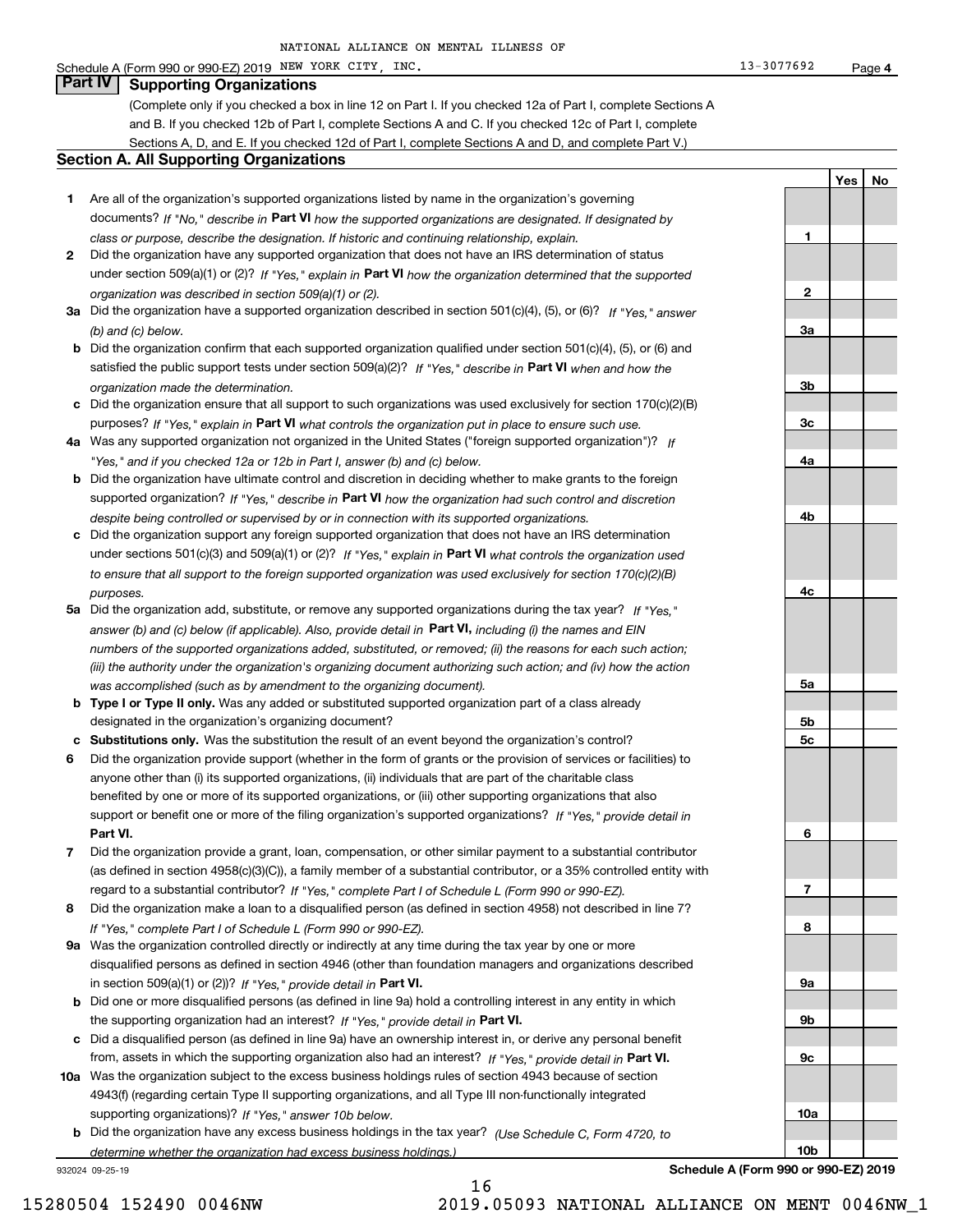**5Yes No 11** Has the organization accepted a gift or contribution from any of the following persons? **a** A person who directly or indirectly controls, either alone or together with persons described in (b) and (c) **b** A family member of a person described in (a) above? **c** A 35% controlled entity of a person described in (a) or (b) above? If "Yes" to a, b, or c, provide detail in Part VI. **11c 11a11bYes No 1** Did the directors, trustees, or membership of one or more supported organizations have the power to **2** Did the organization operate for the benefit of any supported organization other than the supported tax year? If "No," describe in Part VI how the supported organization(s) effectively operated, supervised, or **12Part VI**  *how providing such benefit carried out the purposes of the supported organization(s) that operated,* **Yes No 1** Were a majority of the organization's directors or trustees during the tax year also a majority of the directors or trustees of each of the organization's supported organization(s)? If "No," describe in **Part VI** how control **1Yes No 1** Did the organization provide to each of its supported organizations, by the last day of the fifth month of the **2** Were any of the organization's officers, directors, or trustees either (i) appointed or elected by the supported **3123**organization(s) or (ii) serving on the governing body of a supported organization? If "No," explain in **Part VI** how income or assets at all times during the tax year? If "Yes," describe in **Part VI** the role the organization's **12Answer (a) and (b) below. Yes No** Activities Test. **3** Parent of Supported Organizations. Answer (a) and (b) below. Check the box next to the method that the organization used to satisfy the Integral Part Test during the year (see instructions). **abclinupy** The organization satisfied the Activities Test. Complete line 2 below. The organization is the parent of each of its supported organizations. *Complete* line 3 *below.* The organization supported a governmental entity. *Describe in* Part **VI** how you supported a government entity (see instructions), **a** Did substantially all of the organization's activities during the tax year directly further the exempt purposes of **b** Did the activities described in (a) constitute activities that, but for the organization's involvement, one or more **a** Did the organization have the power to regularly appoint or elect a majority of the officers, directors, or the supported organization(s) to which the organization was responsive? If "Yes," then in **Part VI identify those supported organizations and explain**  *how these activities directly furthered their exempt purposes,* **2a 2b3a**of the organization's supported organization(s) would have been engaged in? If "Yes," explain in **Part VI** the trustees of each of the supported organizations? *Provide details in* Part VI. *controlled the organization's activities. If the organization had more than one supported organization, describe how the powers to appoint and/or remove directors or trustees were allocated among the supported organizations and what conditions or restrictions, if any, applied to such powers during the tax year. If "Yes," explain in* organization(s) that operated, supervised, or controlled the supporting organization? *supervised, or controlled the supporting organization. or management of the supporting organization was vested in the same persons that controlled or managed the supported organization(s). the organization maintained a close and continuous working relationship with the supported organization(s). supported organizations played in this regard. how the organization was responsive to those supported organizations, and how the organization determined that these activities constituted substantially all of its activities. reasons for the organization's position that its supported organization(s) would have engaged in these activities but for the organization's involvement.* Schedule A (Form 990 or 990-EZ) 2019 Page NEW YORK CITY, INC. 13-3077692 below, the governing body of a supported organization? regularly appoint or elect at least a majority of the organization's directors or trustees at all times during the organization's tax year, (i) a written notice describing the type and amount of support provided during the prior tax year, (ii) a copy of the Form 990 that was most recently filed as of the date of notification, and (iii) copies of the organization's governing documents in effect on the date of notification, to the extent not previously provided? By reason of the relationship described in (2), did the organization's supported organizations have a significant voice in the organization's investment policies and in directing the use of the organization's **Part IV Supporting Organizations** *(continued)* **Section B. Type I Supporting Organizations Section C. Type II Supporting Organizations Section D. All Type III Supporting Organizations Section E. Type III Functionally Integrated Supporting Organizations**  $\mathcal{L}^{\text{max}}$  $\mathcal{L}^{\text{max}}$ 

**b** Did the organization exercise a substantial degree of direction over the policies, programs, and activities of each of its supported organizations? If "Yes," describe in Part VI the role played by the organization in this regard.

17

932025 09-25-19

**Schedule A (Form 990 or 990-EZ) 2019**

**3b**

15280504 152490 0046NW 2019.05093 NATIONAL ALLIANCE ON MENT 0046NW\_1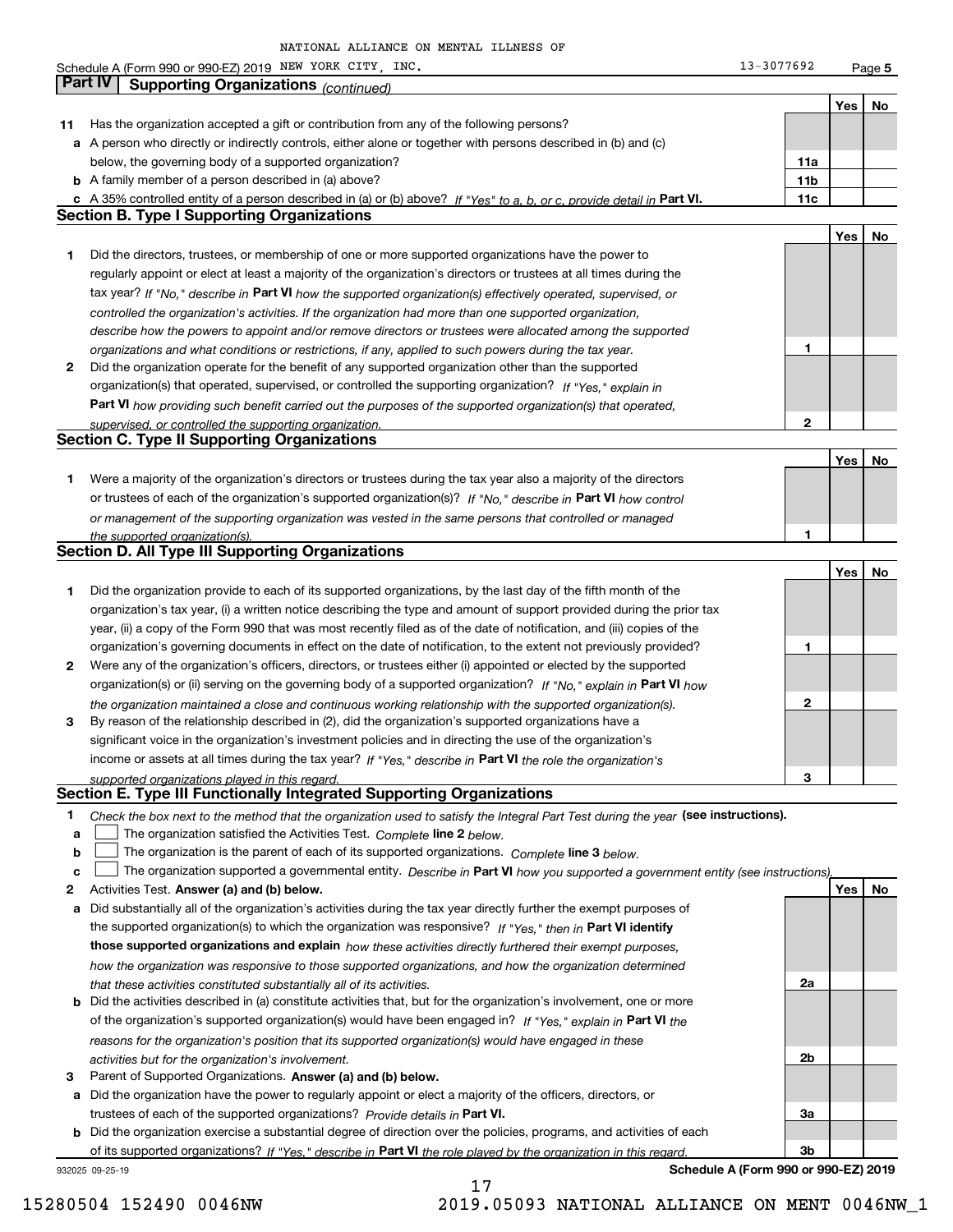| NATIONAL ALLIANCE ON MENTAL ILLNESS OF |  |
|----------------------------------------|--|
|----------------------------------------|--|

|              | <b>Part V</b><br>Type III Non-Functionally Integrated 509(a)(3) Supporting Organizations                                                          |                |                |                                |
|--------------|---------------------------------------------------------------------------------------------------------------------------------------------------|----------------|----------------|--------------------------------|
| 1            | Check here if the organization satisfied the Integral Part Test as a qualifying trust on Nov. 20, 1970 (explain in Part VI). See instructions. Al |                |                |                                |
|              | other Type III non-functionally integrated supporting organizations must complete Sections A through E.                                           |                |                |                                |
|              | Section A - Adjusted Net Income                                                                                                                   |                | (A) Prior Year | (B) Current Year<br>(optional) |
| 1            | Net short-term capital gain                                                                                                                       | 1              |                |                                |
| $\mathbf{2}$ | Recoveries of prior-year distributions                                                                                                            | $\mathbf{2}$   |                |                                |
| 3            | Other gross income (see instructions)                                                                                                             | 3              |                |                                |
| 4            | Add lines 1 through 3.                                                                                                                            | 4              |                |                                |
| 5            | Depreciation and depletion                                                                                                                        | 5              |                |                                |
| 6            | Portion of operating expenses paid or incurred for production or                                                                                  |                |                |                                |
|              | collection of gross income or for management, conservation, or                                                                                    |                |                |                                |
|              | maintenance of property held for production of income (see instructions)                                                                          | 6              |                |                                |
| 7            | Other expenses (see instructions)                                                                                                                 | $\overline{7}$ |                |                                |
| 8            | <b>Adjusted Net Income</b> (subtract lines 5, 6, and 7 from line 4)                                                                               | 8              |                |                                |
|              | <b>Section B - Minimum Asset Amount</b>                                                                                                           |                | (A) Prior Year | (B) Current Year<br>(optional) |
| 1            | Aggregate fair market value of all non-exempt-use assets (see                                                                                     |                |                |                                |
|              | instructions for short tax year or assets held for part of year):                                                                                 |                |                |                                |
|              | a Average monthly value of securities                                                                                                             | 1a             |                |                                |
|              | <b>b</b> Average monthly cash balances                                                                                                            | 1 <sub>b</sub> |                |                                |
|              | c Fair market value of other non-exempt-use assets                                                                                                | 1c             |                |                                |
|              | d Total (add lines 1a, 1b, and 1c)                                                                                                                | 1d             |                |                                |
|              | e Discount claimed for blockage or other                                                                                                          |                |                |                                |
|              | factors (explain in detail in Part VI):                                                                                                           |                |                |                                |
| $\mathbf{2}$ | Acquisition indebtedness applicable to non-exempt-use assets                                                                                      | $\mathbf{2}$   |                |                                |
| 3            | Subtract line 2 from line 1d.                                                                                                                     | 3              |                |                                |
| 4            | Cash deemed held for exempt use. Enter 1-1/2% of line 3 (for greater amount,                                                                      |                |                |                                |
|              | see instructions).                                                                                                                                | 4              |                |                                |
| 5.           | Net value of non-exempt-use assets (subtract line 4 from line 3)                                                                                  | 5              |                |                                |
| 6            | Multiply line 5 by .035.                                                                                                                          | 6              |                |                                |
| 7            | Recoveries of prior-year distributions                                                                                                            | $\overline{7}$ |                |                                |
| 8            | Minimum Asset Amount (add line 7 to line 6)                                                                                                       | 8              |                |                                |
|              | <b>Section C - Distributable Amount</b>                                                                                                           |                |                | <b>Current Year</b>            |
| 1            | Adjusted net income for prior year (from Section A, line 8, Column A)                                                                             | 1              |                |                                |
| 2            | Enter 85% of line 1.                                                                                                                              | $\mathbf{2}$   |                |                                |
| З            | Minimum asset amount for prior year (from Section B, line 8, Column A)                                                                            | 3              |                |                                |
| 4            | Enter greater of line 2 or line 3.                                                                                                                | 4              |                |                                |
| 5            | Income tax imposed in prior year                                                                                                                  | 5              |                |                                |
| 6            | <b>Distributable Amount.</b> Subtract line 5 from line 4, unless subject to                                                                       |                |                |                                |
|              | emergency temporary reduction (see instructions).                                                                                                 | 6              |                |                                |

**7** Check here if the current year is the organization's first as a non-functionally integrated Type III supporting organization (see instructions).

**Schedule A (Form 990 or 990-EZ) 2019**

932026 09-25-19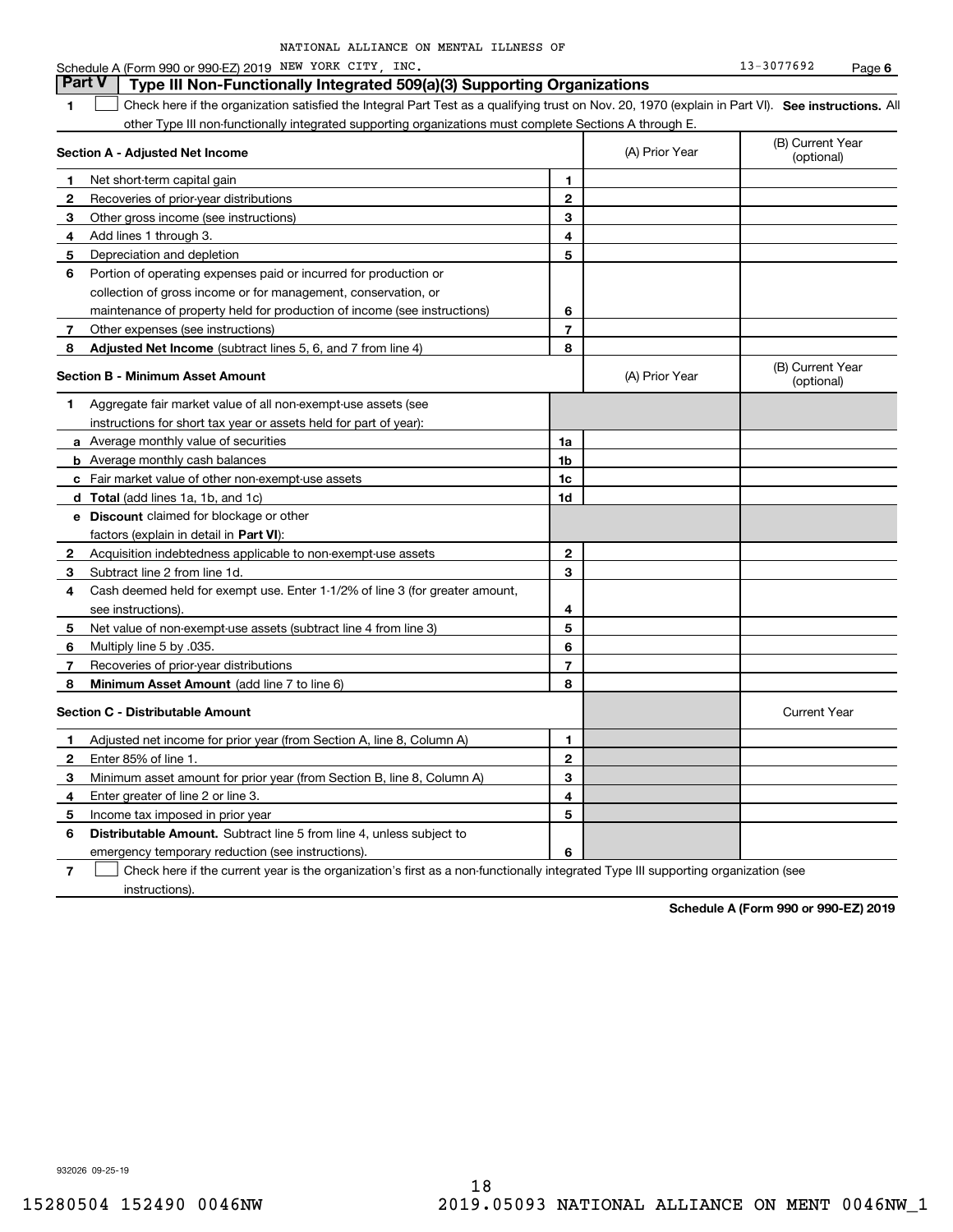|        | Schedule A (Form 990 or 990-EZ) 2019 NEW YORK CITY, INC.                                   |                                    |                                               | 13-3077692                                       | Page 7 |
|--------|--------------------------------------------------------------------------------------------|------------------------------------|-----------------------------------------------|--------------------------------------------------|--------|
| Part V | Type III Non-Functionally Integrated 509(a)(3) Supporting Organizations                    |                                    | (continued)                                   |                                                  |        |
|        | <b>Section D - Distributions</b>                                                           |                                    |                                               | <b>Current Year</b>                              |        |
| 1      | Amounts paid to supported organizations to accomplish exempt purposes                      |                                    |                                               |                                                  |        |
| 2      | Amounts paid to perform activity that directly furthers exempt purposes of supported       |                                    |                                               |                                                  |        |
|        | organizations, in excess of income from activity                                           |                                    |                                               |                                                  |        |
| 3      | Administrative expenses paid to accomplish exempt purposes of supported organizations      |                                    |                                               |                                                  |        |
| 4      | Amounts paid to acquire exempt-use assets                                                  |                                    |                                               |                                                  |        |
| 5      | Qualified set-aside amounts (prior IRS approval required)                                  |                                    |                                               |                                                  |        |
| 6      | Other distributions (describe in Part VI). See instructions.                               |                                    |                                               |                                                  |        |
| 7      | Total annual distributions. Add lines 1 through 6.                                         |                                    |                                               |                                                  |        |
| 8      | Distributions to attentive supported organizations to which the organization is responsive |                                    |                                               |                                                  |        |
|        | (provide details in Part VI). See instructions.                                            |                                    |                                               |                                                  |        |
| 9      | Distributable amount for 2019 from Section C, line 6                                       |                                    |                                               |                                                  |        |
| 10     | Line 8 amount divided by line 9 amount                                                     |                                    |                                               |                                                  |        |
|        | <b>Section E - Distribution Allocations</b> (see instructions)                             | (i)<br><b>Excess Distributions</b> | (ii)<br><b>Underdistributions</b><br>Pre-2019 | (iii)<br><b>Distributable</b><br>Amount for 2019 |        |
| 1      | Distributable amount for 2019 from Section C, line 6                                       |                                    |                                               |                                                  |        |
| 2      | Underdistributions, if any, for years prior to 2019 (reason-                               |                                    |                                               |                                                  |        |
|        | able cause required-explain in Part VI). See instructions.                                 |                                    |                                               |                                                  |        |
| 3      | Excess distributions carryover, if any, to 2019                                            |                                    |                                               |                                                  |        |
|        | <b>a</b> From 2014                                                                         |                                    |                                               |                                                  |        |
|        | $b$ From 2015                                                                              |                                    |                                               |                                                  |        |
|        | $c$ From 2016                                                                              |                                    |                                               |                                                  |        |
|        | <b>d</b> From 2017                                                                         |                                    |                                               |                                                  |        |
|        | e From 2018                                                                                |                                    |                                               |                                                  |        |
|        | f Total of lines 3a through e                                                              |                                    |                                               |                                                  |        |
|        | g Applied to underdistributions of prior years                                             |                                    |                                               |                                                  |        |
|        | <b>h</b> Applied to 2019 distributable amount                                              |                                    |                                               |                                                  |        |
| j.     | Carryover from 2014 not applied (see instructions)                                         |                                    |                                               |                                                  |        |
|        | Remainder. Subtract lines 3g, 3h, and 3i from 3f.                                          |                                    |                                               |                                                  |        |
| 4      | Distributions for 2019 from Section D,                                                     |                                    |                                               |                                                  |        |
|        | \$<br>line $7:$                                                                            |                                    |                                               |                                                  |        |
|        | <b>a</b> Applied to underdistributions of prior years                                      |                                    |                                               |                                                  |        |
|        | <b>b</b> Applied to 2019 distributable amount                                              |                                    |                                               |                                                  |        |
|        | <b>c</b> Remainder. Subtract lines 4a and 4b from 4.                                       |                                    |                                               |                                                  |        |
|        | Remaining underdistributions for years prior to 2019, if                                   |                                    |                                               |                                                  |        |
|        | any. Subtract lines 3g and 4a from line 2. For result greater                              |                                    |                                               |                                                  |        |
|        | than zero, explain in Part VI. See instructions.                                           |                                    |                                               |                                                  |        |
| 6      | Remaining underdistributions for 2019. Subtract lines 3h                                   |                                    |                                               |                                                  |        |
|        | and 4b from line 1. For result greater than zero, explain in                               |                                    |                                               |                                                  |        |
|        | Part VI. See instructions.                                                                 |                                    |                                               |                                                  |        |
| 7      | Excess distributions carryover to 2020. Add lines 3j                                       |                                    |                                               |                                                  |        |
|        | and 4c.                                                                                    |                                    |                                               |                                                  |        |
| 8      | Breakdown of line 7:                                                                       |                                    |                                               |                                                  |        |
|        | a Excess from 2015                                                                         |                                    |                                               |                                                  |        |
|        | <b>b</b> Excess from 2016                                                                  |                                    |                                               |                                                  |        |
|        | c Excess from 2017                                                                         |                                    |                                               |                                                  |        |
|        | d Excess from 2018                                                                         |                                    |                                               |                                                  |        |
|        | e Excess from 2019                                                                         |                                    |                                               |                                                  |        |
|        |                                                                                            |                                    |                                               |                                                  |        |

**Schedule A (Form 990 or 990-EZ) 2019**

932027 09-25-19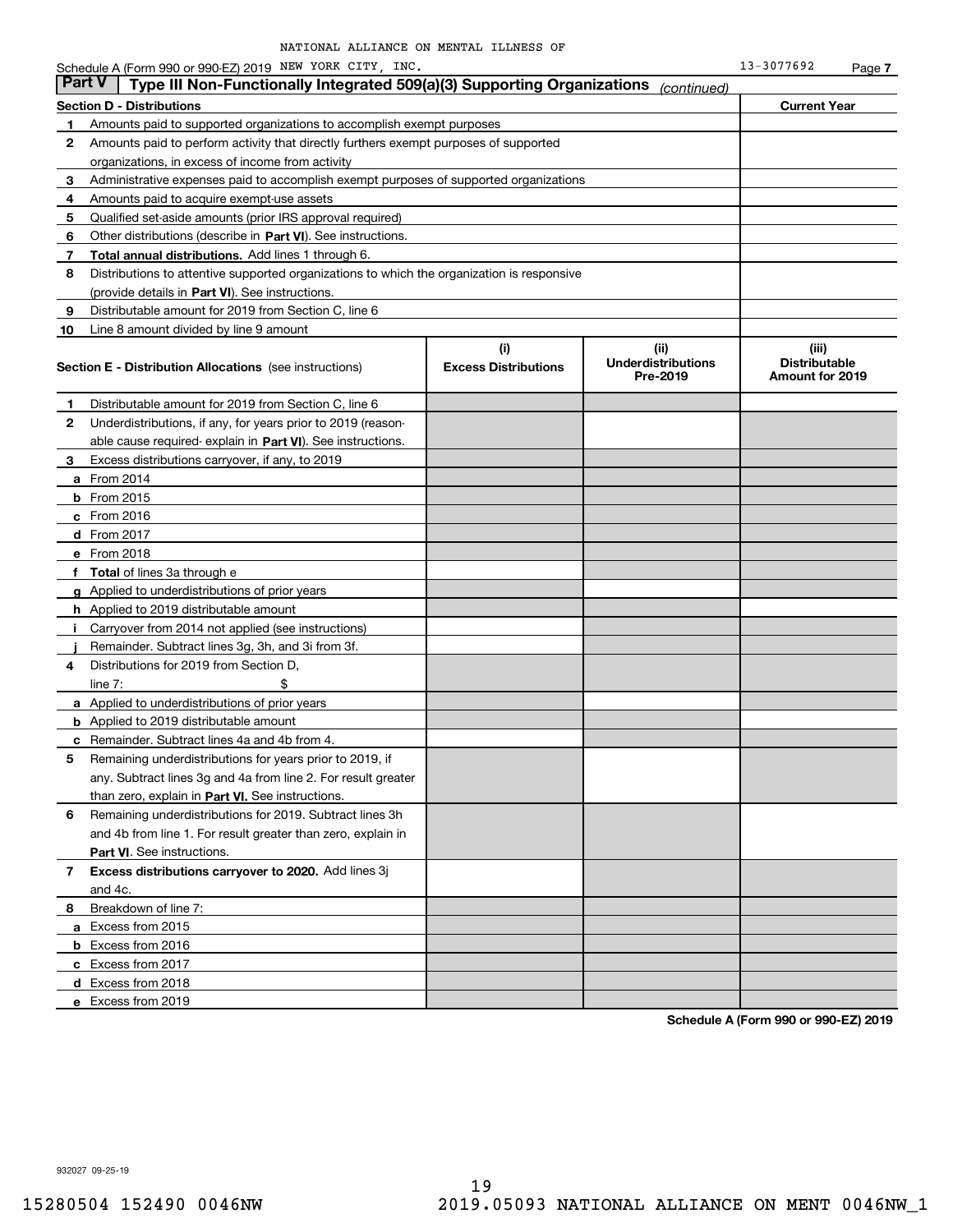| 13-3077692 | Page 8 |
|------------|--------|
|------------|--------|

| Schedule A (Form 990 or 990-EZ) 2019 NEW YORK CITY, INC.                                                                                         | 13-3077692 | Page |
|--------------------------------------------------------------------------------------------------------------------------------------------------|------------|------|
| <b>Part VI   Supplemental Information.</b> Provide the explanations required by Part II, line 10; Part II, line 17a or 17b; Part III, line 12;   |            |      |
| Part IV, Section A, lines 1, 2, 3b, 3c, 4b, 4c, 5a, 6, 9a, 9b, 9c, 11a, 11b, and 11c; Part IV, Section B, lines 1 and 2; Part IV, Section C,     |            |      |
| line 1; Part IV, Section D, lines 2 and 3; Part IV, Section E, lines 1c, 2a, 2b, 3a, and 3b; Part V, line 1; Part V, Section B, line 1e; Part V, |            |      |
| Section D, lines 5, 6, and 8; and Part V, Section E, lines 2, 5, and 6. Also complete this part for any additional information.                  |            |      |
| (See instructions.)                                                                                                                              |            |      |
|                                                                                                                                                  |            |      |
|                                                                                                                                                  |            |      |

932028 09-25-19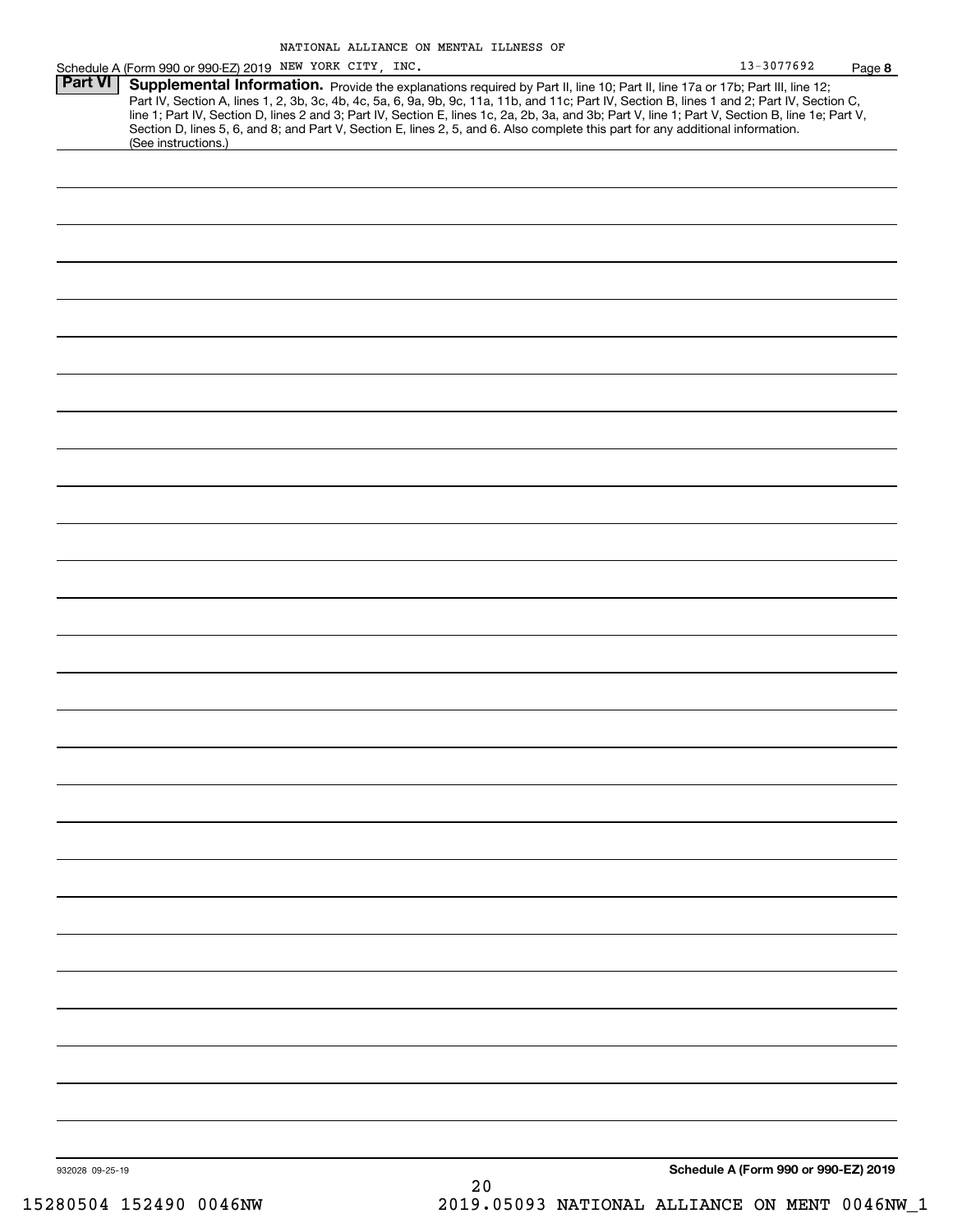|          | <b>SCHEDULE D</b>              |                                                                                                                                                       | <b>Supplemental Financial Statements</b>                                                        |                          | OMB No. 1545-0047                                   |           |
|----------|--------------------------------|-------------------------------------------------------------------------------------------------------------------------------------------------------|-------------------------------------------------------------------------------------------------|--------------------------|-----------------------------------------------------|-----------|
|          | (Form 990)                     |                                                                                                                                                       | Complete if the organization answered "Yes" on Form 990,                                        |                          |                                                     |           |
|          | Department of the Treasury     |                                                                                                                                                       | Part IV, line 6, 7, 8, 9, 10, 11a, 11b, 11c, 11d, 11e, 11f, 12a, or 12b.<br>Attach to Form 990. |                          | Open to Public                                      |           |
|          | Internal Revenue Service       |                                                                                                                                                       | Go to www.irs.gov/Form990 for instructions and the latest information.                          |                          | <b>Inspection</b>                                   |           |
|          | Name of the organization       | NATIONAL ALLIANCE ON MENTAL ILLNESS OF                                                                                                                |                                                                                                 |                          | <b>Employer identification number</b>               |           |
| Part I   |                                | NEW YORK CITY, INC.<br>Organizations Maintaining Donor Advised Funds or Other Similar Funds or Accounts. Complete if the                              |                                                                                                 |                          | 13-3077692                                          |           |
|          |                                | organization answered "Yes" on Form 990, Part IV, line 6.                                                                                             |                                                                                                 |                          |                                                     |           |
|          |                                |                                                                                                                                                       | (a) Donor advised funds                                                                         |                          | (b) Funds and other accounts                        |           |
| 1        |                                |                                                                                                                                                       |                                                                                                 |                          |                                                     |           |
| 2        |                                | Aggregate value of contributions to (during year)                                                                                                     |                                                                                                 |                          |                                                     |           |
| 3        |                                |                                                                                                                                                       |                                                                                                 |                          |                                                     |           |
| 4        |                                |                                                                                                                                                       |                                                                                                 |                          |                                                     |           |
| 5        |                                | Did the organization inform all donors and donor advisors in writing that the assets held in donor advised funds                                      |                                                                                                 |                          |                                                     |           |
|          |                                |                                                                                                                                                       |                                                                                                 |                          | Yes                                                 | No        |
| 6        |                                | Did the organization inform all grantees, donors, and donor advisors in writing that grant funds can be used only                                     |                                                                                                 |                          |                                                     |           |
|          |                                | for charitable purposes and not for the benefit of the donor or donor advisor, or for any other purpose conferring                                    |                                                                                                 |                          |                                                     |           |
|          | impermissible private benefit? |                                                                                                                                                       |                                                                                                 |                          | Yes                                                 | No l      |
| Part II  |                                | Conservation Easements. Complete if the organization answered "Yes" on Form 990, Part IV, line 7.                                                     |                                                                                                 |                          |                                                     |           |
| 1        |                                | Purpose(s) of conservation easements held by the organization (check all that apply).                                                                 |                                                                                                 |                          |                                                     |           |
|          |                                | Preservation of land for public use (for example, recreation or education)                                                                            | Preservation of a historically important land area                                              |                          |                                                     |           |
|          |                                | Protection of natural habitat                                                                                                                         | Preservation of a certified historic structure                                                  |                          |                                                     |           |
|          |                                | Preservation of open space                                                                                                                            |                                                                                                 |                          |                                                     |           |
| 2        |                                | Complete lines 2a through 2d if the organization held a qualified conservation contribution in the form of a conservation easement on the last        |                                                                                                 |                          | Held at the End of the Tax Year                     |           |
| a        | day of the tax year.           |                                                                                                                                                       |                                                                                                 | 2a                       |                                                     |           |
| b        |                                | Total acreage restricted by conservation easements                                                                                                    |                                                                                                 | 2 <sub>b</sub>           |                                                     |           |
| с        |                                |                                                                                                                                                       |                                                                                                 | 2c                       |                                                     |           |
|          |                                | d Number of conservation easements included in (c) acquired after 7/25/06, and not on a historic structure                                            |                                                                                                 |                          |                                                     |           |
|          |                                |                                                                                                                                                       |                                                                                                 | 2d                       |                                                     |           |
| 3        |                                | Number of conservation easements modified, transferred, released, extinguished, or terminated by the organization during the tax                      |                                                                                                 |                          |                                                     |           |
|          | $\mathsf{year}$                |                                                                                                                                                       |                                                                                                 |                          |                                                     |           |
| 4        |                                | Number of states where property subject to conservation easement is located $\blacktriangleright$                                                     |                                                                                                 |                          |                                                     |           |
| 5        |                                | Does the organization have a written policy regarding the periodic monitoring, inspection, handling of                                                |                                                                                                 |                          |                                                     |           |
|          |                                | violations, and enforcement of the conservation easements it holds?                                                                                   |                                                                                                 |                          | Yes                                                 | <b>No</b> |
| 6        |                                | Staff and volunteer hours devoted to monitoring, inspecting, handling of violations, and enforcing conservation easements during the year             |                                                                                                 |                          |                                                     |           |
|          |                                |                                                                                                                                                       |                                                                                                 |                          |                                                     |           |
| 7        |                                | Amount of expenses incurred in monitoring, inspecting, handling of violations, and enforcing conservation easements during the year                   |                                                                                                 |                          |                                                     |           |
|          | $\blacktriangleright$ \$       |                                                                                                                                                       |                                                                                                 |                          |                                                     |           |
| 8        |                                | Does each conservation easement reported on line 2(d) above satisfy the requirements of section 170(h)(4)(B)(i)                                       |                                                                                                 |                          |                                                     |           |
|          |                                |                                                                                                                                                       |                                                                                                 |                          | Yes                                                 | No        |
| 9        |                                | In Part XIII, describe how the organization reports conservation easements in its revenue and expense statement and                                   |                                                                                                 |                          |                                                     |           |
|          |                                | balance sheet, and include, if applicable, the text of the footnote to the organization's financial statements that describes the                     |                                                                                                 |                          |                                                     |           |
| Part III |                                | organization's accounting for conservation easements.<br>Organizations Maintaining Collections of Art, Historical Treasures, or Other Similar Assets. |                                                                                                 |                          |                                                     |           |
|          |                                | Complete if the organization answered "Yes" on Form 990, Part IV, line 8.                                                                             |                                                                                                 |                          |                                                     |           |
|          |                                | 1a If the organization elected, as permitted under FASB ASC 958, not to report in its revenue statement and balance sheet works                       |                                                                                                 |                          |                                                     |           |
|          |                                | of art, historical treasures, or other similar assets held for public exhibition, education, or research in furtherance of public                     |                                                                                                 |                          |                                                     |           |
|          |                                | service, provide in Part XIII the text of the footnote to its financial statements that describes these items.                                        |                                                                                                 |                          |                                                     |           |
|          |                                | <b>b</b> If the organization elected, as permitted under FASB ASC 958, to report in its revenue statement and balance sheet works of                  |                                                                                                 |                          |                                                     |           |
|          |                                | art, historical treasures, or other similar assets held for public exhibition, education, or research in furtherance of public service,               |                                                                                                 |                          |                                                     |           |
|          |                                | provide the following amounts relating to these items:                                                                                                |                                                                                                 |                          |                                                     |           |
|          |                                |                                                                                                                                                       |                                                                                                 |                          | $\frac{1}{2}$                                       |           |
|          |                                | (ii) Assets included in Form 990, Part X                                                                                                              |                                                                                                 |                          | $\blacktriangleright$ \$                            |           |
| 2        |                                | If the organization received or held works of art, historical treasures, or other similar assets for financial gain, provide                          |                                                                                                 |                          |                                                     |           |
|          |                                | the following amounts required to be reported under FASB ASC 958 relating to these items:                                                             |                                                                                                 |                          |                                                     |           |
| а        |                                |                                                                                                                                                       |                                                                                                 | - \$                     | <u> 1989 - Johann Barbara, martin amerikan basa</u> |           |
|          |                                |                                                                                                                                                       |                                                                                                 | $\blacktriangleright$ \$ |                                                     |           |
|          |                                | LHA For Paperwork Reduction Act Notice, see the Instructions for Form 990.                                                                            |                                                                                                 |                          | Schedule D (Form 990) 2019                          |           |
|          | 932051 10-02-19                |                                                                                                                                                       | 35                                                                                              |                          |                                                     |           |

| ر ر |               |
|-----|---------------|
|     | A5093 NATTONA |

15280504 152490 0046NW 2019.05093 NATIONAL ALLIANCE ON MENT 0046NW\_1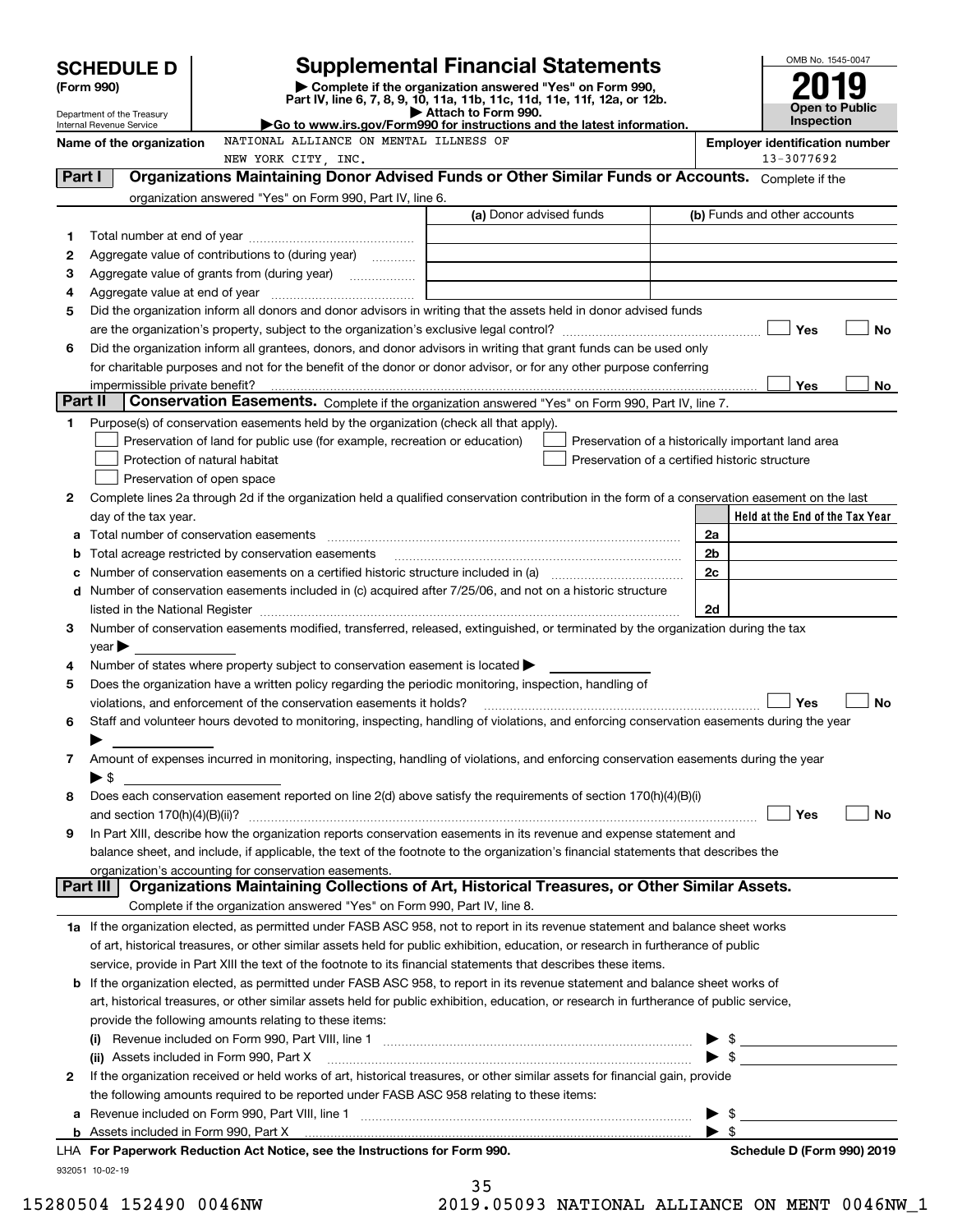|               |                                                                                                                                                                                                                                      | NATIONAL ALLIANCE ON MENTAL ILLNESS OF |   |                |                          |                                            |            |                |           |
|---------------|--------------------------------------------------------------------------------------------------------------------------------------------------------------------------------------------------------------------------------------|----------------------------------------|---|----------------|--------------------------|--------------------------------------------|------------|----------------|-----------|
|               | NEW YORK CITY, INC.<br>Schedule D (Form 990) 2019                                                                                                                                                                                    |                                        |   |                |                          |                                            | 13-3077692 |                | Page 2    |
|               | Part III  <br>Organizations Maintaining Collections of Art, Historical Treasures, or Other Similar Assets (continued)                                                                                                                |                                        |   |                |                          |                                            |            |                |           |
| 3             | Using the organization's acquisition, accession, and other records, check any of the following that make significant use of its                                                                                                      |                                        |   |                |                          |                                            |            |                |           |
|               | collection items (check all that apply):                                                                                                                                                                                             |                                        |   |                |                          |                                            |            |                |           |
| a             | Public exhibition                                                                                                                                                                                                                    |                                        | d |                | Loan or exchange program |                                            |            |                |           |
| b             | Scholarly research                                                                                                                                                                                                                   |                                        | e |                |                          |                                            |            |                |           |
| с             | Preservation for future generations                                                                                                                                                                                                  |                                        |   |                |                          |                                            |            |                |           |
| 4             | Provide a description of the organization's collections and explain how they further the organization's exempt purpose in Part XIII.                                                                                                 |                                        |   |                |                          |                                            |            |                |           |
| 5             | During the year, did the organization solicit or receive donations of art, historical treasures, or other similar assets                                                                                                             |                                        |   |                |                          |                                            |            |                |           |
|               | to be sold to raise funds rather than to be maintained as part of the organization's collection?                                                                                                                                     |                                        |   |                |                          |                                            |            | Yes            | No        |
|               | Escrow and Custodial Arrangements. Complete if the organization answered "Yes" on Form 990, Part IV, line 9, or<br>Part IV                                                                                                           |                                        |   |                |                          |                                            |            |                |           |
|               | reported an amount on Form 990, Part X, line 21.                                                                                                                                                                                     |                                        |   |                |                          |                                            |            |                |           |
|               | 1a Is the organization an agent, trustee, custodian or other intermediary for contributions or other assets not included                                                                                                             |                                        |   |                |                          |                                            |            |                |           |
|               |                                                                                                                                                                                                                                      |                                        |   |                |                          |                                            |            | Yes            | No        |
|               | b If "Yes," explain the arrangement in Part XIII and complete the following table:                                                                                                                                                   |                                        |   |                |                          |                                            |            |                |           |
|               |                                                                                                                                                                                                                                      |                                        |   |                |                          |                                            |            |                |           |
|               |                                                                                                                                                                                                                                      |                                        |   |                |                          |                                            |            | Amount         |           |
| с             | Beginning balance <b>contract the contract of the contract of the contract of the contract of the contract of the contract of the contract of the contract of the contract of the contract of the contract of the contract of th</b> |                                        |   |                |                          | 1c                                         |            |                |           |
| d             | Additions during the year manufactured and an account of the state of the state of the state of the state of the state of the state of the state of the state of the state of the state of the state of the state of the state       |                                        |   |                |                          | 1d                                         |            |                |           |
| е             | Distributions during the year manufactured and an intervention of the state of the control of the year manufactured and the year manufactured and the year manufactured and the state of the state of the state of the state o       |                                        |   |                |                          | 1e                                         |            |                |           |
| f             |                                                                                                                                                                                                                                      |                                        |   |                |                          | 1f                                         |            |                |           |
|               | 2a Did the organization include an amount on Form 990, Part X, line 21, for escrow or custodial account liability?                                                                                                                   |                                        |   |                |                          |                                            |            | Yes            | No        |
|               | <b>b</b> If "Yes," explain the arrangement in Part XIII. Check here if the explanation has been provided on Part XIII                                                                                                                |                                        |   |                |                          |                                            |            |                |           |
| <b>Part V</b> | Endowment Funds. Complete if the organization answered "Yes" on Form 990, Part IV, line 10.                                                                                                                                          |                                        |   |                |                          |                                            |            |                |           |
|               |                                                                                                                                                                                                                                      | (a) Current year                       |   | (b) Prior year | (c) Two years back       | (d) Three years back   (e) Four years back |            |                |           |
| 1a            | Beginning of year balance                                                                                                                                                                                                            |                                        |   |                |                          |                                            |            |                |           |
| b             |                                                                                                                                                                                                                                      |                                        |   |                |                          |                                            |            |                |           |
| с             | Net investment earnings, gains, and losses                                                                                                                                                                                           |                                        |   |                |                          |                                            |            |                |           |
| d             |                                                                                                                                                                                                                                      |                                        |   |                |                          |                                            |            |                |           |
|               | <b>e</b> Other expenditures for facilities                                                                                                                                                                                           |                                        |   |                |                          |                                            |            |                |           |
|               | and programs                                                                                                                                                                                                                         |                                        |   |                |                          |                                            |            |                |           |
| f             |                                                                                                                                                                                                                                      |                                        |   |                |                          |                                            |            |                |           |
| g             | End of year balance                                                                                                                                                                                                                  |                                        |   |                |                          |                                            |            |                |           |
| 2             | Provide the estimated percentage of the current year end balance (line 1g, column (a)) held as:                                                                                                                                      |                                        |   |                |                          |                                            |            |                |           |
|               | Board designated or quasi-endowment >                                                                                                                                                                                                |                                        | ℅ |                |                          |                                            |            |                |           |
| a             |                                                                                                                                                                                                                                      |                                        |   |                |                          |                                            |            |                |           |
| b             |                                                                                                                                                                                                                                      | %                                      |   |                |                          |                                            |            |                |           |
|               |                                                                                                                                                                                                                                      | %                                      |   |                |                          |                                            |            |                |           |
|               | The percentages on lines 2a, 2b, and 2c should equal 100%.                                                                                                                                                                           |                                        |   |                |                          |                                            |            |                |           |
|               | 3a Are there endowment funds not in the possession of the organization that are held and administered for the organization                                                                                                           |                                        |   |                |                          |                                            |            |                |           |
|               | by:                                                                                                                                                                                                                                  |                                        |   |                |                          |                                            |            |                | Yes<br>No |
|               | (i)                                                                                                                                                                                                                                  |                                        |   |                |                          |                                            |            | 3a(i)          |           |
|               | (ii) Related organizations <b>constructions</b> and construction of the construction of the construction of the construction of the construction of the construction of the construction of the construction of the construction of  |                                        |   |                |                          |                                            |            | 3a(ii)         |           |
|               |                                                                                                                                                                                                                                      |                                        |   |                |                          |                                            |            | 3b             |           |
| 4             | Describe in Part XIII the intended uses of the organization's endowment funds.                                                                                                                                                       |                                        |   |                |                          |                                            |            |                |           |
|               | <b>Part VI</b><br>Land, Buildings, and Equipment.                                                                                                                                                                                    |                                        |   |                |                          |                                            |            |                |           |
|               | Complete if the organization answered "Yes" on Form 990, Part IV, line 11a. See Form 990, Part X, line 10.                                                                                                                           |                                        |   |                |                          |                                            |            |                |           |
|               | Description of property                                                                                                                                                                                                              | (a) Cost or other                      |   |                | (b) Cost or other        | (c) Accumulated                            |            | (d) Book value |           |
|               |                                                                                                                                                                                                                                      | basis (investment)                     |   |                | basis (other)            | depreciation                               |            |                |           |
|               |                                                                                                                                                                                                                                      |                                        |   |                |                          |                                            |            |                |           |
|               |                                                                                                                                                                                                                                      |                                        |   |                |                          |                                            |            |                |           |
|               |                                                                                                                                                                                                                                      |                                        |   |                | 79,441.                  | 77,540.                                    |            |                | 1,901.    |
|               |                                                                                                                                                                                                                                      |                                        |   |                | 191,624.                 | 148,340.                                   |            |                | 43,284.   |
|               |                                                                                                                                                                                                                                      |                                        |   |                | 135,478.                 | 99, 333.                                   |            |                | 36, 145.  |
|               |                                                                                                                                                                                                                                      |                                        |   |                |                          |                                            |            |                | 81,330.   |
|               |                                                                                                                                                                                                                                      |                                        |   |                |                          |                                            |            |                |           |

**Schedule D (Form 990) 2019**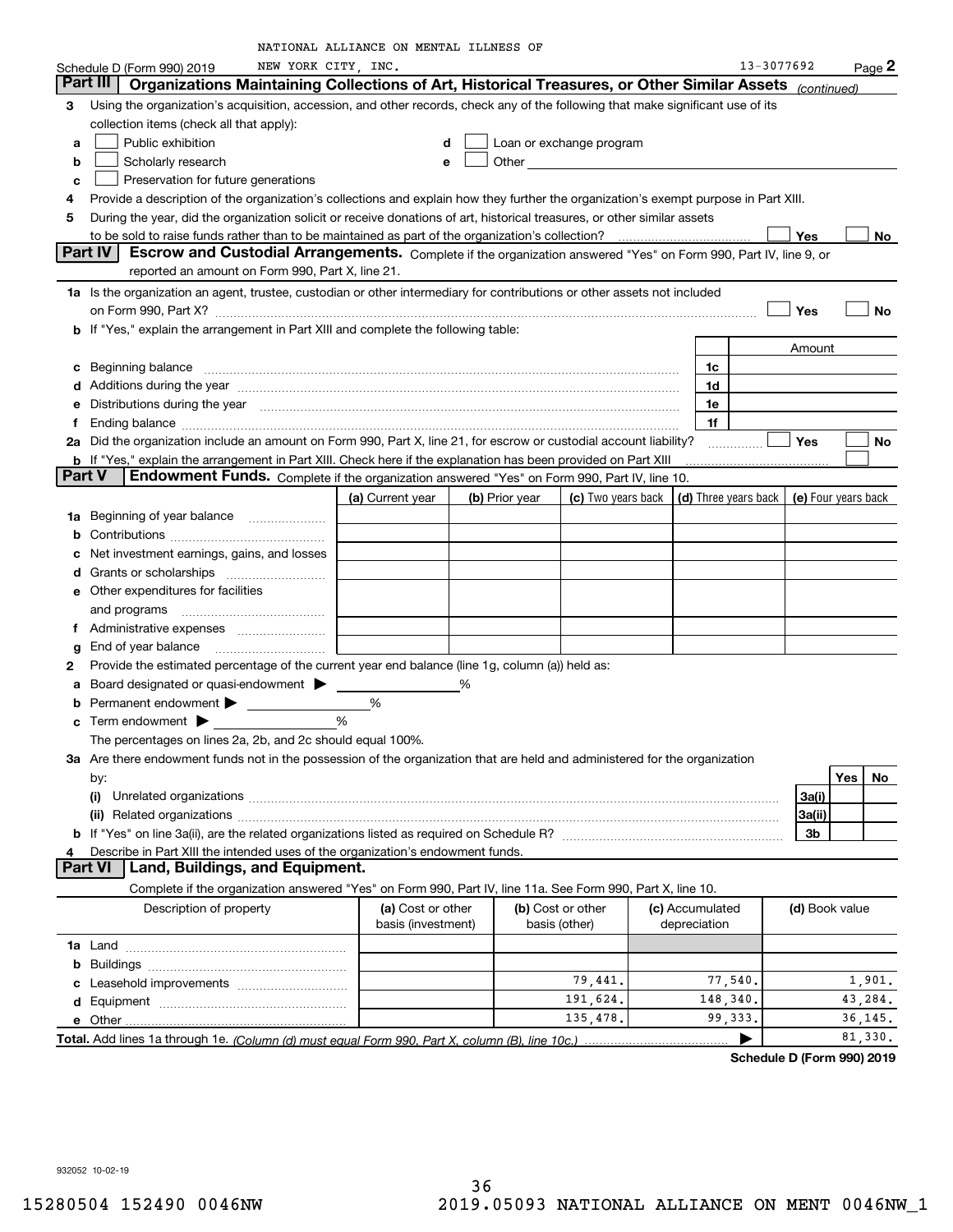| NATIONAL ALLIANCE ON MENTAL ILLNESS OF |
|----------------------------------------|
|                                        |

#### (a) Description of security or category (including name of security)  $\vert$  (b) Book value  $\vert$  (c) Total. (Col. (b) must equal Form 990, Part X, col. (B) line 12.) Total. (Col. (b) must equal Form 990, Part X, col. (B) line 13.) **(1)**Financial derivatives **(2)** Closely held equity interests **(3)** Other (a) Description of investment **b (b)** Book value **(1)(2) (3)(4) (5)(6)(7) (8)(9)(a) (b)**  Description**(1)(2) (3)(4)(5) (6)(7) (8)(9)Total.**  *(Column (b) must equal Form 990, Part X, col. (B) line 15.)* **1.(a)** Description of liability **Book value** Book value Book value Book value Book value Complete if the organization answered "Yes" on Form 990, Part IV, line 11b. See Form 990, Part X, line 12.  $(b)$  Book value  $\vert$  (c) Method of valuation: Cost or end-of-year market value ~~~~~~~~~~~~~~~(A)(B)(C)(D)(E)(F)(G)(H)Complete if the organization answered "Yes" on Form 990, Part IV, line 11c. See Form 990, Part X, line 13. (c) Method of valuation: Cost or end-of-year market value Complete if the organization answered "Yes" on Form 990, Part IV, line 11d. See Form 990, Part X, line 15. (b) Book value  $\blacktriangleright$ Complete if the organization answered "Yes" on Form 990, Part IV, line 11e or 11f. See Form 990, Part X, line 25. (1)Federal income taxes (2)(3)(4)(5)(6)(7)(8)(9) $\blacktriangleright$ **Part VII Investments - Other Securities. Part VIII Investments - Program Related. Part IX Other Assets. Part X Other Liabilities.**

**Total.**  *(Column (b) must equal Form 990, Part X, col. (B) line 25.)* 

**2.**Liability for uncertain tax positions. In Part XIII, provide the text of the footnote to the organization's financial statements that reports the organization's liability for uncertain tax positions under FASB ASC 740. Check here if the text of the footnote has been provided in Part XIII

**Schedule D (Form 990) 2019**

 $\mathcal{L}^{\text{max}}$ 

932053 10-02-19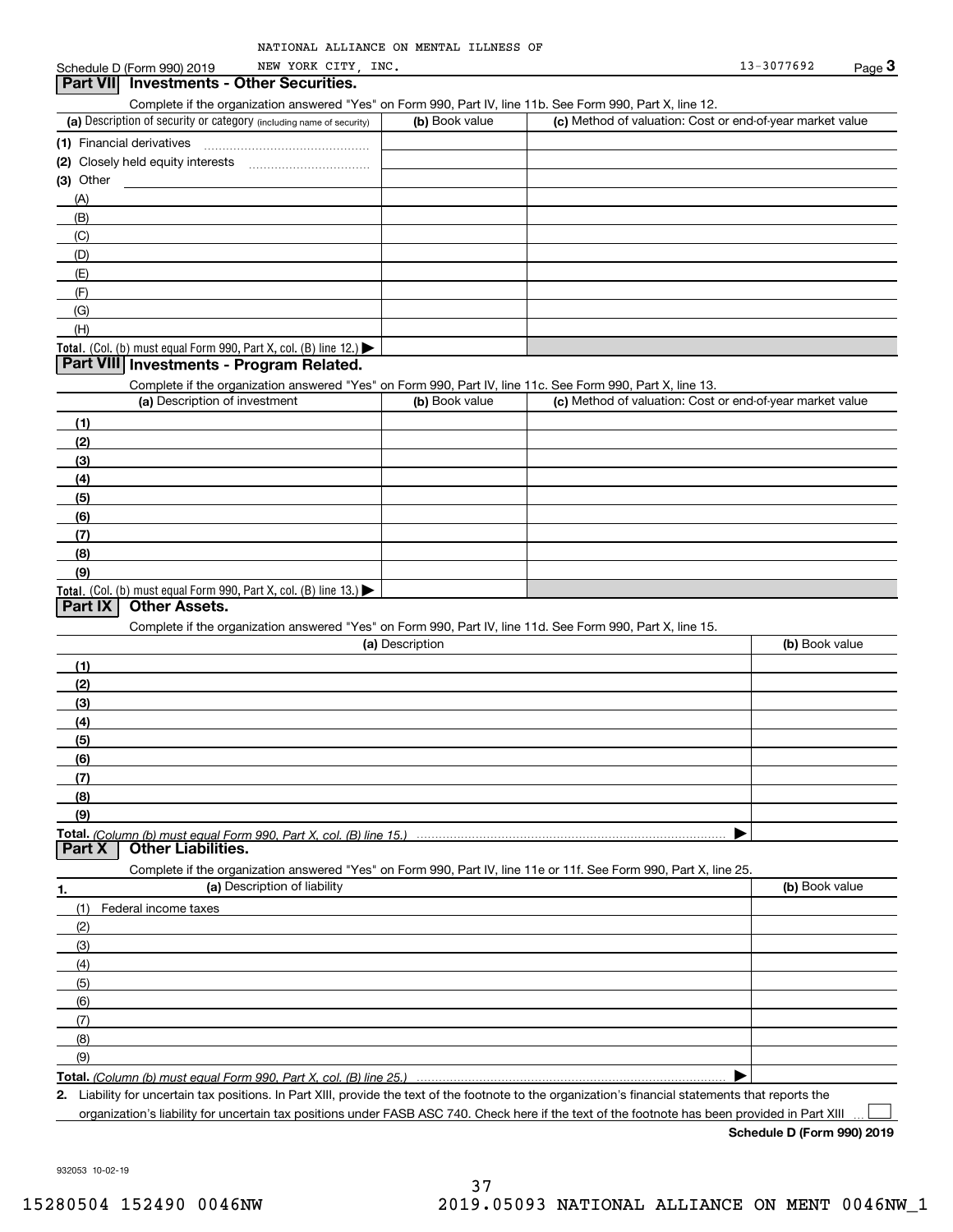|                                                                                 | NATIONAL ALLIANCE ON MENTAL ILLNESS OF                                                                                                                                                                                              |                |      |              |            |
|---------------------------------------------------------------------------------|-------------------------------------------------------------------------------------------------------------------------------------------------------------------------------------------------------------------------------------|----------------|------|--------------|------------|
| Schedule D (Form 990) 2019                                                      | NEW YORK CITY, INC.                                                                                                                                                                                                                 |                |      | 13-3077692   | Page 4     |
| Part XI                                                                         | Reconciliation of Revenue per Audited Financial Statements With Revenue per Return.                                                                                                                                                 |                |      |              |            |
|                                                                                 | Complete if the organization answered "Yes" on Form 990, Part IV, line 12a.                                                                                                                                                         |                |      |              |            |
| 1                                                                               | Total revenue, gains, and other support per audited financial statements                                                                                                                                                            |                |      | $\mathbf{1}$ | 2,677,609. |
| 2                                                                               | Amounts included on line 1 but not on Form 990, Part VIII, line 12:                                                                                                                                                                 |                |      |              |            |
| a                                                                               | Net unrealized gains (losses) on investments [11] matter contracts and the unrealized gains (losses) on investments                                                                                                                 | 2a             | 702. |              |            |
|                                                                                 |                                                                                                                                                                                                                                     | 2 <sub>b</sub> |      |              |            |
|                                                                                 |                                                                                                                                                                                                                                     | 2c             |      |              |            |
| d                                                                               | Other (Describe in Part XIII.) <b>Construction Contract Construction</b> Chemical Construction Chemical Chemical Chemical Chemical Chemical Chemical Chemical Chemical Chemical Chemical Chemical Chemical Chemical Chemical Chemic | 2d             |      |              |            |
| e                                                                               | Add lines 2a through 2d                                                                                                                                                                                                             |                |      | 2e           | 702.       |
| З                                                                               |                                                                                                                                                                                                                                     |                |      | 3            | 2,676,907. |
| 4                                                                               | Amounts included on Form 990, Part VIII, line 12, but not on line 1:                                                                                                                                                                |                |      |              |            |
| a                                                                               | Investment expenses not included on Form 990, Part VIII, line 7b                                                                                                                                                                    | 4a             |      |              |            |
| b                                                                               | Other (Describe in Part XIII.) <b>COLOGIST:</b> (2010)                                                                                                                                                                              | 4b             |      |              |            |
| Add lines 4a and 4b                                                             |                                                                                                                                                                                                                                     |                |      | 4с           | 0.         |
| Total revenue. Add lines 3 and 4c. (This must equal Form 990. Part I. line 12.) | 5                                                                                                                                                                                                                                   | 2,676,907.     |      |              |            |
|                                                                                 | Part XII   Reconciliation of Expenses per Audited Financial Statements With Expenses per Return.                                                                                                                                    |                |      |              |            |
|                                                                                 | Complete if the organization answered "Yes" on Form 990, Part IV, line 12a.                                                                                                                                                         |                |      |              |            |
| 1                                                                               | Total expenses and losses per audited financial statements                                                                                                                                                                          |                |      | 1.           | 2,105,689. |
| 2                                                                               | Amounts included on line 1 but not on Form 990, Part IX, line 25:                                                                                                                                                                   |                |      |              |            |
| a                                                                               |                                                                                                                                                                                                                                     | 2a             |      |              |            |
| b                                                                               | Prior year adjustments <i>www.www.www.www.www.www.www.www.www.</i> ww.                                                                                                                                                              | 2 <sub>b</sub> |      |              |            |
|                                                                                 |                                                                                                                                                                                                                                     | 2c             |      |              |            |
|                                                                                 |                                                                                                                                                                                                                                     | 2d             |      |              |            |
|                                                                                 | e Add lines 2a through 2d <b>contained a contract and a contract a</b> contract a contract a contract a contract a contract a contract a contract a contract a contract a contract a contract a contract a contract a contract a co |                |      | 2e           | 0.         |
| 3                                                                               |                                                                                                                                                                                                                                     |                |      | 3            | 2,105,689. |
| 4                                                                               | Amounts included on Form 990, Part IX, line 25, but not on line 1:                                                                                                                                                                  |                |      |              |            |
| a                                                                               | Investment expenses not included on Form 990, Part VIII, line 7b                                                                                                                                                                    | 4a             |      |              |            |
| b                                                                               | Other (Describe in Part XIII.)                                                                                                                                                                                                      | 4 <sub>b</sub> |      |              |            |
| c Add lines 4a and 4b                                                           |                                                                                                                                                                                                                                     |                |      | 4c           | 0.         |
|                                                                                 | Total expenses. Add lines 3 and 4c. (This must equal Form 990, Part I, line 18.) <b>Conservers</b> manufactured in the                                                                                                              |                |      | 5            | 2,105,689. |
|                                                                                 | Part XIII Supplemental Information.                                                                                                                                                                                                 |                |      |              |            |

Provide the descriptions required for Part II, lines 3, 5, and 9; Part III, lines 1a and 4; Part IV, lines 1b and 2b; Part V, line 4; Part X, line 2; Part XI, lines 2d and 4b; and Part XII, lines 2d and 4b. Also complete this part to provide any additional information.

932054 10-02-19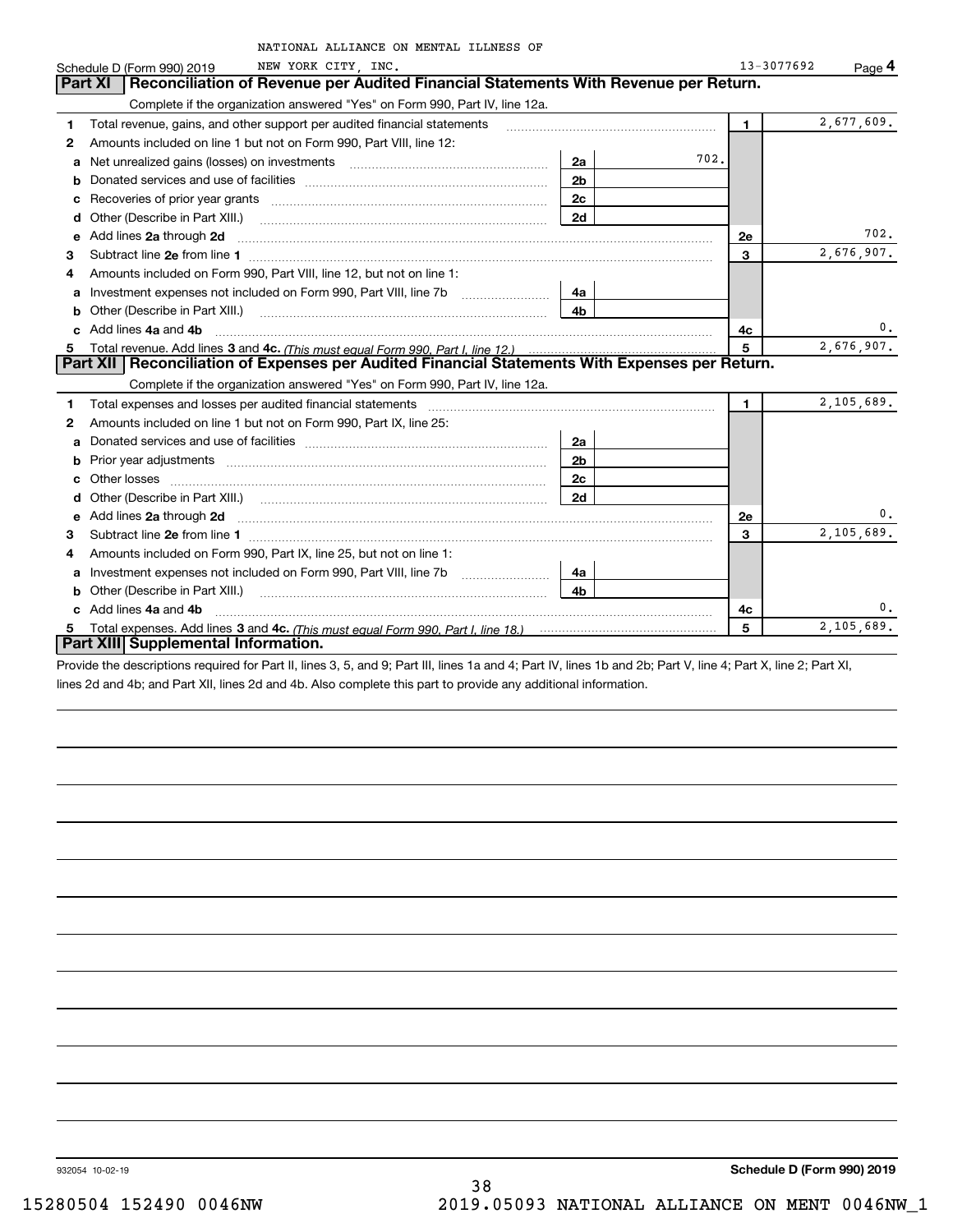| <b>SCHEDULE G</b>                                                                                                                                                                                                                                                                                                                                                                                                                                                                                      |                                                                                                                                                                     |  |                                                                                                                                                                                             |                                                                            |    | <b>Supplemental Information Regarding Fundraising or Gaming Activities</b>                                                    |  |                                                                            | OMB No. 1545-0047                                       |
|--------------------------------------------------------------------------------------------------------------------------------------------------------------------------------------------------------------------------------------------------------------------------------------------------------------------------------------------------------------------------------------------------------------------------------------------------------------------------------------------------------|---------------------------------------------------------------------------------------------------------------------------------------------------------------------|--|---------------------------------------------------------------------------------------------------------------------------------------------------------------------------------------------|----------------------------------------------------------------------------|----|-------------------------------------------------------------------------------------------------------------------------------|--|----------------------------------------------------------------------------|---------------------------------------------------------|
| (Form 990 or 990-EZ)                                                                                                                                                                                                                                                                                                                                                                                                                                                                                   | Complete if the organization answered "Yes" on Form 990, Part IV, line 17, 18, or 19, or if the<br>organization entered more than \$15,000 on Form 990-EZ, line 6a. |  |                                                                                                                                                                                             |                                                                            |    |                                                                                                                               |  |                                                                            | 2019                                                    |
| Department of the Treasury<br>Internal Revenue Service                                                                                                                                                                                                                                                                                                                                                                                                                                                 |                                                                                                                                                                     |  | Attach to Form 990 or Form 990-EZ.                                                                                                                                                          |                                                                            |    |                                                                                                                               |  |                                                                            | <b>Open to Public</b><br>Inspection                     |
| Name of the organization                                                                                                                                                                                                                                                                                                                                                                                                                                                                               |                                                                                                                                                                     |  | NATIONAL ALLIANCE ON MENTAL ILLNESS OF                                                                                                                                                      |                                                                            |    | Go to www.irs.gov/Form990 for instructions and the latest information.                                                        |  |                                                                            | <b>Employer identification number</b>                   |
|                                                                                                                                                                                                                                                                                                                                                                                                                                                                                                        | NEW YORK CITY, INC.                                                                                                                                                 |  |                                                                                                                                                                                             |                                                                            |    |                                                                                                                               |  | 13-3077692                                                                 |                                                         |
| Part I                                                                                                                                                                                                                                                                                                                                                                                                                                                                                                 | required to complete this part.                                                                                                                                     |  |                                                                                                                                                                                             |                                                                            |    | Fundraising Activities. Complete if the organization answered "Yes" on Form 990, Part IV, line 17. Form 990-EZ filers are not |  |                                                                            |                                                         |
| 1 Indicate whether the organization raised funds through any of the following activities. Check all that apply.<br>X<br>Mail solicitations<br>a<br>X<br>b<br>х<br>Phone solicitations<br>c<br>х<br>In-person solicitations<br>d<br>2 a Did the organization have a written or oral agreement with any individual (including officers, directors, trustees, or<br>b If "Yes," list the 10 highest paid individuals or entities (fundraisers) pursuant to agreements under which the fundraiser is to be | Internet and email solicitations                                                                                                                                    |  | $f[X]$ Solicitation of government grants<br>$g X$ Special fundraising events<br>key employees listed in Form 990, Part VII) or entity in connection with professional fundraising services? |                                                                            |    | $e X$ Solicitation of non-government grants                                                                                   |  | Yes                                                                        | $\overline{X}$ No                                       |
| compensated at least \$5,000 by the organization.                                                                                                                                                                                                                                                                                                                                                                                                                                                      |                                                                                                                                                                     |  |                                                                                                                                                                                             |                                                                            |    |                                                                                                                               |  |                                                                            |                                                         |
| (i) Name and address of individual<br>or entity (fundraiser)                                                                                                                                                                                                                                                                                                                                                                                                                                           |                                                                                                                                                                     |  | (ii) Activity                                                                                                                                                                               | (iii) Did<br>fundraiser<br>have custody<br>or control of<br>contributions? |    | (iv) Gross receipts<br>from activity                                                                                          |  | (v) Amount paid<br>to (or retained by)<br>fundraiser<br>listed in col. (i) | (vi) Amount paid<br>to (or retained by)<br>organization |
|                                                                                                                                                                                                                                                                                                                                                                                                                                                                                                        |                                                                                                                                                                     |  |                                                                                                                                                                                             | Yes                                                                        | No |                                                                                                                               |  |                                                                            |                                                         |
|                                                                                                                                                                                                                                                                                                                                                                                                                                                                                                        |                                                                                                                                                                     |  |                                                                                                                                                                                             |                                                                            |    |                                                                                                                               |  |                                                                            |                                                         |
|                                                                                                                                                                                                                                                                                                                                                                                                                                                                                                        |                                                                                                                                                                     |  |                                                                                                                                                                                             |                                                                            |    |                                                                                                                               |  |                                                                            |                                                         |
|                                                                                                                                                                                                                                                                                                                                                                                                                                                                                                        |                                                                                                                                                                     |  |                                                                                                                                                                                             |                                                                            |    |                                                                                                                               |  |                                                                            |                                                         |
|                                                                                                                                                                                                                                                                                                                                                                                                                                                                                                        |                                                                                                                                                                     |  |                                                                                                                                                                                             |                                                                            |    |                                                                                                                               |  |                                                                            |                                                         |
|                                                                                                                                                                                                                                                                                                                                                                                                                                                                                                        |                                                                                                                                                                     |  |                                                                                                                                                                                             |                                                                            |    |                                                                                                                               |  |                                                                            |                                                         |
|                                                                                                                                                                                                                                                                                                                                                                                                                                                                                                        |                                                                                                                                                                     |  |                                                                                                                                                                                             |                                                                            |    |                                                                                                                               |  |                                                                            |                                                         |
|                                                                                                                                                                                                                                                                                                                                                                                                                                                                                                        |                                                                                                                                                                     |  |                                                                                                                                                                                             |                                                                            |    |                                                                                                                               |  |                                                                            |                                                         |
|                                                                                                                                                                                                                                                                                                                                                                                                                                                                                                        |                                                                                                                                                                     |  |                                                                                                                                                                                             |                                                                            |    |                                                                                                                               |  |                                                                            |                                                         |
|                                                                                                                                                                                                                                                                                                                                                                                                                                                                                                        |                                                                                                                                                                     |  |                                                                                                                                                                                             |                                                                            |    |                                                                                                                               |  |                                                                            |                                                         |
|                                                                                                                                                                                                                                                                                                                                                                                                                                                                                                        |                                                                                                                                                                     |  |                                                                                                                                                                                             |                                                                            |    |                                                                                                                               |  |                                                                            |                                                         |
| Total                                                                                                                                                                                                                                                                                                                                                                                                                                                                                                  |                                                                                                                                                                     |  |                                                                                                                                                                                             |                                                                            |    |                                                                                                                               |  |                                                                            |                                                         |
| 3 List all states in which the organization is registered or licensed to solicit contributions or has been notified it is exempt from registration<br>or licensing.                                                                                                                                                                                                                                                                                                                                    |                                                                                                                                                                     |  |                                                                                                                                                                                             |                                                                            |    |                                                                                                                               |  |                                                                            |                                                         |
| ΝY                                                                                                                                                                                                                                                                                                                                                                                                                                                                                                     |                                                                                                                                                                     |  |                                                                                                                                                                                             |                                                                            |    |                                                                                                                               |  |                                                                            |                                                         |
|                                                                                                                                                                                                                                                                                                                                                                                                                                                                                                        |                                                                                                                                                                     |  |                                                                                                                                                                                             |                                                                            |    |                                                                                                                               |  |                                                                            |                                                         |
|                                                                                                                                                                                                                                                                                                                                                                                                                                                                                                        |                                                                                                                                                                     |  |                                                                                                                                                                                             |                                                                            |    |                                                                                                                               |  |                                                                            |                                                         |
|                                                                                                                                                                                                                                                                                                                                                                                                                                                                                                        |                                                                                                                                                                     |  |                                                                                                                                                                                             |                                                                            |    |                                                                                                                               |  |                                                                            |                                                         |
|                                                                                                                                                                                                                                                                                                                                                                                                                                                                                                        |                                                                                                                                                                     |  |                                                                                                                                                                                             |                                                                            |    |                                                                                                                               |  |                                                                            |                                                         |
|                                                                                                                                                                                                                                                                                                                                                                                                                                                                                                        |                                                                                                                                                                     |  |                                                                                                                                                                                             |                                                                            |    |                                                                                                                               |  |                                                                            |                                                         |
| LHA For Paperwork Reduction Act Notice, see the Instructions for Form 990 or 990-EZ.                                                                                                                                                                                                                                                                                                                                                                                                                   |                                                                                                                                                                     |  |                                                                                                                                                                                             |                                                                            |    |                                                                                                                               |  |                                                                            | Schedule G (Form 990 or 990-EZ) 2019                    |

932081 09-11-19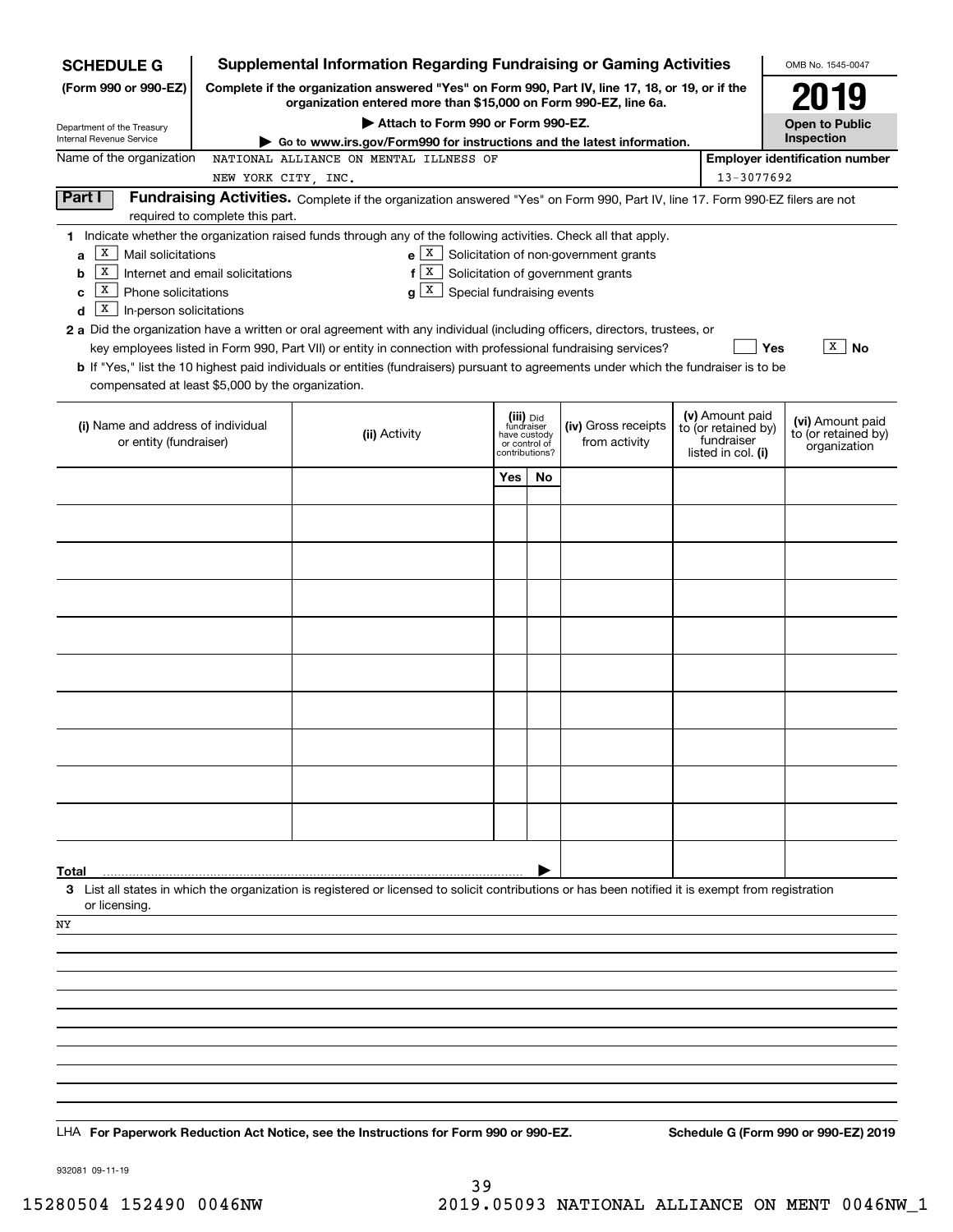NATIONAL ALLIANCE ON MENTAL ILLNESS OF Schedule G (Form 990 or 990-EZ) 2019 Page NEW YORK CITY, INC. 13-3077692 **2 Part II** | Fundraising Events. Complete if the organization answered "Yes" on Form 990, Part IV, line 18, or reported more than \$15,000 of fundraising event contributions and gross income on Form 990-EZ, lines 1 and 6b. List events with gross receipts greater than \$5,000. **(a)** Event #1  $\vert$  **(b)** Event #2 (c) Other events **(d)**  Total events (add col. **(a)** through ANNUAL GALA NAMI WALKS 2 col. **(c)**) (event type) (event type) (total number) Revenue Revenue 742,897. 650,176. 7,284. 1,400,357. **1**Gross receipts ~~~~~~~~~~~~~~ 742,897. 439,913. 1,182,810. **2** Less: Contributions ................................ 210,263. 7,284. Gross income (line 1 minus line 2) 217,547. **3**. . . . . . . . . . . . **4** Cash prizes <sub>……………………………………</sub> **5** Noncash prizes \_\_\_\_\_\_\_\_\_\_\_\_\_\_\_\_\_\_\_\_\_\_\_\_\_\_\_\_ Direct Expenses Direct Expense: 44,500. 44,500. **6**Rent/facility costs ~~~~~~~~~~~~99,168. 99,168. **7**Food and beverages **8**Entertainment ~~~~~~~~~~~~~~ Other direct expenses ~~~~~~~~~~ 42,122. 1,270. 43,392. **9**187,060.  $\blacktriangleright$ **10** Direct expense summary. Add lines 4 through 9 in column (d) 30,487. …… ▶ **11** Net income summary. Subtract line 10 from line 3, column (d)  $\sqrt{P}$ art III **Part III | Gaming.** Complete if the organization answered "Yes" on Form 990, Part IV, line 19, or reported more than \$15,000 on Form 990-EZ, line 6a. **(b)**  Pull tabs/instant **(d)**  Total gaming (add **(a)**  Revenue Bingo **Contract of Contract Contract Contract Contract Contract Contract Contract Contract Contract Contract Contract Contract Contract Contract Contract Contract Contract Contract Contract Contract Contract Contract Contr** Revenue bingo/progressive bingo col. **(a)** through col. **(c)**) Gross revenue **12** Cash prizes <sub>……………………………………</sub> Direct Expenses Direct Expenses **3**Noncash prizes ~~~~~~~~~~~~~ **4**Rent/facility costs ~~~~~~~~~~~~**5**Other direct expenses  $\boxed{\Box}$  Yes \_\_\_\_\_\_\_ %  $\boxed{\Box}$  Yes \_\_\_\_\_\_\_ %  $\boxed{\Box}$  $\mathcal{L}^{\text{max}}$ %**Yes Yes Yes** % %  $\mathcal{L}^{\text{max}}$ **No6** Volunteer labor  $\ldots$   $\ldots$   $\ldots$   $\ldots$   $\ldots$   $\ldots$   $\ldots$   $\ldots$  **No No** Direct expense summary. Add lines 2 through 5 in column (d) **7**~~~~~~~~~~~~~~~~~~~~~~~~ | Net gaming income summary. Subtract line 7 from line 1, column (d) **8**…… ▶ **9**Enter the state(s) in which the organization conducts gaming activities: **Yes**  $\mathcal{L}^{\text{max}}$ **a**Is the organization licensed to conduct gaming activities in each of these states? ~~~~~~~~~~~~~~~~~~~~ **No b**If "No," explain: **Yes No 10a**Were any of the organization's gaming licenses revoked, suspended, or terminated during the tax year? **b** If "Yes," explain:

932082 09-11-19

**Schedule G (Form 990 or 990-EZ) 2019**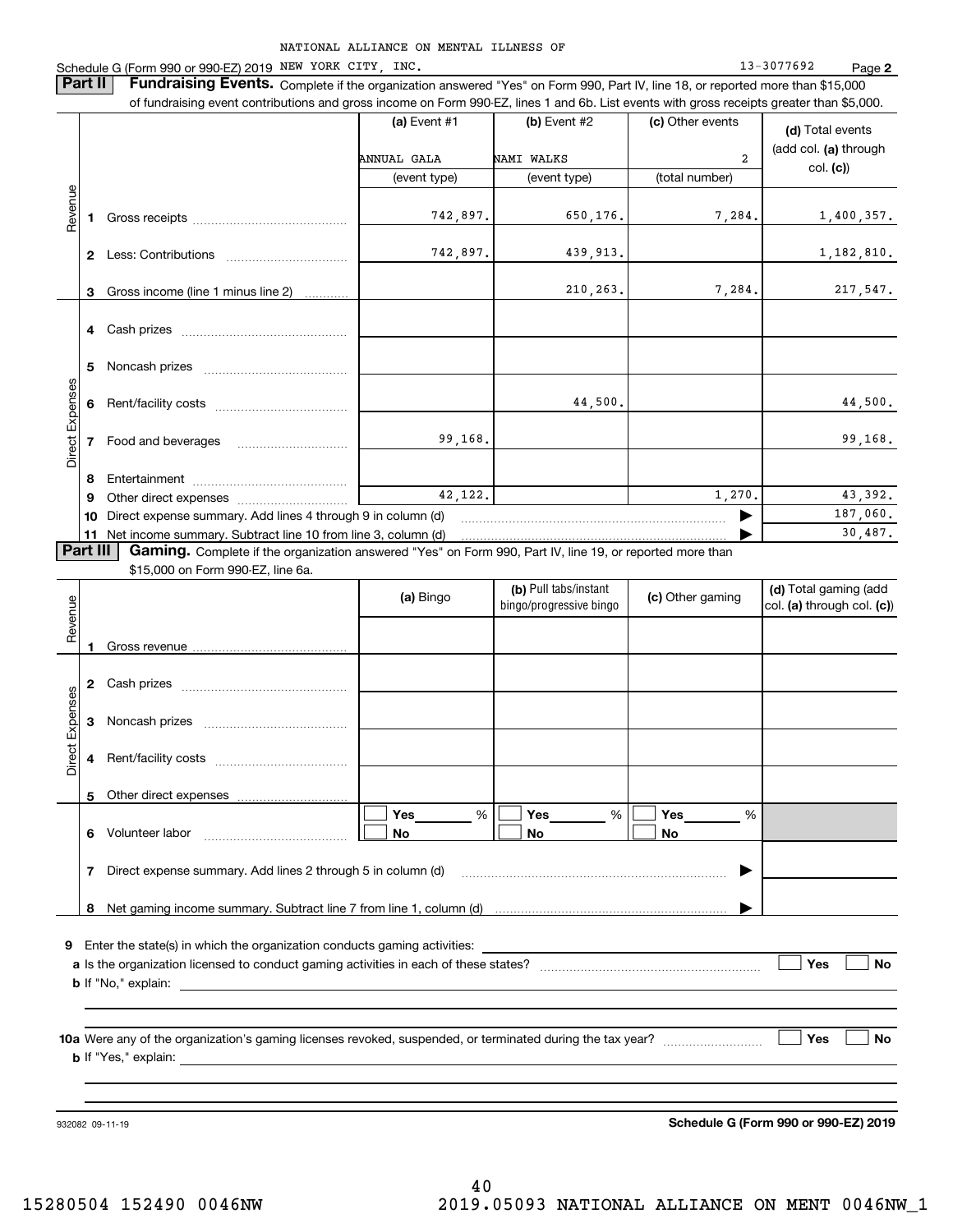| NATIONAL ALLIANCE ON MENTAL ILLNESS OF |  |  |
|----------------------------------------|--|--|
|                                        |  |  |

|     | Schedule G (Form 990 or 990-EZ) 2019 NEW YORK CITY, INC.                                                                                                                                                                                               | 13-3077692 |                 | Page 3    |
|-----|--------------------------------------------------------------------------------------------------------------------------------------------------------------------------------------------------------------------------------------------------------|------------|-----------------|-----------|
| 11. |                                                                                                                                                                                                                                                        |            | Yes             | No        |
|     | 12 Is the organization a grantor, beneficiary or trustee of a trust, or a member of a partnership or other entity formed                                                                                                                               |            |                 |           |
|     |                                                                                                                                                                                                                                                        |            | Yes             | No        |
|     | 13 Indicate the percentage of gaming activity conducted in:                                                                                                                                                                                            |            |                 |           |
|     |                                                                                                                                                                                                                                                        |            | <b>13a</b>      | %         |
|     | <b>b</b> An outside facility <i>www.communicality www.communicality.communicality www.communicality www.communicality.com</i>                                                                                                                          |            | 13 <sub>b</sub> | %         |
|     | 14 Enter the name and address of the person who prepares the organization's gaming/special events books and records:                                                                                                                                   |            |                 |           |
|     |                                                                                                                                                                                                                                                        |            |                 |           |
|     |                                                                                                                                                                                                                                                        |            |                 |           |
|     |                                                                                                                                                                                                                                                        |            | Yes             | No        |
|     |                                                                                                                                                                                                                                                        |            |                 |           |
|     |                                                                                                                                                                                                                                                        |            |                 |           |
|     | c If "Yes," enter name and address of the third party:                                                                                                                                                                                                 |            |                 |           |
|     | Name $\blacktriangleright$ $\lrcorner$                                                                                                                                                                                                                 |            |                 |           |
|     |                                                                                                                                                                                                                                                        |            |                 |           |
|     |                                                                                                                                                                                                                                                        |            |                 |           |
|     | 16 Gaming manager information:                                                                                                                                                                                                                         |            |                 |           |
|     | Name $\blacktriangleright$ $\lrcorner$                                                                                                                                                                                                                 |            |                 |           |
|     | Gaming manager compensation > \$                                                                                                                                                                                                                       |            |                 |           |
|     |                                                                                                                                                                                                                                                        |            |                 |           |
|     |                                                                                                                                                                                                                                                        |            |                 |           |
|     |                                                                                                                                                                                                                                                        |            |                 |           |
|     | Director/officer<br>Employee<br>Independent contractor                                                                                                                                                                                                 |            |                 |           |
|     |                                                                                                                                                                                                                                                        |            |                 |           |
|     | <b>17</b> Mandatory distributions:                                                                                                                                                                                                                     |            |                 |           |
|     | a Is the organization required under state law to make charitable distributions from the gaming proceeds to                                                                                                                                            |            |                 |           |
|     | retain the state gaming license?                                                                                                                                                                                                                       |            | $\Box$ Yes      | $\Box$ No |
|     | <b>b</b> Enter the amount of distributions required under state law to be distributed to other exempt organizations or spent in the                                                                                                                    |            |                 |           |
|     | organization's own exempt activities during the tax year $\triangleright$ \$                                                                                                                                                                           |            |                 |           |
|     | Supplemental Information. Provide the explanations required by Part I, line 2b, columns (iii) and (v); and Part III, lines 9, 9b, 10b,<br> Part IV<br>15b, 15c, 16, and 17b, as applicable. Also provide any additional information. See instructions. |            |                 |           |
|     |                                                                                                                                                                                                                                                        |            |                 |           |
|     |                                                                                                                                                                                                                                                        |            |                 |           |
|     |                                                                                                                                                                                                                                                        |            |                 |           |
|     |                                                                                                                                                                                                                                                        |            |                 |           |
|     |                                                                                                                                                                                                                                                        |            |                 |           |
|     |                                                                                                                                                                                                                                                        |            |                 |           |
|     |                                                                                                                                                                                                                                                        |            |                 |           |
|     |                                                                                                                                                                                                                                                        |            |                 |           |
|     |                                                                                                                                                                                                                                                        |            |                 |           |
|     |                                                                                                                                                                                                                                                        |            |                 |           |
|     |                                                                                                                                                                                                                                                        |            |                 |           |
|     | Schedule G (Form 990 or 990-EZ) 2019<br>932083 09-11-19                                                                                                                                                                                                |            |                 |           |

41 15280504 152490 0046NW 2019.05093 NATIONAL ALLIANCE ON MENT 0046NW\_1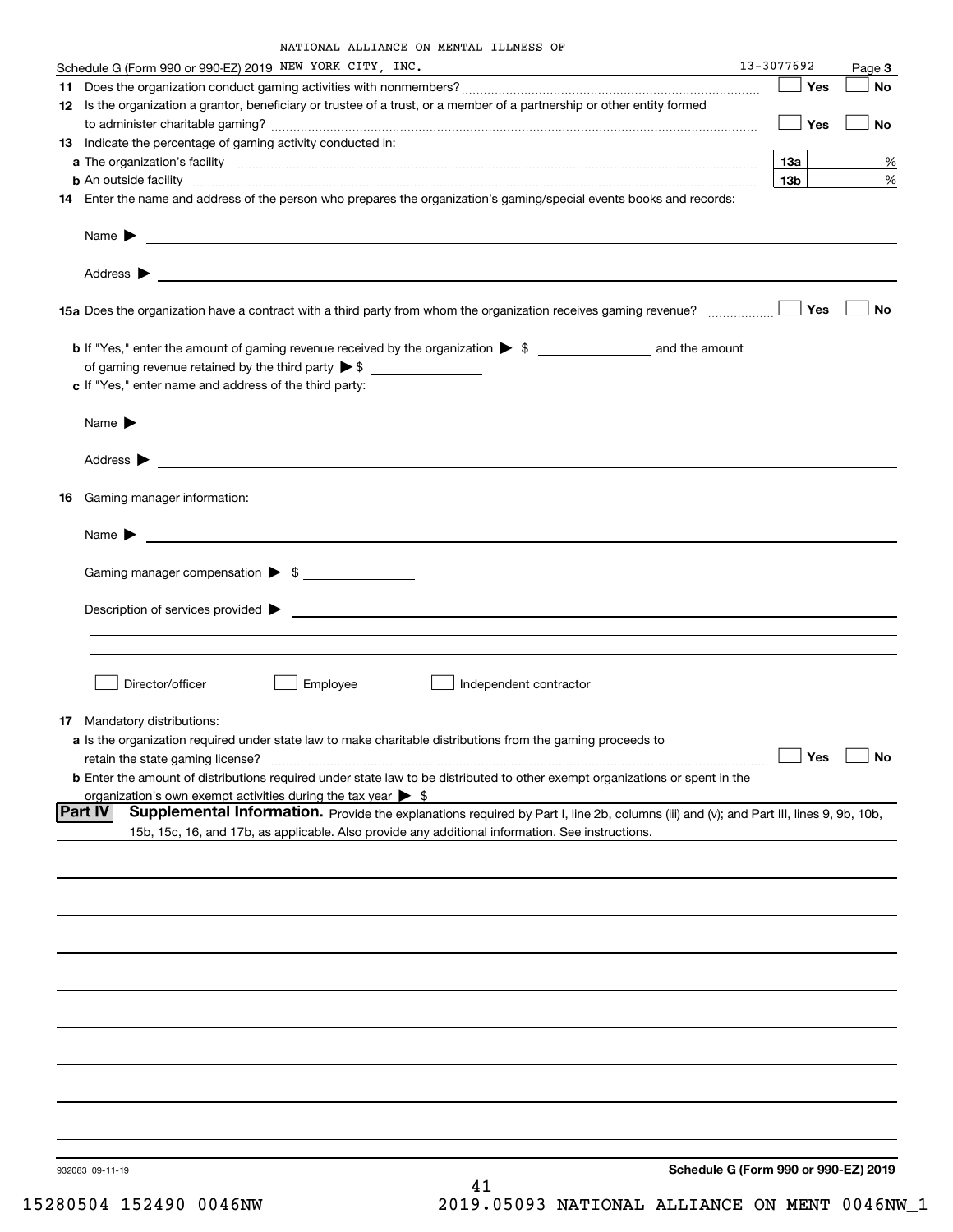|                                                                                                       | NATIONAL ALLIANCE ON MENTAL ILLNESS OF |                |      |
|-------------------------------------------------------------------------------------------------------|----------------------------------------|----------------|------|
| Schedule G (Form 990 or 990-EZ) NEW YORK CITY,<br><b>Part IV</b> Supplemental Information (continued) | NEW YORK CITY, INC.                    | $13 - 3077692$ | Page |
|                                                                                                       |                                        |                |      |
|                                                                                                       |                                        |                |      |
|                                                                                                       |                                        |                |      |
|                                                                                                       |                                        |                |      |
|                                                                                                       |                                        |                |      |
|                                                                                                       |                                        |                |      |
|                                                                                                       |                                        |                |      |
|                                                                                                       |                                        |                |      |
|                                                                                                       |                                        |                |      |
|                                                                                                       |                                        |                |      |
|                                                                                                       |                                        |                |      |
|                                                                                                       |                                        |                |      |
|                                                                                                       |                                        |                |      |
|                                                                                                       |                                        |                |      |
|                                                                                                       |                                        |                |      |
|                                                                                                       |                                        |                |      |
|                                                                                                       |                                        |                |      |
|                                                                                                       |                                        |                |      |
|                                                                                                       |                                        |                |      |
|                                                                                                       |                                        |                |      |
|                                                                                                       |                                        |                |      |
|                                                                                                       |                                        |                |      |
|                                                                                                       |                                        |                |      |
|                                                                                                       |                                        |                |      |
|                                                                                                       |                                        |                |      |
|                                                                                                       |                                        |                |      |
|                                                                                                       |                                        |                |      |
|                                                                                                       |                                        |                |      |
|                                                                                                       |                                        |                |      |
|                                                                                                       |                                        |                |      |
|                                                                                                       |                                        |                |      |
|                                                                                                       |                                        |                |      |
|                                                                                                       |                                        |                |      |
|                                                                                                       |                                        |                |      |
|                                                                                                       |                                        |                |      |
|                                                                                                       |                                        |                |      |
|                                                                                                       |                                        |                |      |
|                                                                                                       |                                        |                |      |
|                                                                                                       |                                        |                |      |
|                                                                                                       |                                        |                |      |
|                                                                                                       |                                        |                |      |
|                                                                                                       |                                        |                |      |
|                                                                                                       |                                        |                |      |
|                                                                                                       |                                        |                |      |
|                                                                                                       |                                        |                |      |
|                                                                                                       |                                        |                |      |
|                                                                                                       |                                        |                |      |
|                                                                                                       |                                        |                |      |
|                                                                                                       |                                        |                |      |
|                                                                                                       |                                        |                |      |
|                                                                                                       |                                        |                |      |
|                                                                                                       |                                        |                |      |
|                                                                                                       |                                        |                |      |
|                                                                                                       |                                        |                |      |
|                                                                                                       |                                        |                |      |
|                                                                                                       |                                        |                |      |
|                                                                                                       |                                        |                |      |
|                                                                                                       |                                        |                |      |

**Schedule G (Form 990 or 990-EZ)**

**4**

932084 04-01-19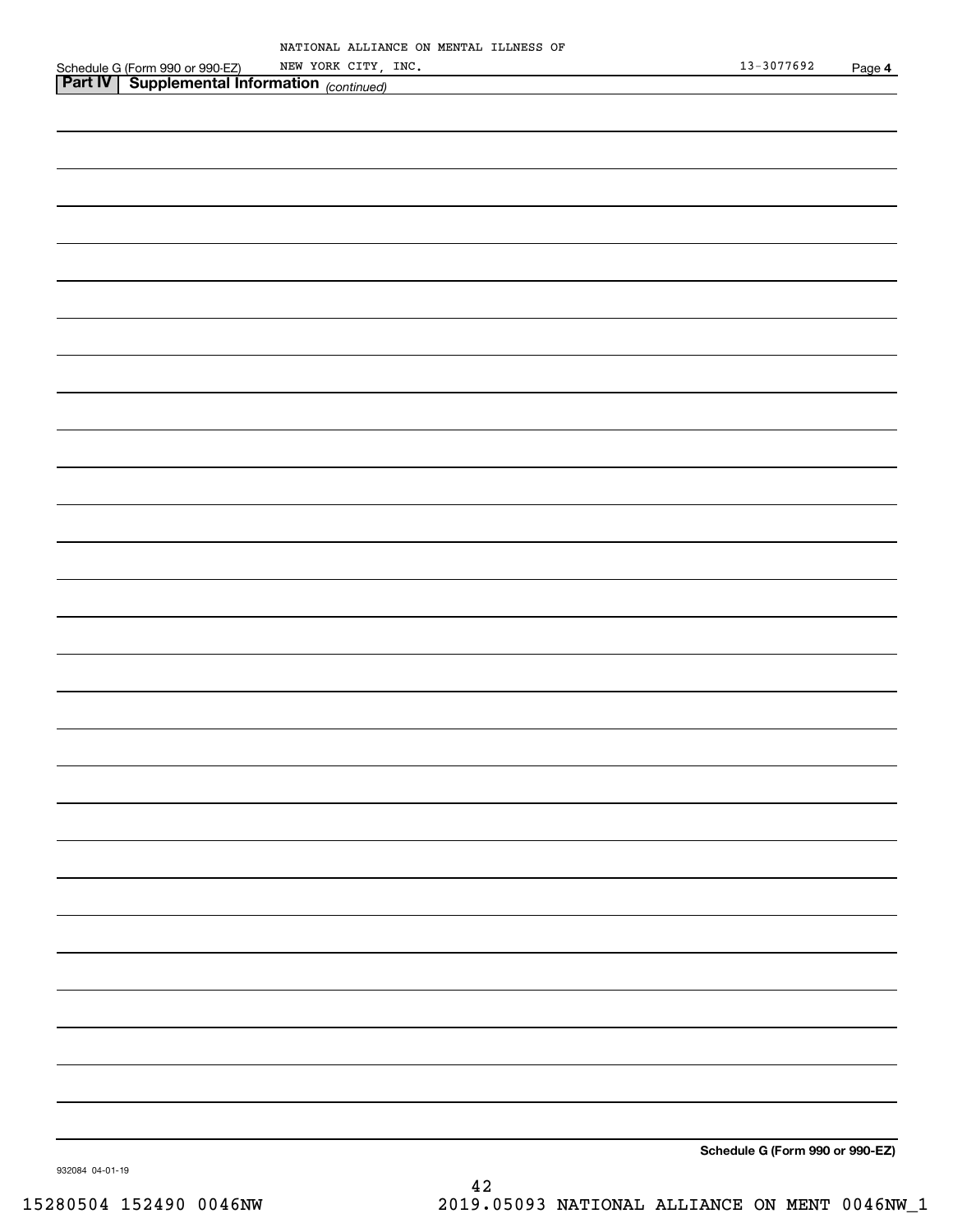|   | <b>Compensation Information</b><br><b>SCHEDULE J</b>                                                                                                                                                                                 |                                       | OMB No. 1545-0047          |     |        |
|---|--------------------------------------------------------------------------------------------------------------------------------------------------------------------------------------------------------------------------------------|---------------------------------------|----------------------------|-----|--------|
|   | (Form 990)<br>For certain Officers, Directors, Trustees, Key Employees, and Highest                                                                                                                                                  |                                       |                            |     |        |
|   | <b>Compensated Employees</b>                                                                                                                                                                                                         |                                       | 2019                       |     |        |
|   | Complete if the organization answered "Yes" on Form 990, Part IV, line 23.<br>Attach to Form 990.                                                                                                                                    |                                       | <b>Open to Public</b>      |     |        |
|   | Department of the Treasury<br>$\blacktriangleright$ Go to www.irs.gov/Form990 for instructions and the latest information.<br>Internal Revenue Service                                                                               |                                       | Inspection                 |     |        |
|   | NATIONAL ALLIANCE ON MENTAL ILLNESS OF<br>Name of the organization                                                                                                                                                                   | <b>Employer identification number</b> |                            |     |        |
|   | NEW YORK CITY, INC.                                                                                                                                                                                                                  |                                       | 13-3077692                 |     |        |
|   | Part I<br><b>Questions Regarding Compensation</b>                                                                                                                                                                                    |                                       |                            |     |        |
|   |                                                                                                                                                                                                                                      |                                       |                            | Yes | No     |
|   | Check the appropriate box(es) if the organization provided any of the following to or for a person listed on Form 990,                                                                                                               |                                       |                            |     |        |
|   | Part VII, Section A, line 1a. Complete Part III to provide any relevant information regarding these items.                                                                                                                           |                                       |                            |     |        |
|   | First-class or charter travel<br>Housing allowance or residence for personal use                                                                                                                                                     |                                       |                            |     |        |
|   | Travel for companions<br>Payments for business use of personal residence                                                                                                                                                             |                                       |                            |     |        |
|   | Tax indemnification and gross-up payments<br>Health or social club dues or initiation fees                                                                                                                                           |                                       |                            |     |        |
|   | Discretionary spending account<br>Personal services (such as maid, chauffeur, chef)                                                                                                                                                  |                                       |                            |     |        |
|   |                                                                                                                                                                                                                                      |                                       |                            |     |        |
|   | <b>b</b> If any of the boxes on line 1a are checked, did the organization follow a written policy regarding payment or                                                                                                               |                                       |                            |     |        |
|   |                                                                                                                                                                                                                                      |                                       | 1b                         |     |        |
| 2 | Did the organization require substantiation prior to reimbursing or allowing expenses incurred by all directors,                                                                                                                     |                                       |                            |     |        |
|   |                                                                                                                                                                                                                                      |                                       | $\mathbf{2}$               |     |        |
|   |                                                                                                                                                                                                                                      |                                       |                            |     |        |
| З | Indicate which, if any, of the following the organization used to establish the compensation of the organization's                                                                                                                   |                                       |                            |     |        |
|   | CEO/Executive Director. Check all that apply. Do not check any boxes for methods used by a related organization to                                                                                                                   |                                       |                            |     |        |
|   | establish compensation of the CEO/Executive Director, but explain in Part III.                                                                                                                                                       |                                       |                            |     |        |
|   | Compensation committee<br>Written employment contract                                                                                                                                                                                |                                       |                            |     |        |
|   | Compensation survey or study<br>Independent compensation consultant                                                                                                                                                                  |                                       |                            |     |        |
|   | X  <br>Approval by the board or compensation committee<br>Form 990 of other organizations                                                                                                                                            |                                       |                            |     |        |
|   |                                                                                                                                                                                                                                      |                                       |                            |     |        |
| 4 | During the year, did any person listed on Form 990, Part VII, Section A, line 1a, with respect to the filing                                                                                                                         |                                       |                            |     |        |
|   | organization or a related organization:                                                                                                                                                                                              |                                       |                            |     |        |
| а | Receive a severance payment or change-of-control payment?                                                                                                                                                                            |                                       | 4a                         |     | Х<br>x |
| b |                                                                                                                                                                                                                                      |                                       | 4b                         |     | x      |
| c |                                                                                                                                                                                                                                      |                                       | 4c                         |     |        |
|   | If "Yes" to any of lines 4a-c, list the persons and provide the applicable amounts for each item in Part III.                                                                                                                        |                                       |                            |     |        |
|   |                                                                                                                                                                                                                                      |                                       |                            |     |        |
|   | Only section 501(c)(3), 501(c)(4), and 501(c)(29) organizations must complete lines 5-9.<br>For persons listed on Form 990, Part VII, Section A, line 1a, did the organization pay or accrue any compensation                        |                                       |                            |     |        |
|   |                                                                                                                                                                                                                                      |                                       |                            |     |        |
| a | contingent on the revenues of:                                                                                                                                                                                                       |                                       | 5a                         |     | х      |
|   | The organization? <b>With the contract of the contract of the contract of the contract of the contract of the contract of the contract of the contract of the contract of the contract of the contract of the contract of the co</b> |                                       | 5b                         |     | х      |
|   | If "Yes" on line 5a or 5b, describe in Part III.                                                                                                                                                                                     |                                       |                            |     |        |
|   | 6 For persons listed on Form 990, Part VII, Section A, line 1a, did the organization pay or accrue any compensation                                                                                                                  |                                       |                            |     |        |
|   | contingent on the net earnings of:                                                                                                                                                                                                   |                                       |                            |     |        |
| a |                                                                                                                                                                                                                                      |                                       | 6a                         |     | х      |
|   |                                                                                                                                                                                                                                      |                                       | 6b                         |     | х      |
|   | If "Yes" on line 6a or 6b, describe in Part III.                                                                                                                                                                                     |                                       |                            |     |        |
|   | 7 For persons listed on Form 990, Part VII, Section A, line 1a, did the organization provide any nonfixed payments                                                                                                                   |                                       |                            |     |        |
|   |                                                                                                                                                                                                                                      |                                       | $\overline{7}$             |     | х      |
|   | 8 Were any amounts reported on Form 990, Part VII, paid or accrued pursuant to a contract that was subject to the                                                                                                                    |                                       |                            |     |        |
|   | initial contract exception described in Regulations section 53.4958-4(a)(3)? If "Yes," describe in Part III                                                                                                                          |                                       | 8                          |     | х      |
| 9 | If "Yes" on line 8, did the organization also follow the rebuttable presumption procedure described in                                                                                                                               |                                       |                            |     |        |
|   | Regulations section 53.4958-6(c)?                                                                                                                                                                                                    |                                       | 9                          |     |        |
|   | LHA For Paperwork Reduction Act Notice, see the Instructions for Form 990.                                                                                                                                                           |                                       | Schedule J (Form 990) 2019 |     |        |

932111 10-21-19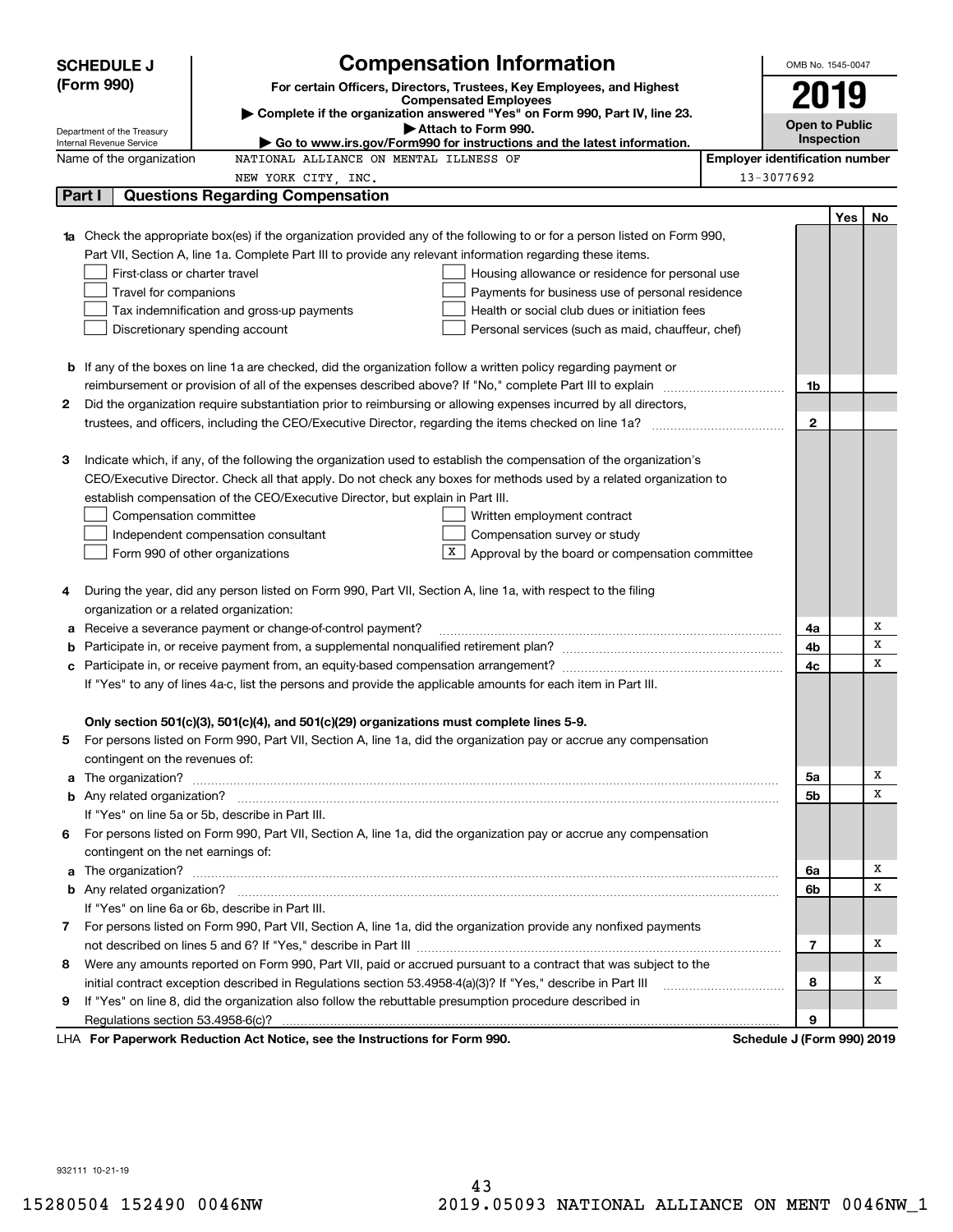NEW YORK CITY, INC.

13-3077692

**2**

# **Part II Officers, Directors, Trustees, Key Employees, and Highest Compensated Employees.**  Schedule J (Form 990) 2019 Page Use duplicate copies if additional space is needed.

For each individual whose compensation must be reported on Schedule J, report compensation from the organization on row (i) and from related organizations, described in the instructions, on row (ii). Do not list any individuals that aren't listed on Form 990, Part VII.

**Note:**  The sum of columns (B)(i)-(iii) for each listed individual must equal the total amount of Form 990, Part VII, Section A, line 1a, applicable column (D) and (E) amounts for that individual.

|                    |                              |                          | (B) Breakdown of W-2 and/or 1099-MISC compensation |                                           | (C) Retirement and<br>other deferred | (D) Nontaxable<br>benefits | (E) Total of columns<br>$(B)(i)-(D)$ | (F) Compensation<br>in column (B)         |
|--------------------|------------------------------|--------------------------|----------------------------------------------------|-------------------------------------------|--------------------------------------|----------------------------|--------------------------------------|-------------------------------------------|
| (A) Name and Title |                              | (i) Base<br>compensation | (ii) Bonus &<br>incentive<br>compensation          | (iii) Other<br>reportable<br>compensation | compensation                         |                            |                                      | reported as deferred<br>on prior Form 990 |
| (1) MATTHEW KUDISH | (i)                          | 172,677.                 | $\mathfrak o$ .                                    | $\mathbf 0$ .                             | 1,500.                               | 2,730.                     | 176,907.                             | $\mathbf 0$ .                             |
| EXECUTIVE DIRECTOR | <u>(ii)</u>                  | $\mathbf 0$ .            | $\mathfrak o$ .                                    | $\mathbf 0$ .                             | $\mathsf{0}$ .                       | $\mathfrak o$ .            | $\mathbf{0}$ .                       | $\overline{\mathbf{0}}$ .                 |
|                    | $\qquad \qquad \textbf{(i)}$ |                          |                                                    |                                           |                                      |                            |                                      |                                           |
|                    | <u>(ii)</u>                  |                          |                                                    |                                           |                                      |                            |                                      |                                           |
|                    | (i)                          |                          |                                                    |                                           |                                      |                            |                                      |                                           |
|                    | <u>(ii)</u>                  |                          |                                                    |                                           |                                      |                            |                                      |                                           |
|                    | (i)                          |                          |                                                    |                                           |                                      |                            |                                      |                                           |
|                    | <u>(ii)</u>                  |                          |                                                    |                                           |                                      |                            |                                      |                                           |
|                    | (i)                          |                          |                                                    |                                           |                                      |                            |                                      |                                           |
|                    | <u>(ii)</u>                  |                          |                                                    |                                           |                                      |                            |                                      |                                           |
|                    | (i)                          |                          |                                                    |                                           |                                      |                            |                                      |                                           |
|                    | <u>(ii)</u>                  |                          |                                                    |                                           |                                      |                            |                                      |                                           |
|                    | $\qquad \qquad \textbf{(i)}$ |                          |                                                    |                                           |                                      |                            |                                      |                                           |
|                    | (ii)                         |                          |                                                    |                                           |                                      |                            |                                      |                                           |
|                    | $(\sf{i})$<br><u>(ii)</u>    |                          |                                                    |                                           |                                      |                            |                                      |                                           |
|                    | (i)                          |                          |                                                    |                                           |                                      |                            |                                      |                                           |
|                    | <u>(ii)</u>                  |                          |                                                    |                                           |                                      |                            |                                      |                                           |
|                    | (i)                          |                          |                                                    |                                           |                                      |                            |                                      |                                           |
|                    | <u>(ii)</u>                  |                          |                                                    |                                           |                                      |                            |                                      |                                           |
|                    | (i)                          |                          |                                                    |                                           |                                      |                            |                                      |                                           |
|                    | <u>(ii)</u>                  |                          |                                                    |                                           |                                      |                            |                                      |                                           |
|                    | (i)                          |                          |                                                    |                                           |                                      |                            |                                      |                                           |
|                    | <u>(ii)</u>                  |                          |                                                    |                                           |                                      |                            |                                      |                                           |
|                    | (i)                          |                          |                                                    |                                           |                                      |                            |                                      |                                           |
|                    | <u>(ii)</u>                  |                          |                                                    |                                           |                                      |                            |                                      |                                           |
|                    | (i)                          |                          |                                                    |                                           |                                      |                            |                                      |                                           |
|                    | <u>(ii)</u>                  |                          |                                                    |                                           |                                      |                            |                                      |                                           |
|                    | $(\sf{i})$                   |                          |                                                    |                                           |                                      |                            |                                      |                                           |
|                    | <u>(ii)</u>                  |                          |                                                    |                                           |                                      |                            |                                      |                                           |
|                    | (i)                          |                          |                                                    |                                           |                                      |                            |                                      |                                           |
|                    | $\overline{}}$               |                          |                                                    |                                           |                                      |                            |                                      |                                           |

**Schedule J (Form 990) 2019**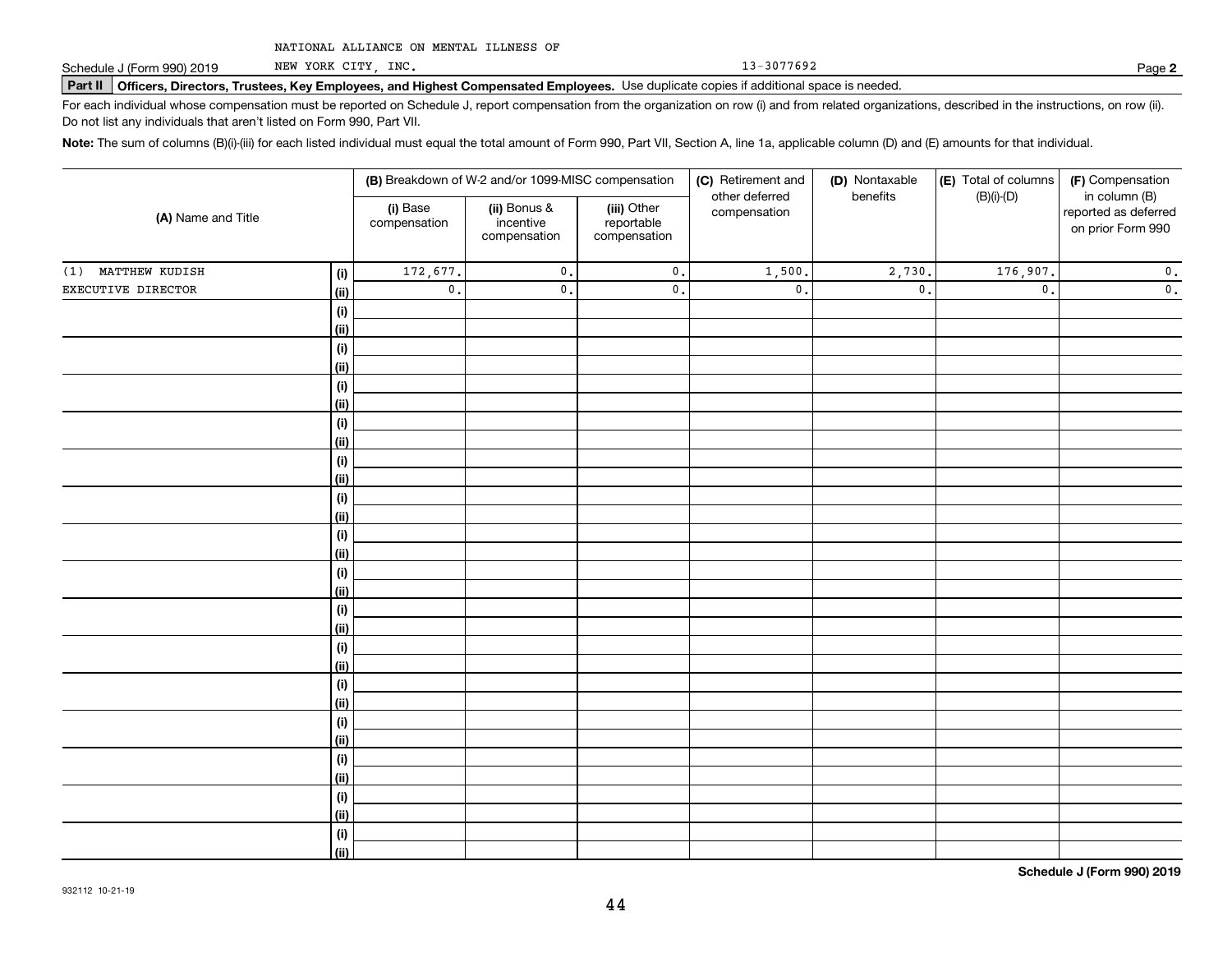| NATIONAL ALLIANCE ON MENTAL ILLNESS OF |  |  |  |
|----------------------------------------|--|--|--|
|----------------------------------------|--|--|--|

NEW YORK CITY, INC.

Page 3

#### **Part III Supplemental Information**

Schedule J (Form 990) 2019 NEW YORK CITY, INC.<br>Part III Supplemental Information<br>Provide the information, explanation, or descriptions required for Part I, lines 1a, 1b, 3, 4a, 4b, 4c, 5a, 5b, 6a, 6b, 7, and 8, and for Par

**Schedule J (Form 990) 2019**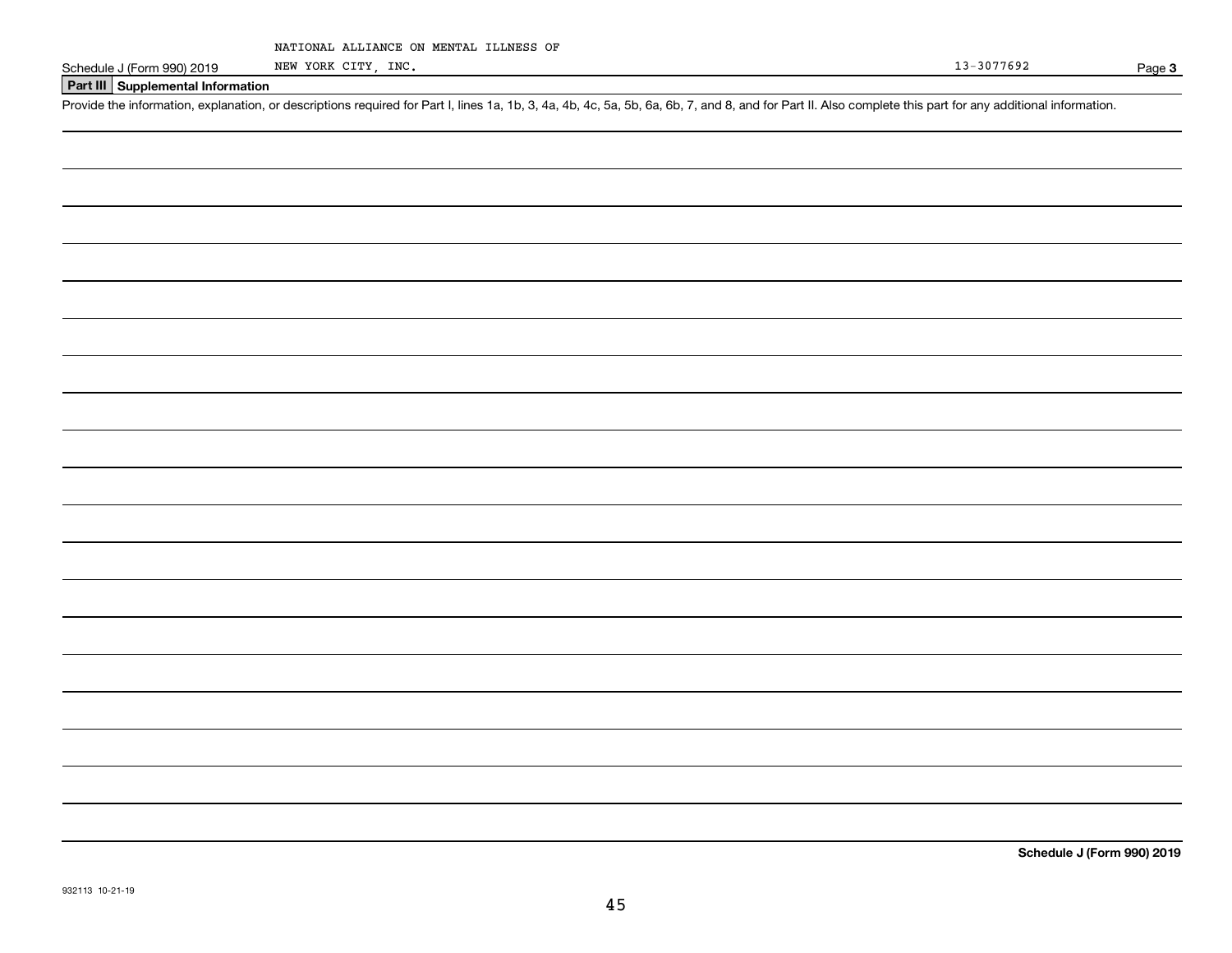| <b>SCHEDULE O</b> |  |
|-------------------|--|
|-------------------|--|

**(Form 990 or 990-EZ)**

Department of the Treasury Internal Revenue Service Name of the organization

## **Supplemental Information to Form 990 or 990-EZ**

**Complete to provide information for responses to specific questions on Form 990 or 990-EZ or to provide any additional information. | Attach to Form 990 or 990-EZ. | Go to www.irs.gov/Form990 for the latest information.**

**Open to Public Inspection2019**

OMB No. 1545-0047

**Employer identification number** NEW YORK CITY INC. 13-3077692

FORM 990, PART I, LINE 1, DESCRIPTION OF ORGANIZATION MISSION:

NATIONAL ALLIANCE ON MENTAL ILLNESS OF

LIVES THROUGH EDUCATION, SUPPORT, AND ADVOCACY.

FORM 990, PART III, LINE 1, DESCRIPTION OF ORGANIZATION MISSION:

AS THE LARGEST AFFILIATE OF THE NATIONAL ALLIANCE ON MENTAL ILLNESS

NATIONAL ALLIANCE ON MENTAL ILLNESS OF NEW YORK CITY, INC. (THE

"ORGANIZATION") WORKS COLLABORATIVELY WITH STATE AND NATIONAL

AFFILIATES AND OTHER STAKEHOLDERS IN THE COMMUNITY TO EDUCATE THE

PUBLIC, ADVOCATE FOR LEGISLATION, REDUCE STIGMA AND IMPROVE THE MENTAL

HEALTH SYSTEM.

PEOPLE WITH SERIOUS AND PERSISTENT MENTAL ILLNESSES AND THEIR FAMILIES

SUFFER THE EFFECTS NOT ONLY OF THESE SERIOUS ILLNESSES, BUT ALSO

DISCRIMINATION IN INSURANCE COVERAGE, A FRAGMENTED AND UNDER-FUNDED

SERVICE SYSTEM, A LACK OF INFORMATION ABOUT THE ILLNESSES AND THEIR

TREATMENTS, AND THE STIGMATIZING EFFECTS OF A MISINFORMED PUBLIC AND

MEDIA. THE ORGANIZATION WORKS TO PROVIDE EDUCATION TO THOSE WITH THESE

ILLNESSES AND THEIR FAMILIES.

FORM 990, PART III, LINE 3, CHANGES IN PROGRAM SERVICES:

BEFORE PANDEMIC NAMI SERVICES WERE PROVIDED IN PERSON. EVER SINCE

PANDEMIC, NAMI DOING EVERYTHING VIRTUALLY.

FORM 990, PART VI, SECTION A, LINE 6:

NATIONAL ALLIANCE ON MENTAL ILLNESS OF NEW YORK CITY, INC. WAS ORGANIZED AS

932211 09-06-19 LHA For Paperwork Reduction Act Notice, see the Instructions for Form 990 or 990-EZ. Schedule O (Form 990 or 990-EZ) (2019)

46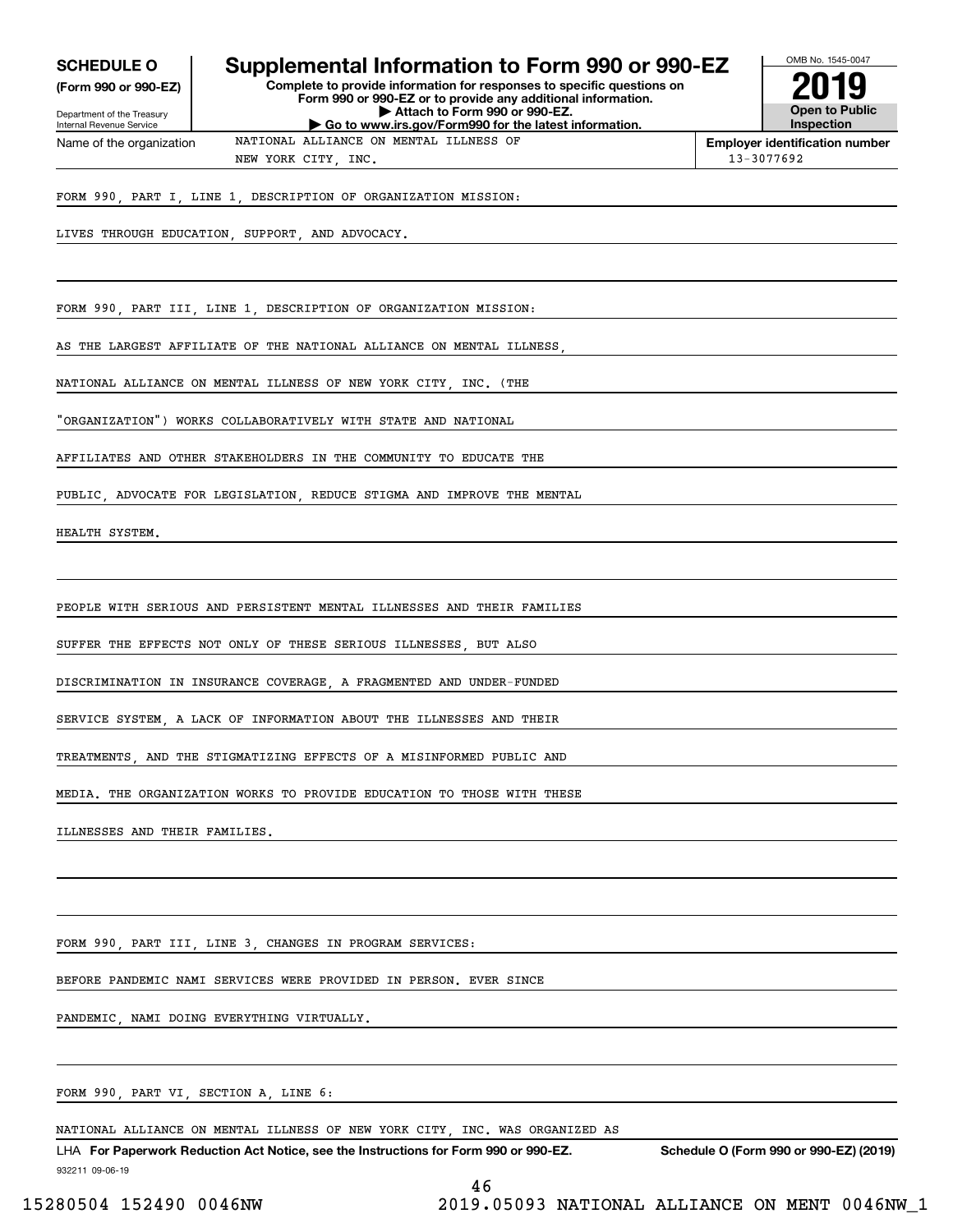|  | Schedule O (Form 990 or 990-EZ) (2019) |  |  |  |
|--|----------------------------------------|--|--|--|
|--|----------------------------------------|--|--|--|

Schedule O (Form 990 or 990-EZ) (2019) Page Name of the organization NATIONAL ALLIANCE ON MENTAL ILLNESS OF NEW YORK CITY, INC. 13-3077692

A MEMBERSHIP ORGANIZATION.

FORM 990, PART VI, SECTION B, LINE 11B:

THE FORM 990 IS REVIEWED BY THE BOARD PRIOR TO FILING WITH THE INTERNAL

REVENUE SERVICE.

FORM 990, PART VI, SECTION B, LINE 12C:

AT THE BEGINNING OF EACH YEAR, BOARD MEMBERS ARE REQUIRED TO COMPLETE A

CONFLICT OF INTEREST FORM TO STATE ANY POTENTIAL CONFLICTS. THE POLICY

PROVIDES THAT A DIRECTOR WITH A CONFLICT OF INTEREST MAY NOT VOTE ON ANY

MATTER WITH RESPECT TO WHICH HE OR SHE HAS A CONFLICT OF INTEREST, AND THAT

SUCH MEMBER MAY NOT PARTICIPATE IN THE DISCUSSION OF ANY MATTER WHERE HE OR

SHE HAS A FINANCIAL OR BUSINESS CONFLICT. THE INFORMATION REQUESTED

INCLUDES:

BUSINESS AFFILIATIONS - A RELATIONSHIP WITH ANY PERSON, FIRM COMPANY OR

OTHER ORGANIZATION WHICH, TO THE BEST OF YOUR KNOWLEDGE, THAT PROVIDED ANY

GOODS OR SERVICES TO NAMI-NYC METRO WITH AN ANNUAL VALUE OF \$1,000 OR MORE

IN ANY OF THE PAST FIVE YEARS.

NOT-FOR-PROFIT ORGANIZATIONS - A RELATIONSHIP WITH ANY NOT-FOR-PROFIT

ORGANIZATION. THIS WOULD INCLUDE ANY RELATIONSHIP AS A DIRECTOR, OFFICER OR

EMPLOYEE OF THE ORGANIZATION, AS COUNSEL TO IT, OR IF COMPENSATED OR OTHER

FINANCIAL ARRANGEMENT WITH THE ORGANIZATION.

OTHER - INVOLVEMENT IN ANY OTHER ACTIVITY DURING THE PAST YEAR THAT MIGHT

BE INTERPRETED AS A POSSIBLE CONFLICT OF INTEREST.

932212 09-06-19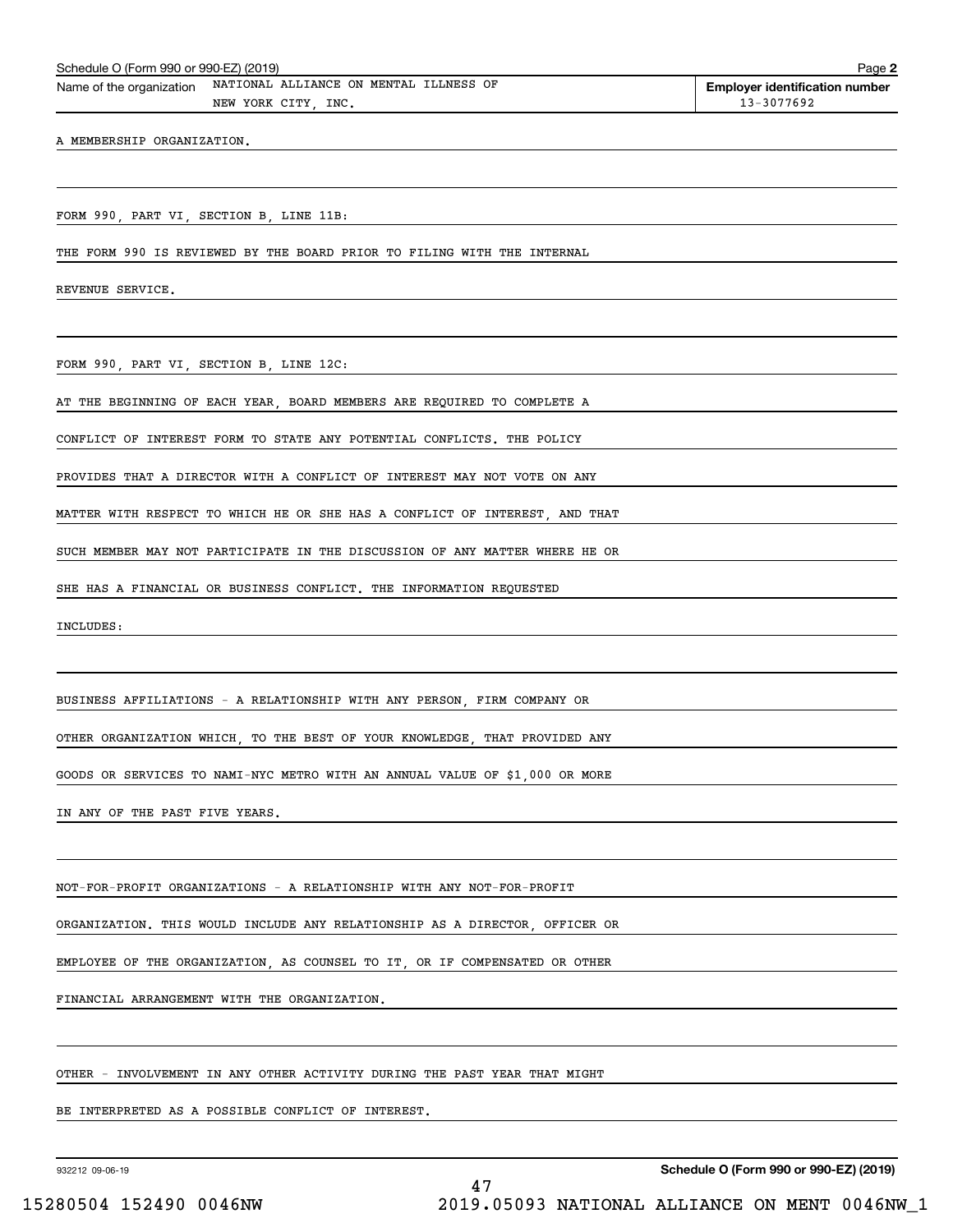| Schedule O (Form 990 or 990-EZ) (2019)                                                    |          | Page 2                                              |
|-------------------------------------------------------------------------------------------|----------|-----------------------------------------------------|
| NATIONAL ALLIANCE ON MENTAL ILLNESS OF<br>Name of the organization<br>NEW YORK CITY, INC. |          | <b>Employer identification number</b><br>13-3077692 |
| FORM 990, PART VI, SECTION B, LINE 15:                                                    |          |                                                     |
| ON AN ANNUAL BASIS, THE FINANCE COMMITTEE HAS A CLOSED SESSION TO DETERMINE               |          |                                                     |
| THE COMPENSATION OF THE EXECUTIVE DIRECTOR.                                               |          |                                                     |
| FORM 990, PART VI, SECTION C, LINE 19:                                                    |          |                                                     |
| THE ORGANIZATION MAKES ITS GOVERNING DOCUMENTS, CONFLICT OF INTEREST                      |          |                                                     |
| POLICY, AND FINANCIAL STATEMENTS AVAILABLE TO THE PUBLIC UPON REQUEST.                    |          |                                                     |
| FORM 990, PART IX, LINE 11G, OTHER FEES:                                                  |          |                                                     |
| ADVANCE NYC:                                                                              |          |                                                     |
| PROGRAM SERVICE EXPENSES                                                                  | 22,029.  |                                                     |
| MANAGEMENT AND GENERAL EXPENSES                                                           | 15,273.  |                                                     |
| FUNDRAISING EXPENSES                                                                      | 3,823.   |                                                     |
| TOTAL EXPENSES                                                                            | 41,125.  |                                                     |
| ADP PAYROLL SERVICES:                                                                     |          |                                                     |
| PROGRAM SERVICE EXPENSES                                                                  | 2,593.   |                                                     |
| MANAGEMENT AND GENERAL EXPENSES                                                           | 1,798.   |                                                     |
| FUNDRAISING EXPENSES                                                                      | 450.     |                                                     |
| TOTAL EXPENSES                                                                            | 4,841.   |                                                     |
| CONSULTING:                                                                               |          |                                                     |
| PROGRAM SERVICE EXPENSES                                                                  | 87,353.  |                                                     |
| MANAGEMENT AND GENERAL EXPENSES                                                           |          |                                                     |
| FUNDRAISING EXPENSES                                                                      |          |                                                     |
| TOTAL EXPENSES                                                                            | 163,071. |                                                     |
| STIPENDS:                                                                                 |          |                                                     |
| 932212 09-06-19                                                                           | 48       | Schedule O (Form 990 or 990-EZ) (2019)              |